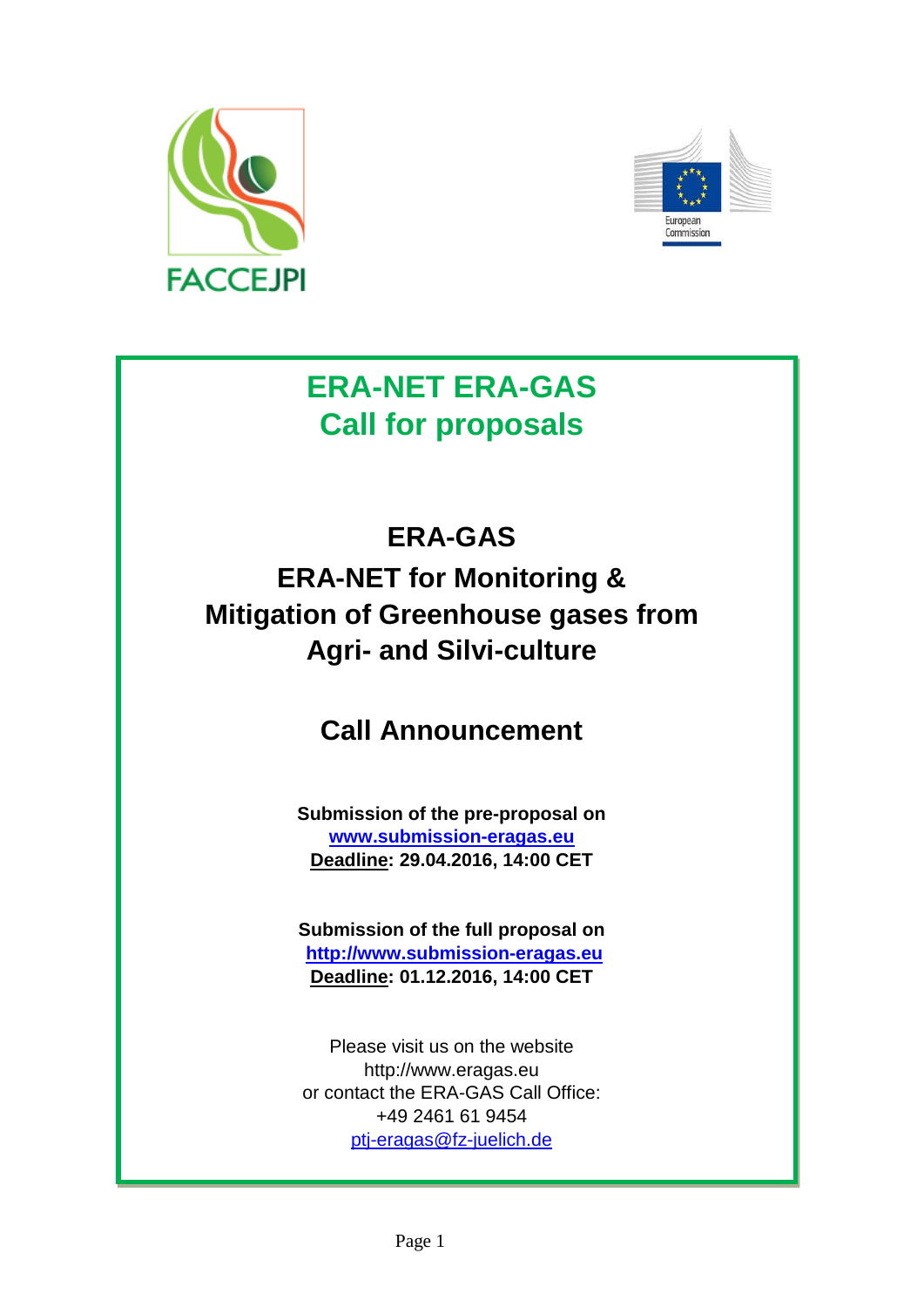# **Table of Contents**

| 2.3 |  |
|-----|--|
|     |  |
|     |  |
|     |  |
|     |  |
|     |  |
|     |  |
| 3.3 |  |
|     |  |
|     |  |
|     |  |
|     |  |
|     |  |
|     |  |
|     |  |
|     |  |
|     |  |
|     |  |
|     |  |
|     |  |
|     |  |
|     |  |
|     |  |
|     |  |
|     |  |
|     |  |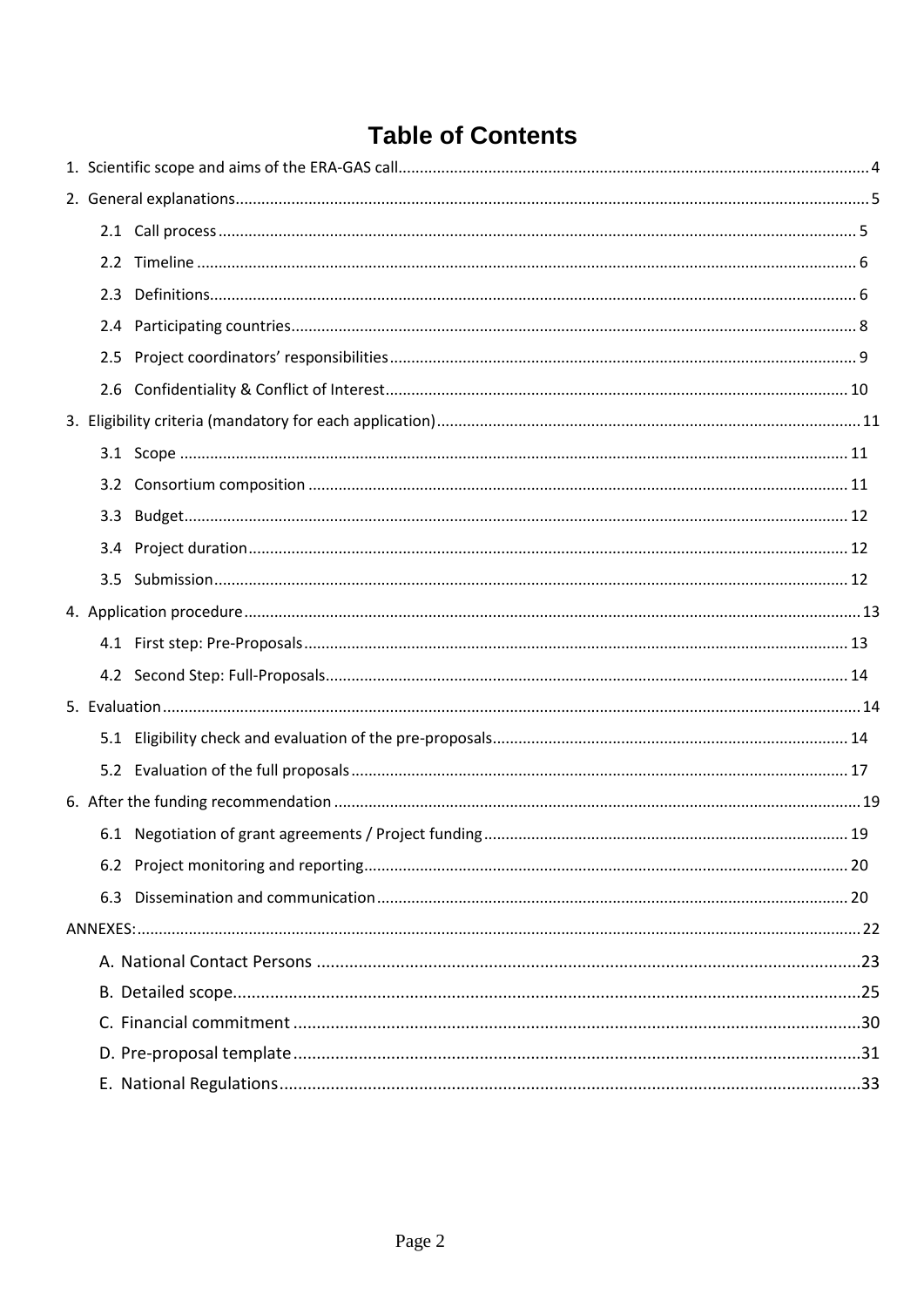*The Joint Programming Initiative on Agriculture, Food Security and Climate Change (FACCE-JPI) was launched by the European Council in October 2010 with the overarching aim of encouraging collaboration and alignment between national research programmes and fostering innovation that will benefit societal needs. Composed of 21 Member States and Associated Countries, the initiative is committed to build an integrated European Research Area addressing the interconnected challenges of sustainable agriculture, food security and impacts of climate change. FACCE-JPI provides and steers research to support sustainable agricultural production and economic growth, to contribute to a European bio-based economy, while maintaining and restoring ecosystem services under current and future climate change. It aims to do so with a strong transdisciplinary research base, encompassing economic and social aspects in addition to scientific ones, and with a creative approach towards the alignment of national programmes and the input of multiple actors and stakeholders.*

*The integrated [FACCE-JPI strategic research agenda](http://www.faccejpi.com/Strategic-Research-Agenda) defines 5 core research themes:*

- *1. Sustainable food security under climate change, based on an integrated food systems perspective: modeling, benchmarking and policy research perspective*
- *2. Environmentally sustainable growth and intensification of agricultural systems under current and future climate and resource availability*
- *3. Assessing and reducing trade-offs between food production, biodiversity and ecosystem services*
- *4. Adaptation to climate change throughout the whole food chain, including market repercussions*
- *5. Greenhouse gas mitigation: nitrous oxide and methane mitigation in the agriculture and forestry sector, carbon sequestration, fossil fuel substitution and mitigating GHG emissions induced by indirect land use change*

*These core research themes are progressively being taken into account by national research agendas in view of aligning national programmes where much research is already undertaken, and inspire pilot joint actions on topics where research is lacking.*

*The formation of the ERA-GAS consortium has been facilitated by FACCE-JPI and the consortium will continue to work closely with FACCE-JPI. The ERA-GAS Cofund will directly contribute to Core Theme 5 (Greenhouse gas mitigation) and of the FACCE-JPI Strategic Research Agenda (SRA). In order to implement this SRA the consortium of ERA-GAS is launching the present joint*  call, co-funded by the EU, as described in this Call Announcement, with a total available budget of *approximately 14,5 million €.*

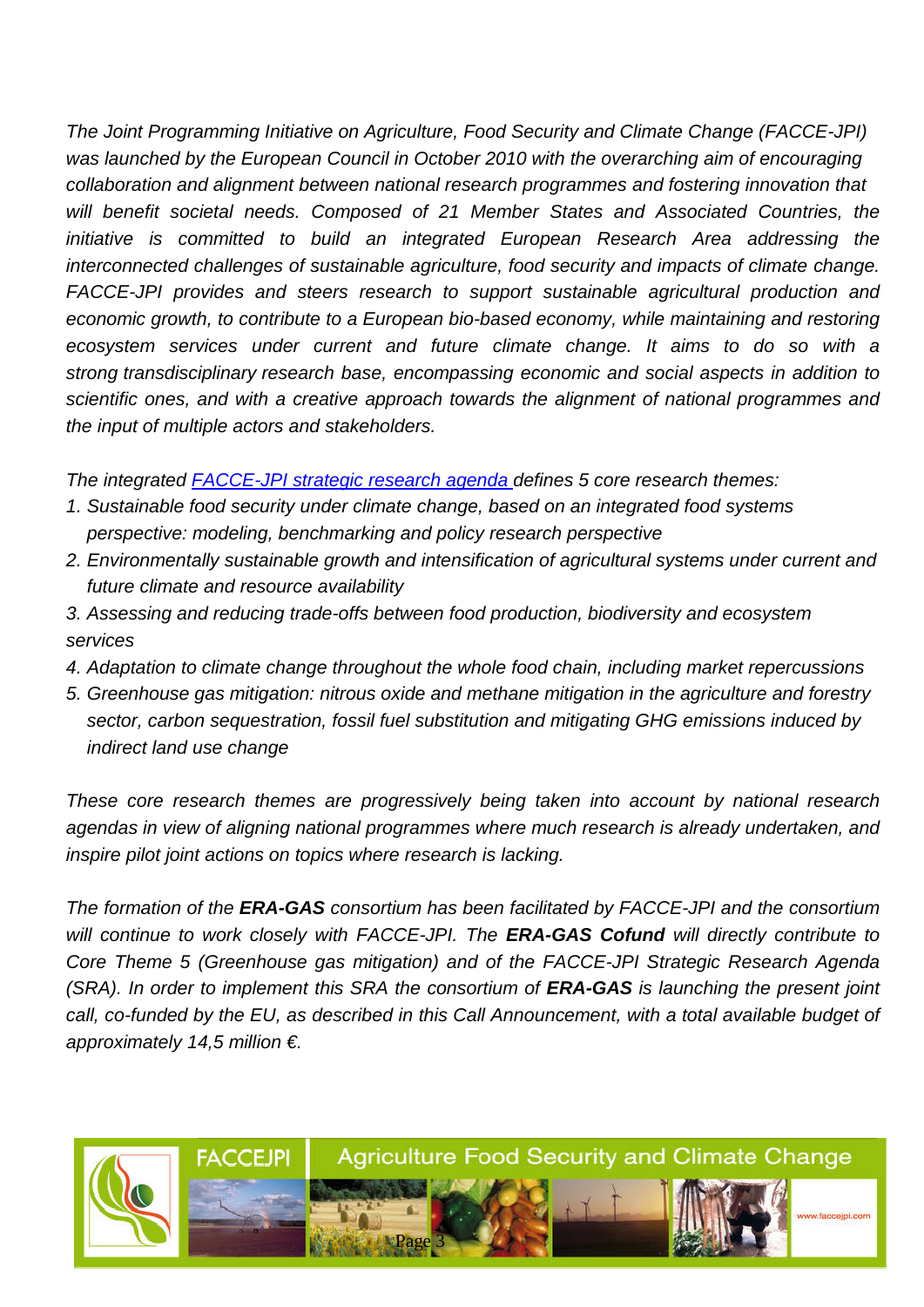# <span id="page-3-0"></span>**1. Scientific scope and aims of the ERA-GAS call**

*(See also the [annex](#page-24-0) for a more detailed description)*

The aim of the ERA-NET ERA-GAS Cofund is to strengthen the transnational coordination of research programms and provide added value to research and innovation on greenhouse gas (GHG) mitigation in the European Research Area. The agricultural sector in Europe faces significant challenges in curbing GHG emissions while maintaining food security and sustainability in a changing climate. Policy proposals requiring a 40% reduction in emissions without a corresponding decrease in primary production pose significant challenges. As a result, incorporation of abatement strategies into tailored sustainable production systems and the implementation of these strategies on the ground are of the upmost importance. In addition, the inclusion of C sinks as an offsetting option, particularly in forestry and agricultural soils, means that Europe-wide verification of sinks and the impact of management on those sinks is vital.

The scientific scope of the present call for proposals addresses collaborative projects in the following four research themes:

## **Theme 1): Improving national GHG inventories and monitoring, reporting and verification of emissions**

## **Theme 2): Refining and facilitating the implementation of GHG mitigation technologies**

## **Theme 3): State of the art production systems that are profitable and improve food and forest biomass production while reducing GHG emissions**

## **Theme 4): Assessment of policy and economic measures to support emissions reductions across the farm-to-fork and forest-to-consumer chain.**

If possible, SMEs and other stakeholders should be encouraged to participate in the consortia, to enhance impact, facilitate knowledge exchange and uptake of results to deliver measurable benefits to greenhouse gas reduction in Europe.

Research proposals should show evidence of added value and synergies with existing national and transnational research activities. Duplication of existing activities should be avoided. Research proposals must encompass a detailed plan for the dissemination of results; including transfer of research outputs into products and services, and knowledge exchange to meet the aims of **ERA-GAS.**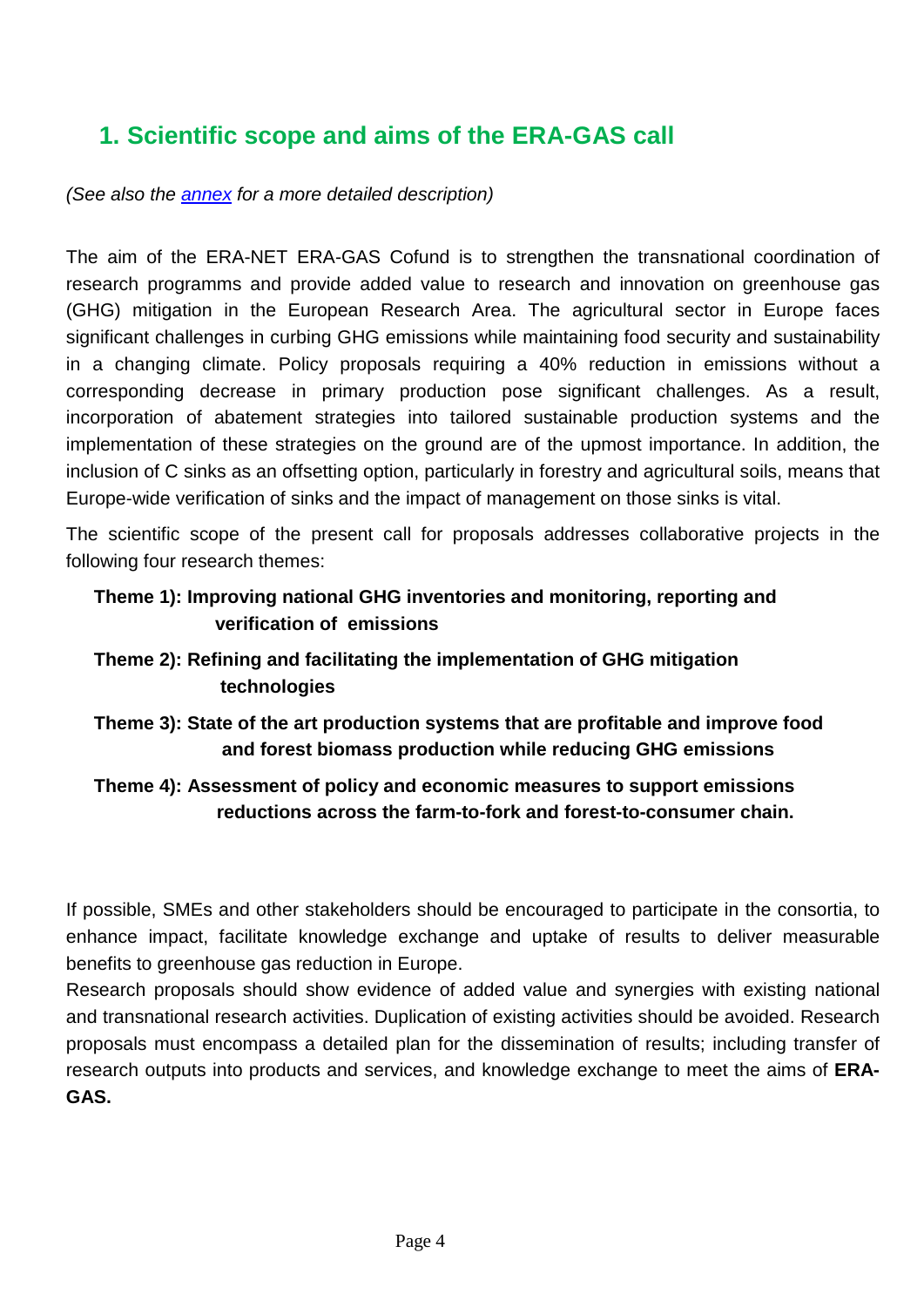# <span id="page-4-0"></span>**2. General explanations**

# <span id="page-4-1"></span>**2.1 Call process**

The entire application procedure will be carried out online using the **ERA-GAS** call management tool, templates and online forms :

## **ERA-GAS Submission Tool: www[.submission-](http://www.submission-eragas.eu/)eragas.eu**

The application process consists of two separate and consecutive steps:

- First step: The project coordinator of an applying research consortium has to submit a pre-proposal on behalf of the consortium, providing key data on the future project proposal. The **deadline for the submission of the pre-proposal is 29.04.2016, 14:00 CET[1](#page-4-2)** . After an eligibility check and an evaluation of the pre-proposals, selected pre-proposals will be invited (provided for 19.09.2016) to submit a full proposal.
- Second step: Submission of a full proposal by the applying consortium. The **deadline for full proposal submission is 01.12.2016, 14:00 CET**.

The [Annexes](#page-22-1) of this document provide the contact information of the National Contact Persons (NCPs) in each participating country/region and the National Regulations. **It is required that each partner in a consortium contacts his/her NCP(s) to be informed about the rules in his/her country/region prior to submission of a pre-proposal and a full proposal.**

<span id="page-4-2"></span><sup>1</sup> *CET: Central European Time (e.g. Brussels). Here is provided a link to the World Clock: <http://www.timeanddate.com/worldclock/>*  $\overline{a}$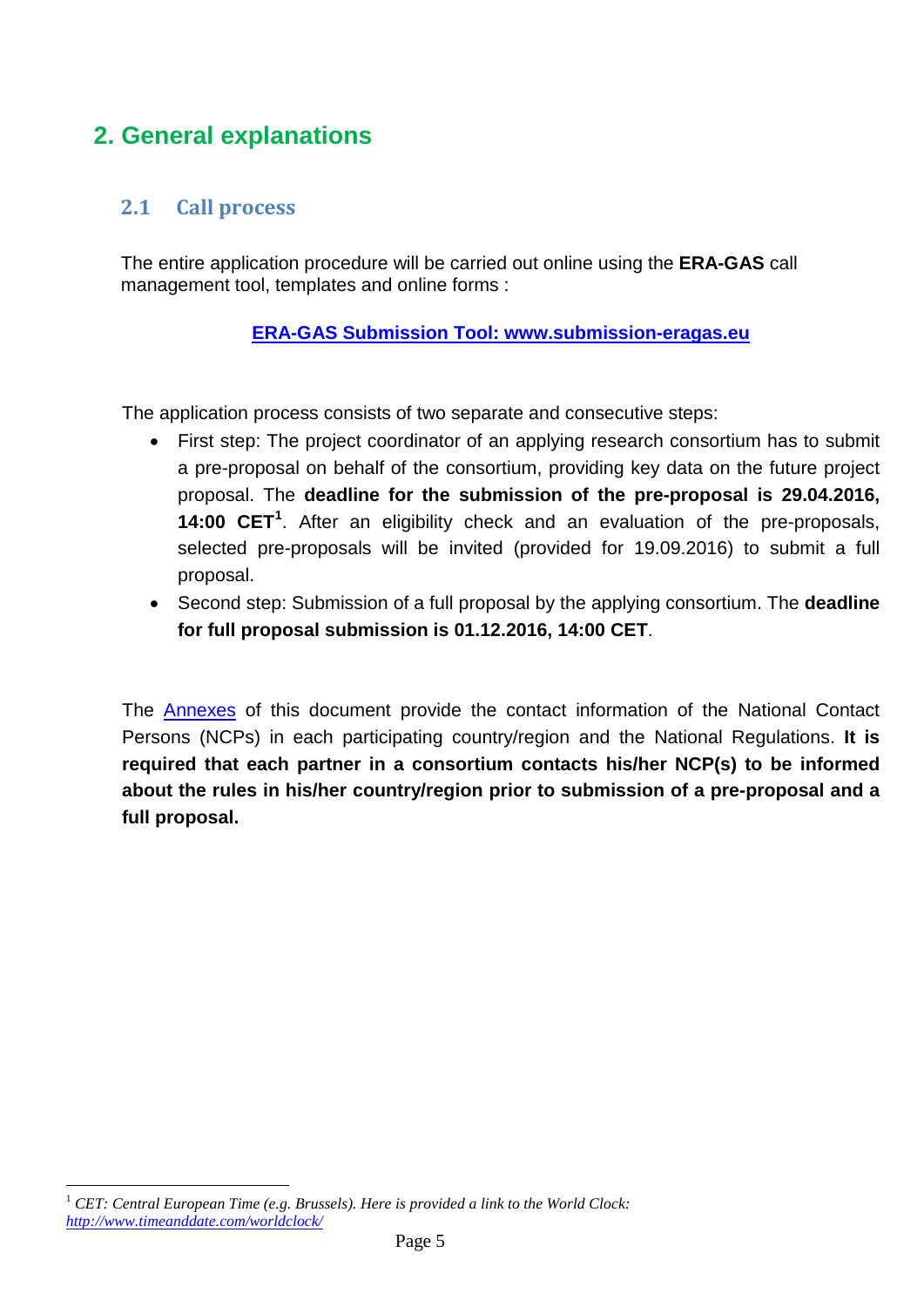# <span id="page-5-0"></span>**2.2 Timeline**

| 01.03.2016                                                                                                 | <b>Call opening</b>                                                                                                                  |  |  |  |  |
|------------------------------------------------------------------------------------------------------------|--------------------------------------------------------------------------------------------------------------------------------------|--|--|--|--|
|                                                                                                            | First step: submission of pre-proposals                                                                                              |  |  |  |  |
| 29.04.2016, 14:00 CET<br>Deadline for pre-proposal submission                                              |                                                                                                                                      |  |  |  |  |
| 19.09.2016                                                                                                 | <b>Communication of eligibility check and evaluation</b><br>outcomes to the research project coordinators-<br><b>Start of step 2</b> |  |  |  |  |
| Second step: submission of full proposals                                                                  |                                                                                                                                      |  |  |  |  |
| 01.12.2016, 14:00 CET                                                                                      | Deadline for full proposal submission                                                                                                |  |  |  |  |
|                                                                                                            | <b>Evaluation of the full proposals</b>                                                                                              |  |  |  |  |
| 15.03.2017                                                                                                 | <b>Full proposal evaluation</b>                                                                                                      |  |  |  |  |
| 11.04.2017                                                                                                 | Communication of the evaluation outcomes and the<br>funding recommendation to the research project<br>coordinators                   |  |  |  |  |
| From August 2017: Start of research projects<br>(depends on national/organisational rules and negotiation) |                                                                                                                                      |  |  |  |  |

## <span id="page-5-1"></span>**2.3 Definitions**

### **Call Steering Committee (CSC):**

The Call Steering Committee is the decision-making body in the framework of this call. It is composed of representatives from the participating funding organisations.

### **ERA-GAS Call Office:**

The Call Office, hosted by *Projektträger Jülich, Forschungszentrum Jülich GmbH*, Germany, is the central contact point for applicants regarding all technical and general issues of the submission. The ERA-GAS Call Office will be available in general during business days from 09:00 to 16:00 CET. Beyond this timeframe, it is recommended to contact the Call Office electronically via email: [ptj-eragas@fz-juelich.de.](mailto:ptj-eragas@fz-juelich.de)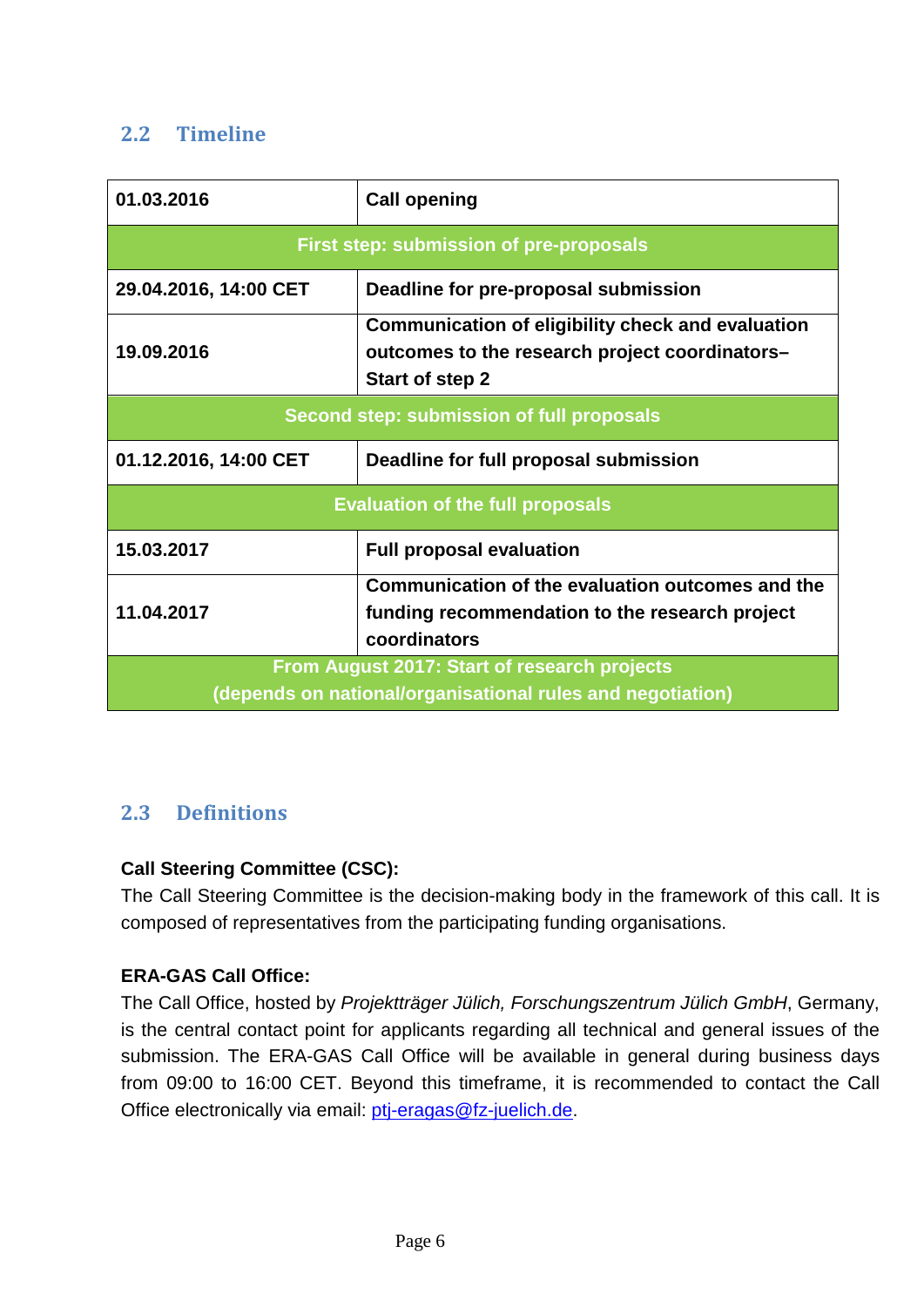### **National Contact Person (NCP):**

Each participating funding organisation in this call has nominated NCP(s) to provide information on national/organisational funding rules and procedures. It is required that each partner in a consortium contacts his/her NCP(s) prior to the submission of pre-proposals.

### **Co-funded call:**

Research projects selected in this co-funded call will be funded by Funding Parties and cofunded by the European Commission.

### **International evaluation committee (IEC)**:

The International Evaluation Committee is the expert group that will be assigned to the evaluation of submitted project proposals in the Co-funded Call.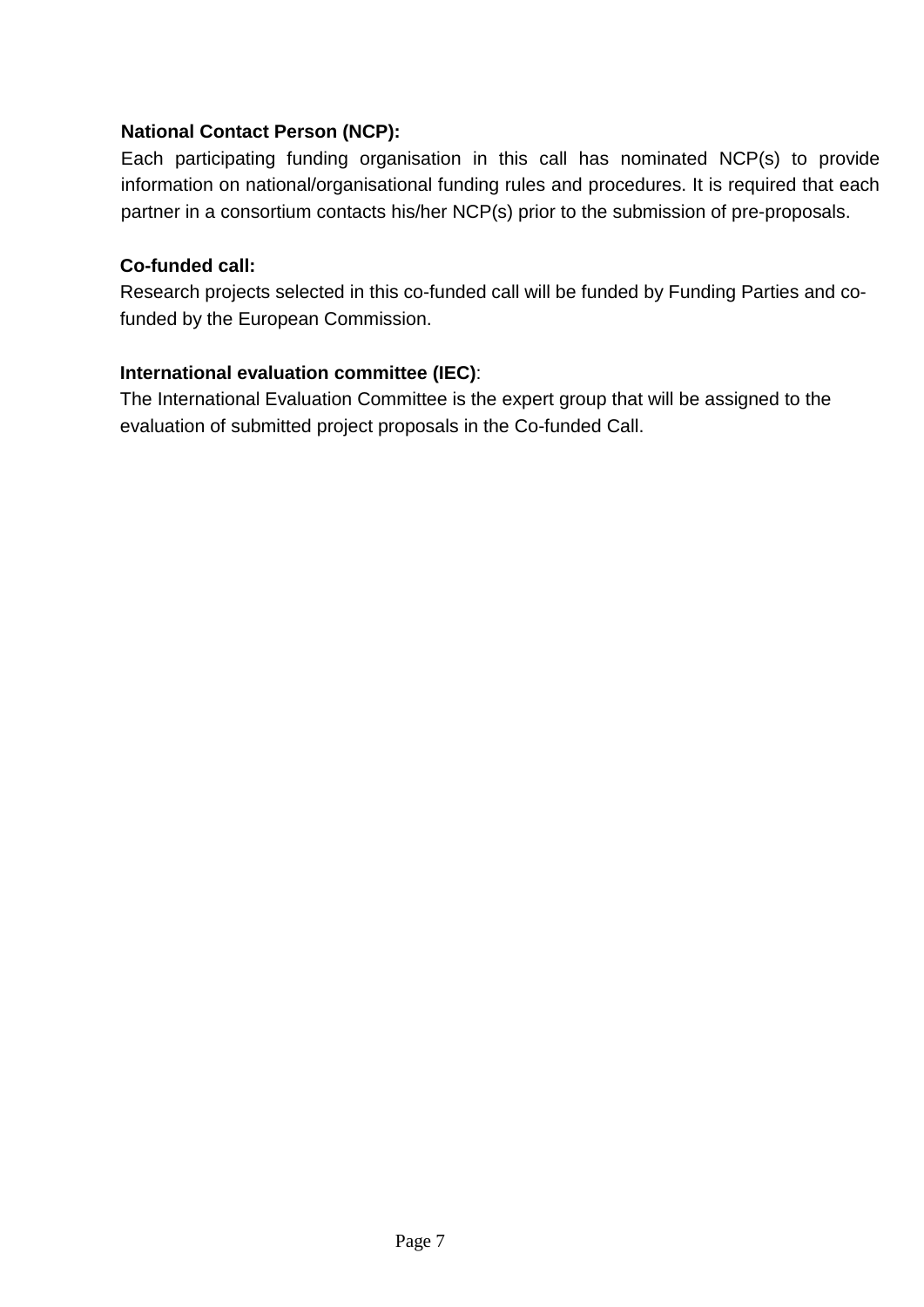# <span id="page-7-0"></span>**2.4 Participating countries**

The following funding organisations are participating in the call:

| country              |       | Organisation                                                        | estimated<br>budget $[\mathbf{\epsilon}]$ |
|----------------------|-------|---------------------------------------------------------------------|-------------------------------------------|
| Denmark              |       | INNOVATIONSFONDEN                                                   | 1.000.000                                 |
|                      |       |                                                                     |                                           |
| Finland              |       | MINISTRY OF AGRICULTURE AND FORESTRY                                | 300.000                                   |
| France               |       | AGENCE NATIONALE DE LA RECHERCHE                                    | 1.000.000                                 |
| Germany              |       | Bundesministerium für Ernährung und Landwirtschaft                  | 1.000.000                                 |
|                      |       | TEAGASC - AGRICULTURE AND FOOD DEVELOPMENT                          |                                           |
| Ireland              |       | <b>AUTHORITY</b>                                                    | 264.000                                   |
| Ireland              |       | DEPARTMENT OF AGRICULTURE, FOOD AND THE MARINE                      | 736.000                                   |
| Latvia               |       | VALSTS IZGLITIBAS ATTISTIBAS AGENTURA                               | 300.000                                   |
| Netherlands          |       | NEDERLANDSE ORGANISATIE VOOR WETENSCHAPPELIJK<br><b>ONDERZOEK</b>   | 900.000                                   |
| New Zealand          |       | Ministry for Primary Industries                                     | 800.000                                   |
|                      |       |                                                                     |                                           |
| Norway               |       | <b>NORGES FORSKNINGSRAD</b>                                         | 1.000.000                                 |
| Poland               |       | NARODOWE CENTRUM BADAN I ROZWOJU                                    | 500.000                                   |
|                      |       | Unitatea Executiva pentru Finantarea Invatamantului                 |                                           |
| Romania              |       | Superior, a Cercetarii, Dezvoltarii si Inovarii                     | 500.000                                   |
| Sweden               |       | FORSKNINGSRÅDET FÖR MILJÖ, AREELLA NÄRINGAR OCH<br>SAMHÄLLSBYGGANDE | 1.000.000                                 |
|                      |       |                                                                     |                                           |
| Turkey               | $C^*$ | MINISTRY OF FOOD AGRICULTURE AND LIVESTOCK                          | 250.000                                   |
| United               |       | THE SECRETARY OF STATE FOR ENVIRONMENT, FOOD AND                    |                                           |
| Kingdom              | ☀     | <b>RURAL AFFAIRS</b>                                                | 340.000                                   |
| <b>United States</b> |       | UNITED STATES DEPARTMENT OF AGRICULTURE                             | 690.000                                   |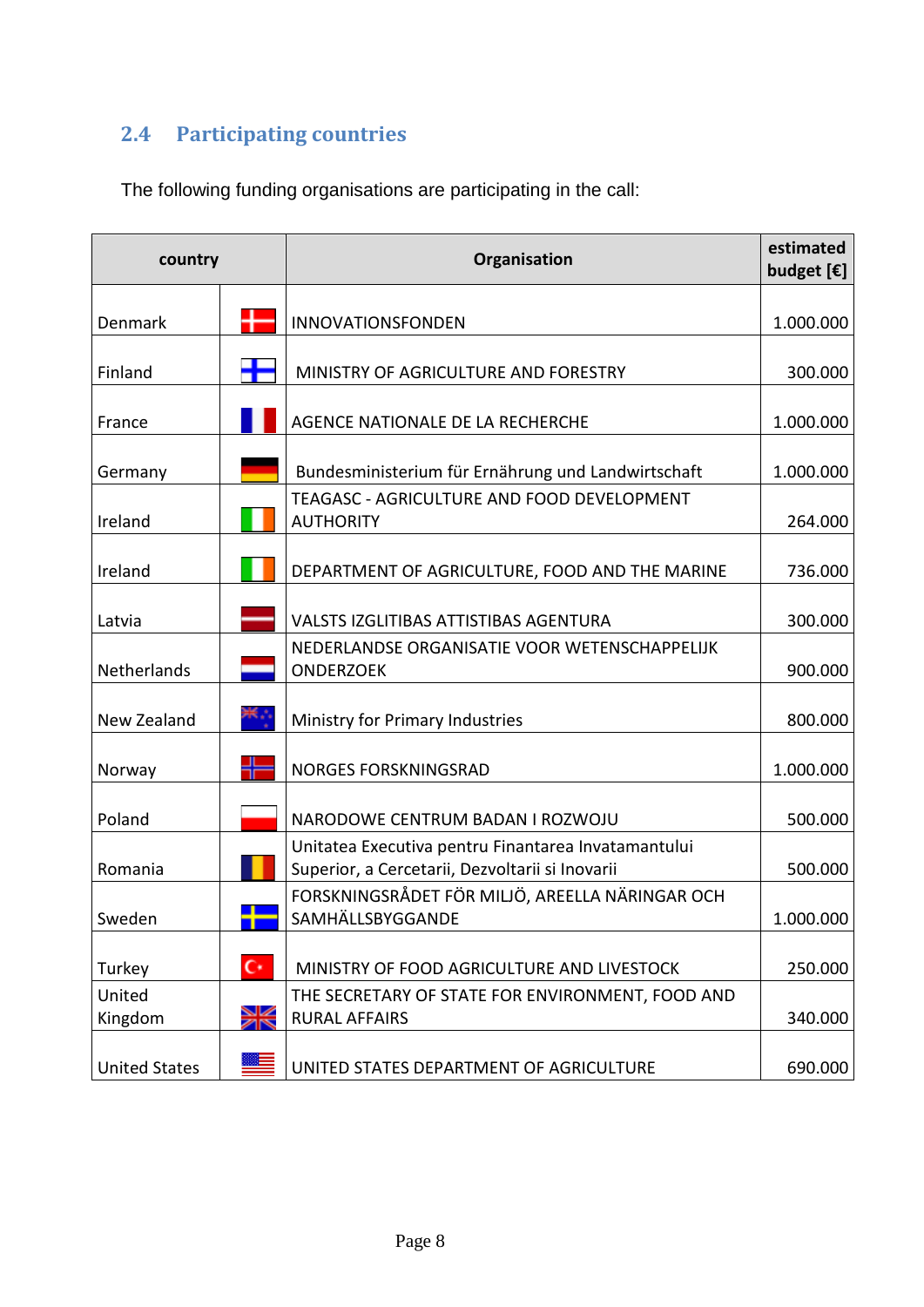Applicants from countries/regions listed above may apply for funding from funding organisations in their own countries/regions. Non-eligible applicants (including applicants from other countries) may participate in research consortia at their own expense or with a separate source of funding. In both cases, a **letter of the commitment of this must be provided upon submitting the pre-proposal** (see [Annex\)](#page-29-0).

Applicants should note that, in some countries, several funding organisations participate in the call with different organisational rules and priorities. In these countries also, applicants must pay attention to the [National Regulations](#page-32-0) and contact the NCPs.

The indicative total available budget amounts up to 14,5 M€.

# <span id="page-8-0"></span>**2.5 Project coordinators' responsibilities**

The research project coordinator

will **lead the consortium** throughout the application procedure and is fully responsible

 for the overall project coordination. The coordinator is especially responsible for the correct submission of the pre-proposal and full proposal in due time.

## • **ensures that all partners**

- $\checkmark$  fulfil the requirements stated in this Call Announcement and national/organisational requirements and criteria as stated in the [National Regulations](#page-32-0) and/or communicated by the NCPs,
- $\checkmark$  provide the necessary information and comply with all formalities as required and
- $\checkmark$  participate actively in the proposal preparation, by doing their best to guarantee the project eligibility and quality.
- $\checkmark$  will be the **central contact point** for the Call Office and call Steering Committee during the lifespan of the research project (from application till the end of the research project). Accordingly, the research project coordinator is responsible for **sharing all information** with his/her consortium partners. S/he also has to ensure the sound development of the funded project as planned in the proposal until its ending.
- will ensure that all work is carried out to a high standard and meets contractually bound milestones presented in the full proposal and approved by CSC.
- is responsible for the monitoring and timely reporting (see 6.2) of the project.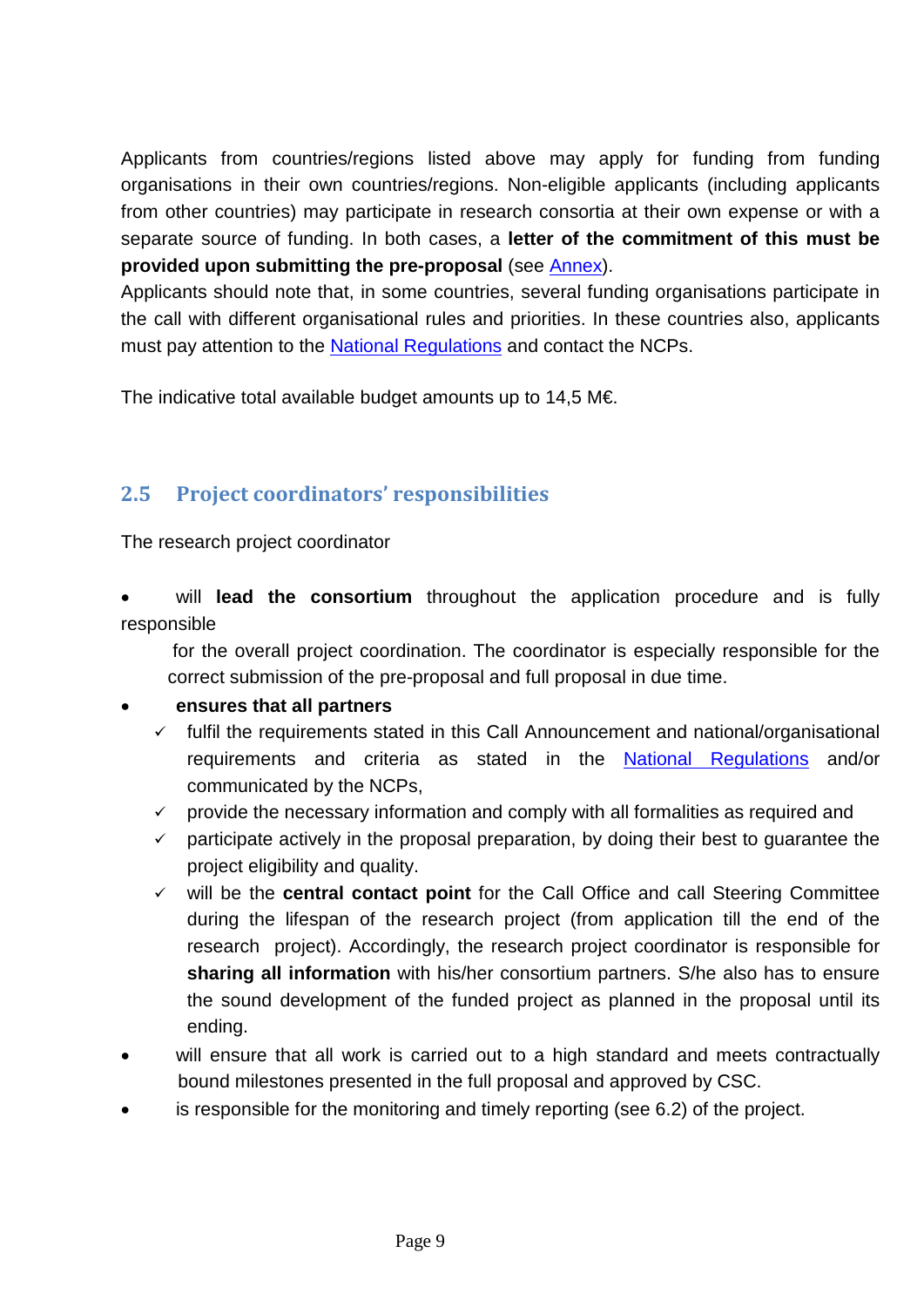# <span id="page-9-0"></span>**2.6 Confidentiality & Conflict of Interest**

ERA-GAS ensures complete confidentiality to applicants, i.e. the proposals will only be read by the Call office, the national/regional funding organisations and the mandated experts responsible for the eligibility check and evaluation of the proposal. In order to avoid any conflict of interest, no Funding Party of ERA-NET ERA-GAS will be involved in the evaluation procedure (incl. the appointment of the International Evaluation Committee (IEC), if the Party or its affiliates plan to respond themselves to this call.

Each expert in the IEC shall be independent of any funding organisation and of any applicants/partners involved in this call and will have to sign a declaration of confidentiality and conflict of interest. In selecting the experts for the International Evaluation Committee, the Call Steering Committee shall also endeavour to avoid any possible conflicts of interest. The online evaluation tool will include a feature which will prevent access to the proposal in case a conflict of interest is declared by the expert.

The proposals will be handled by the ERA-GAS Call Office.

Only the **publishable information** as listed below will be published at the end of the process.

In order to avoid individual conflicts of interest, the applicants are encouraged to provide in the pre-proposal up to three names of experts who should not evaluate their proposal.

A list of the funded projects will be published at the end of the call process (once the projects have been selected). Therefore applicants should be aware that the **following information from the proposals may be published** by ERA-GAS for promotional purposes:

- 1. Project Title and Project Acronym
- 2. Duration of the project
- 3. Total costs and total funding of the research project
- 4. Organisation name and country of each partner
- 5. Name and contact information of the Project Coordinator
- 6. A short publishable summary of the project (will be requested for full proposal submission)

Data on each project participant and abstracts of the project proposal will be provided to the European Commission (EC), for publication and evaluation purposes. Information on each funded project, including data on each participant and overview of the results will be updated and send to the EC at the end of ERA-NET **ERA-GAS.**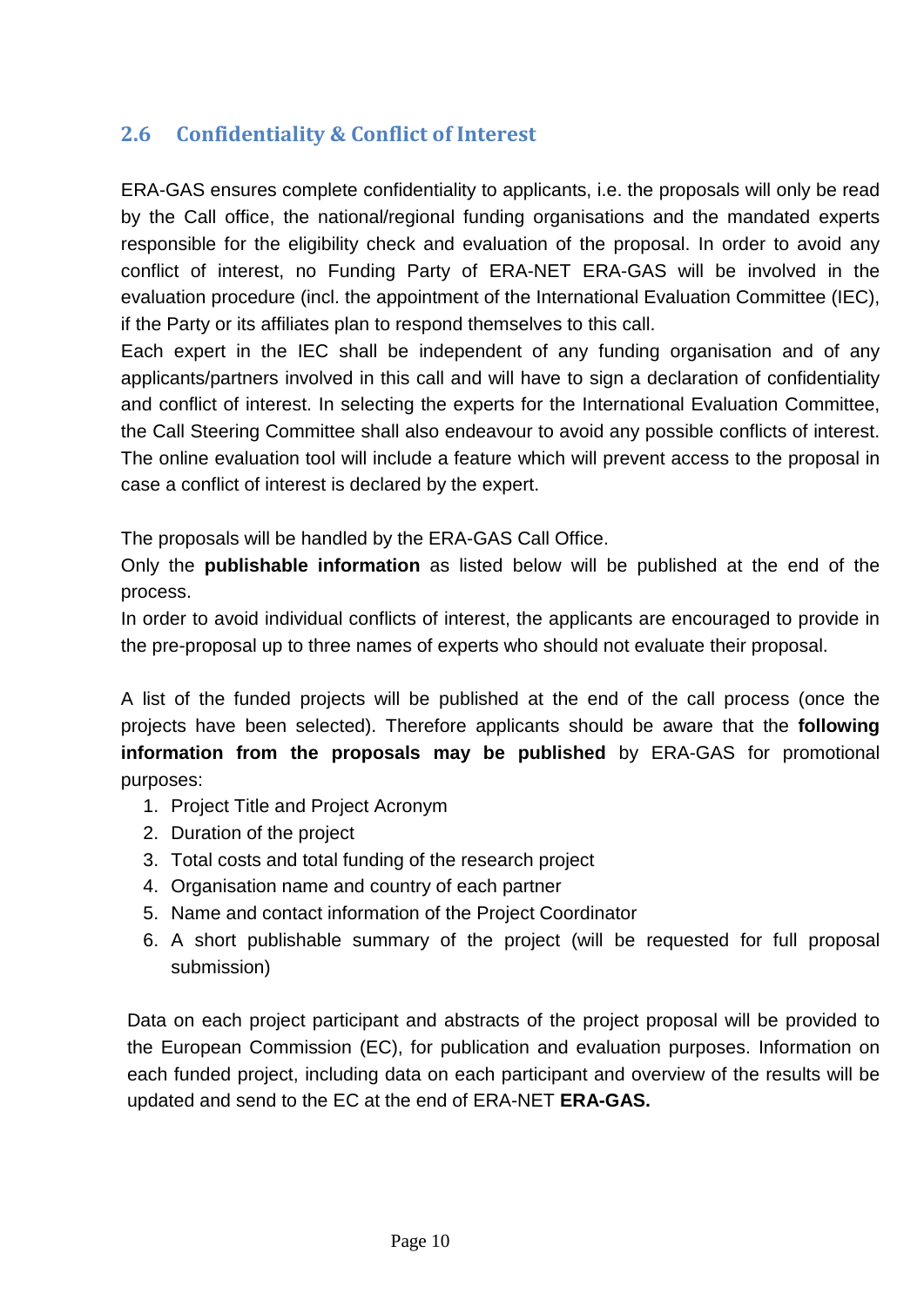# <span id="page-10-0"></span>**3. Eligibility criteria (mandatory for each application)**

The following criteria are mandatory and must be fulfilled for the eligibility of any preproposal and full proposal:

## <span id="page-10-1"></span>**3.1 Scope**

- The proposed research project must be consistent with the scope of this call and with the national/organisational thematic priorities of the countries/regions involved in the project. National/organisational priorities are described in the National Regulations and/or can be communicated by the NCPs.
- The proposed project must relate to (at least) one of the four research themes listed in the scope of this call.
- The proposals should strive to be balanced between the countries involved in the project as far as the volume of work is concerned.
- The proposal should not overlap with on-going or completed projects funded by other instruments, programmes or projects.

## <span id="page-10-2"></span>**3.2 Consortium composition**

- The project proposal must involve a **minimum of 3 partners and a maximum of 8 partners** from 3 different countries participating in the Co-funded Call (see table in section 1.4). The eligibility of a partner can be assessed by checking the [National Regulations](#page-32-0) and contacting the NCPs: each partner in an applying consortium **must contact his/her NCP(s)** before pre-proposal submission in this regard.
- applicants from countries not participating in the call are welcome in research consortia, but will have to secure their own resources and will not be counted to the maximum number of 8 partners; They have to follow the rules given in this Call Announcement and and to fulfill the financial commitment (see Annex C).
- The **coordinator** must be employed by an eligible organisation from one of the countries/regions participating in this call.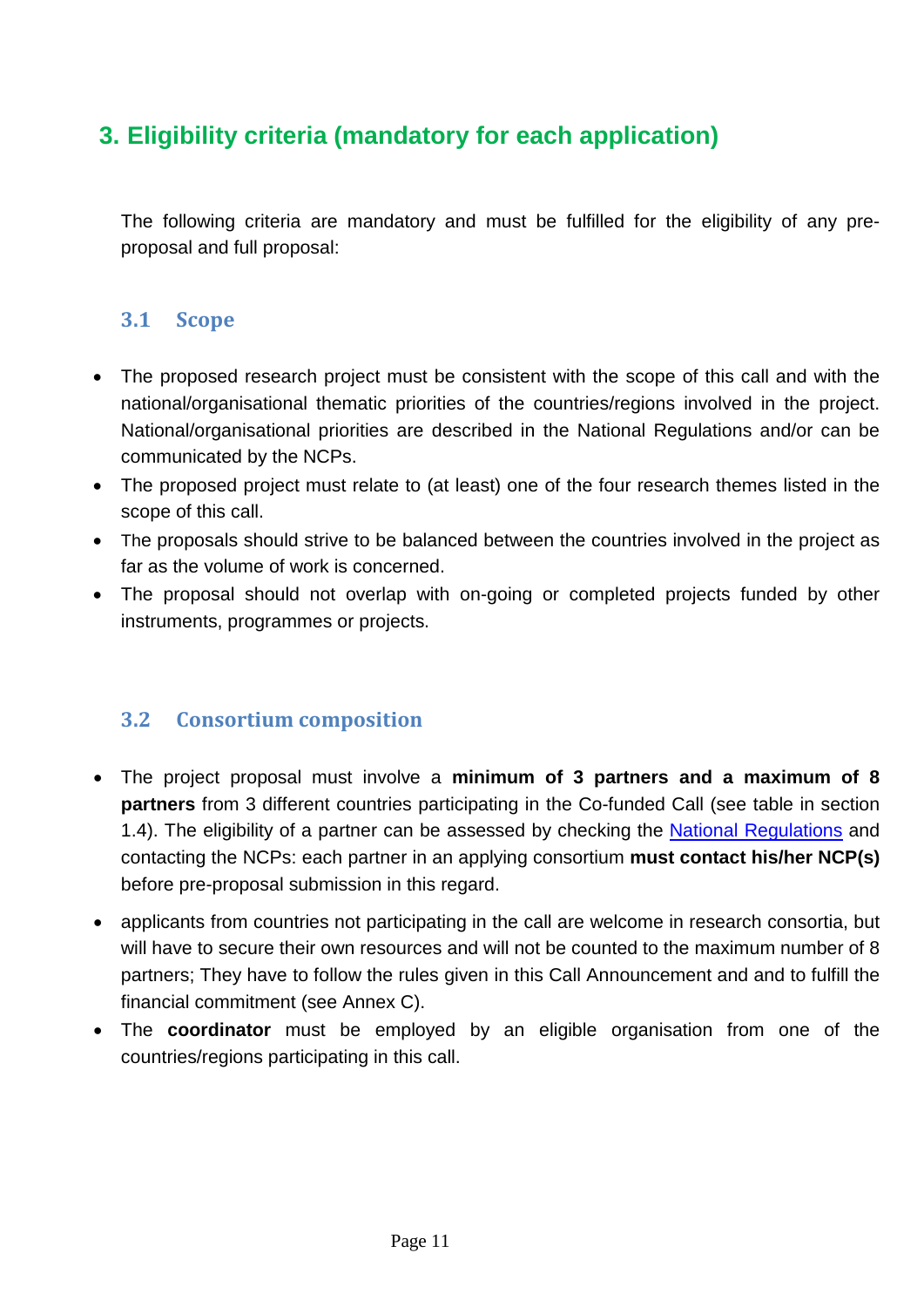# <span id="page-11-0"></span>**3.3 Budget**

There is a maximum of  $\epsilon$  300,000 requested funding per project from any one Funding Party. The total requested funding per project from any one Funding Party cannot exceed the indicative total national/regional call contribution.

The budgetary issues, including potential restrictions for funding should be checked in the [National Regulations](#page-32-0) and by contacting the NCPs.

# <span id="page-11-1"></span>**3.4 Project duration**

The project **duration is up to three years** (36 months), ending no later than **October 2020.** 

Additional national/organisational regulations may apply to duration, possible start and end date of projects. Applicants must pay attention to the [National Regulations](#page-32-0) and contact their NCP(s) regarding these issues.

# <span id="page-11-2"></span>**3.5 Submission**

- The pre-proposal and the full proposal must be submitted correctly and completely before the respective deadlines via the ERA-GAS Submission Tool [\(www.submission-eragas.](http://www.submission-eragas/)eu) according to the Application procedure (see chapter 4). No other application format will be accepted.
- complete core data according to pre-proposal template (see Annex) are necessary.
- Applicants should note that failure to comply with the submission rules will cause ineligibility of the project and therefore exclusion from the application process.
- The pre- and full-proposals must be written in English including a 300 word abstract that can be easily understood by non-experts.

Each pre-proposal submitted correctly and on time will be checked for eligibility as a whole. Consortia should be aware that failure of one partner within the consortium to meet the eligibility criteria will result in the rejection of the entire proposal**. Each applicant is therefore strongly recommended to contact his NCP to ensure eligibility.**

The above criteria apply to all partners. These represent the minimal requirements and do not exclude more specific criteria. Partners from countries/regions participating in the call must also meet the national/organisational criteria as outlined in the [National Regulations.](#page-32-0) Details can be requested from the NCP.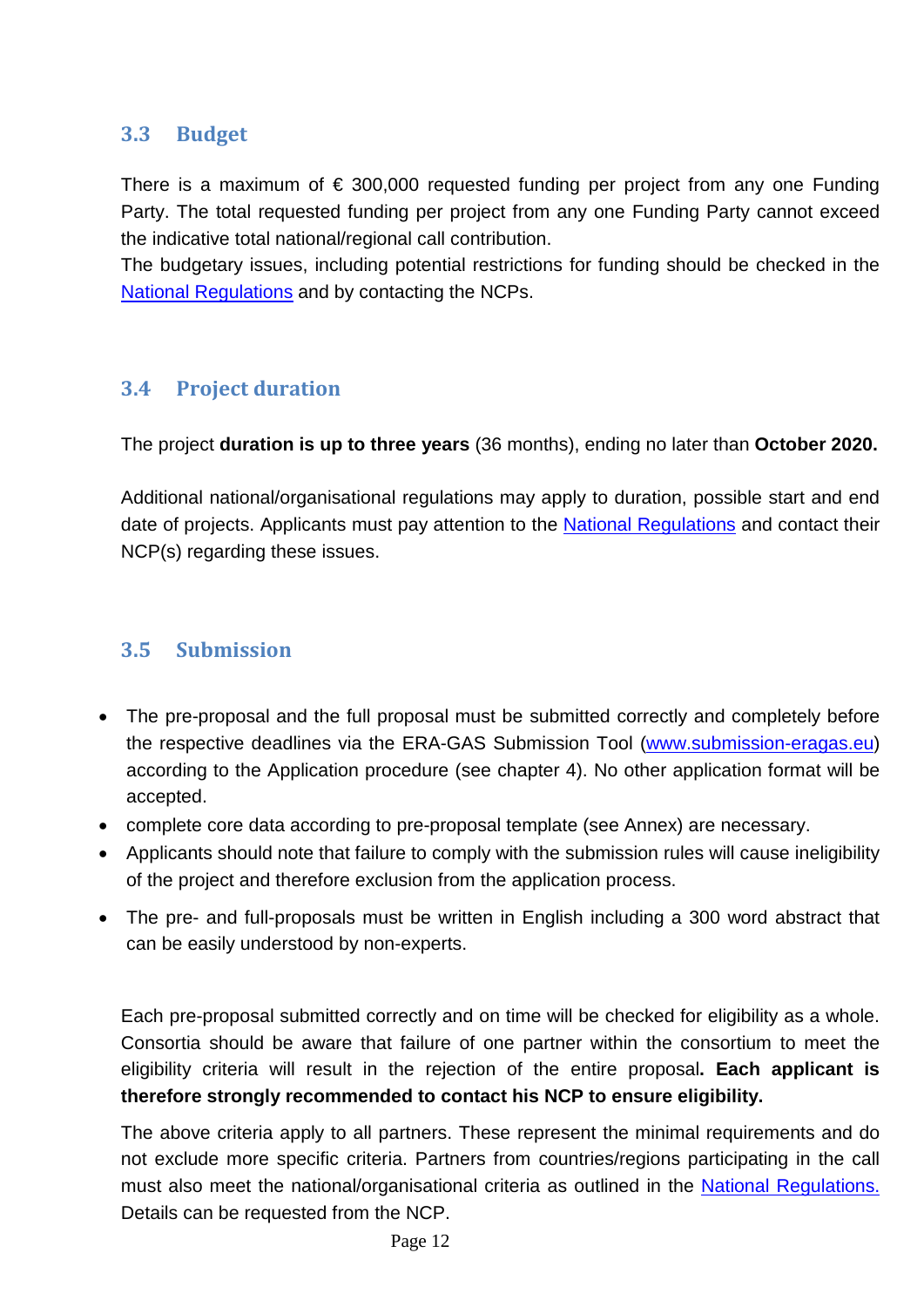# <span id="page-12-0"></span>**4. Application procedure**

The entire application procedure must be undertaken online in English on the **[ERA-GAS](http://www.submission-eragas.eu/) [Submission](http://www.submission-eragas.eu/) Tool** using the provided templates and online forms.

The application process comprises two steps:

## <span id="page-12-1"></span>**4.1 First step: Pre-Proposals**

The research project coordinator creates an account on the [ERA-GAS Submission Tool](http://www.submission-eragas.eu/) and provides the core data requested in accordance with the pre-proposal template provided in Annex D (for illustration purposes only- the effective template has to be filled online).

Applicants should note that core data cannot be changed in full proposals, in particular, neither the composition of the consortia nor the funding requested by any partner**[2](#page-12-2)** in the second step unless explicitly requested by a Funding Party or the Call Steering Committee.

The Core data of the project proposals are:

- Project title
- Acronym

 $\overline{a}$ 

- Research Theme
- Duration, including expected project start (not prior August 2017) and end date (no later than October 2020)
- Consortium composition, i.e. organisation name, type and country for each partner
- Project Coordinator
- Total funding requested by each partner

Pre-proposals must be submitted using the online call management tool. No other methods or means of submissions will be accepted. Irrespective of this, the participating funding organisations may require additional documents according to their national/organisational regulations, but these issues shall be handled directly with the respective participating funding organisation.

It will be possible to update and resubmit the pre-proposal as many times as required up to the **submission deadline (29.04.2016, 14:00 CET)**, but not after the deadline has expired. Applicants should note that the online system may experience high traffic volumes in the last hours before the submission deadline and it is therefore highly recommended to submit

<span id="page-12-2"></span> $2$  The total funding requested by a partner may decrease, but may not increase. However, the distribution of project costs among the different cost categories (consumables, travel…), may differ between pre- and full proposal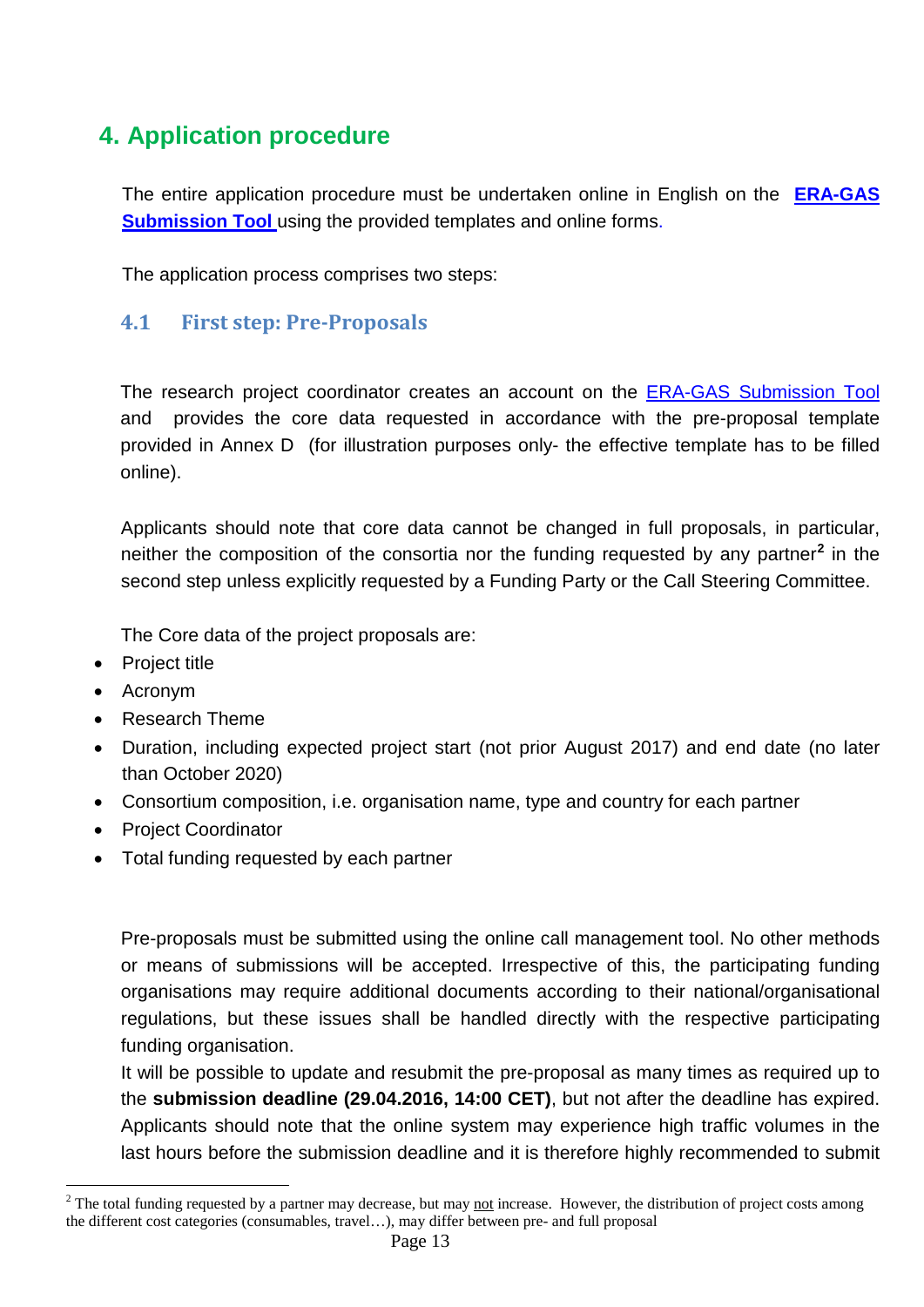the final version of the pre-proposal well in advance of the deadline to avoid any last minute technical problems. Requests for extensions to the deadline due to last minute technical problems will not be considered.

The information given in the pre-proposal will be used to check for eligibility, to find appropriate evaluation experts and to evaluate the pre-proposal (see below).

The submission of a pre-proposal is mandatory and it will not be possible to enter the application procedure at a later stage.

For any technical questions regarding the submission, please contact the [ERA-GAS Call](mailto:ptj-eragas@fz-juelich.de)  [Office.](mailto:ptj-eragas@fz-juelich.de)

## <span id="page-13-0"></span>**4.2 Second Step: Full-Proposals**

The second step of the application consists of the submission of a more extensive full proposal. Only research consortia which successfully passed the first step will be invited to submit a full proposal and get access to the **ERA-GAS [Submission Tool](http://www.submission-eragas.eu/)** again. The core data (see section 4.1) provided in the pre-proposal will be automatically imported into the full proposal and cannot be changed in the second step unless otherwise specified by the CSC.

Full proposals that are correctly and completely submitted before the **deadline (01.12.2016, 14:00 CET)** will be subjected to a peer review evaluation by a panel of international experts.

# <span id="page-13-1"></span>**5. Evaluation**

## <span id="page-13-2"></span>**5.1 Eligibility check and evaluation of the pre-proposals**

### 5.1.1 Call eligibility check

After the submission deadline all pre-proposals submitted correctly and on time will be checked against the following mandatory call eligibility criteria:

• A minimum of 3 independent entities and a maximum of 8 from a minimum of 3 different EU Member States or Associated Countries (see Table in Chapter 2) participating in the Co-funded Call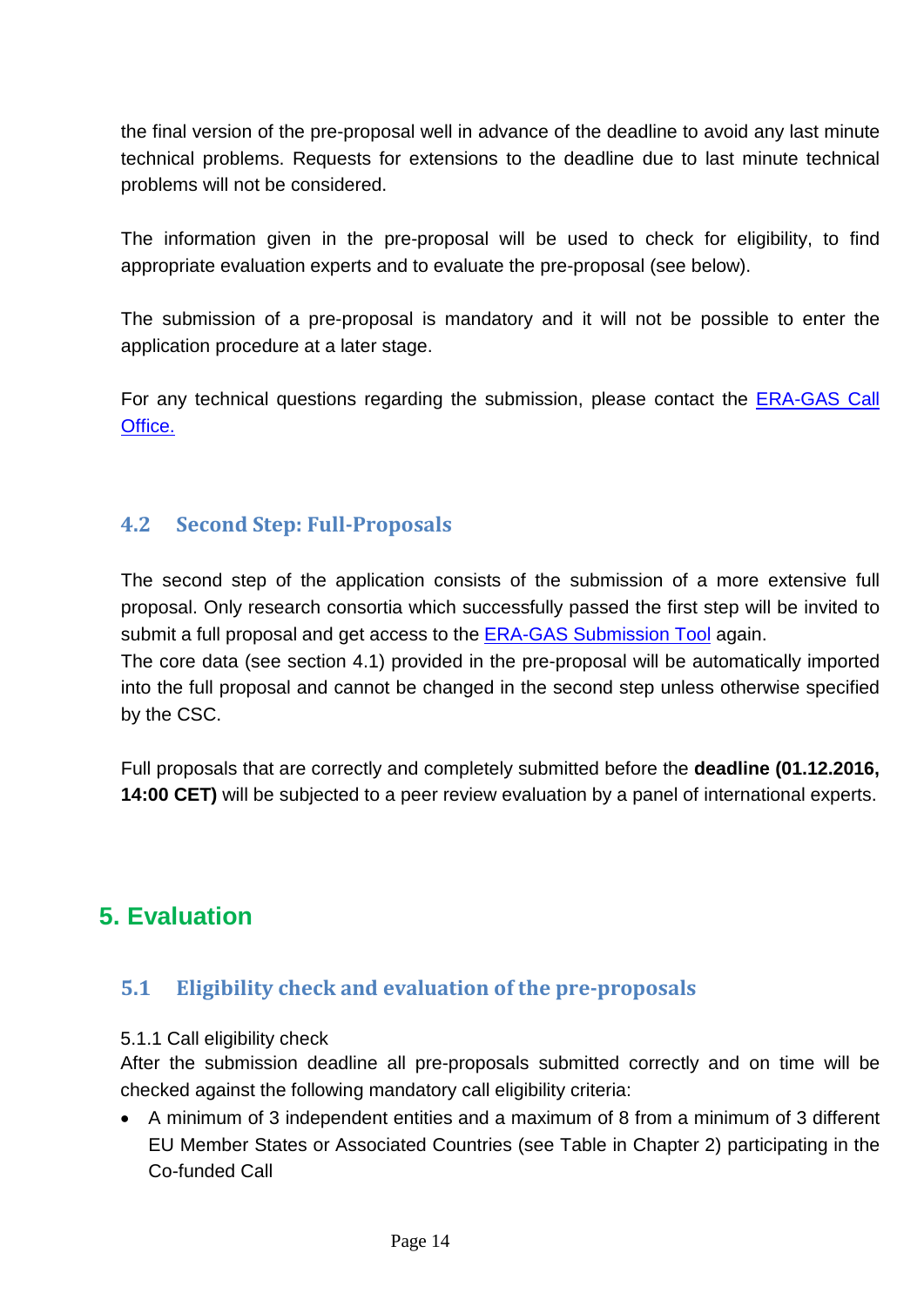- Applicants from countries not participating in the call are welcome in research consortia, but will have to secure their own resources and will not be counted towards the minimum or the maximum number of partners;
- A maximum of € 300,000 requested funding per project from any one Funding Party
- The total requested funding per project from any one Funding Party cannot exceed the indicative total national/regional call contribution
- A maximum duration of 36 months, ending no later than October 2020.
- Proposal (pre and full proposal) must be written in English, including a 300 word abstract that can be easily understood by non-experts.
- Pre-proposal must be submitted completely before the respective deadlines via the **ERA-Gas** online submission tool. No other application format will be accepted.
- Complete core data according to pre-proposal template (Annex D).

The above criteria represent minimum requirements and apply to all partners. **This means that failure of one partner within the consortium to meet the criteria could cause the entire project to be rejected.** 

Research consortia are encouraged to consider good geographical coverage and balance in the allocation of work to be undertaken. However applicants should be aware that a higher number of represented countries in a consortium will not automatically result in a positive evaluation of the proposal.

## 5.1.2 National/Regional Eligibility Check

The members of the CSC will check the pre-proposals against national/regional eligibility criteria as described in the National Regulations (Annex E) and any further national/regional rules and regulations. The national/regional eligibility check will include an ethics screening to ensure that the proposals comply with applicable national rules and regulations.

**Consortia should be aware that failure of one partner within the consortium to meet the national/regional eligibility criteria will result in the rejection of the entire proposal. Each applicant is therefore strongly recommended to contact his NCP/RCP (see Annex A) to ensure eligibility.**

### 5.1.3 Expert Evaluation of pre-proposals

Eligible pre-proposals will be subjected to a peer review evaluation by a minimum of 2 international experts per pre-proposal. In case of contradictory votes one additional expert from the International Expert Committee (IEC) will be invited for review to cast the vote.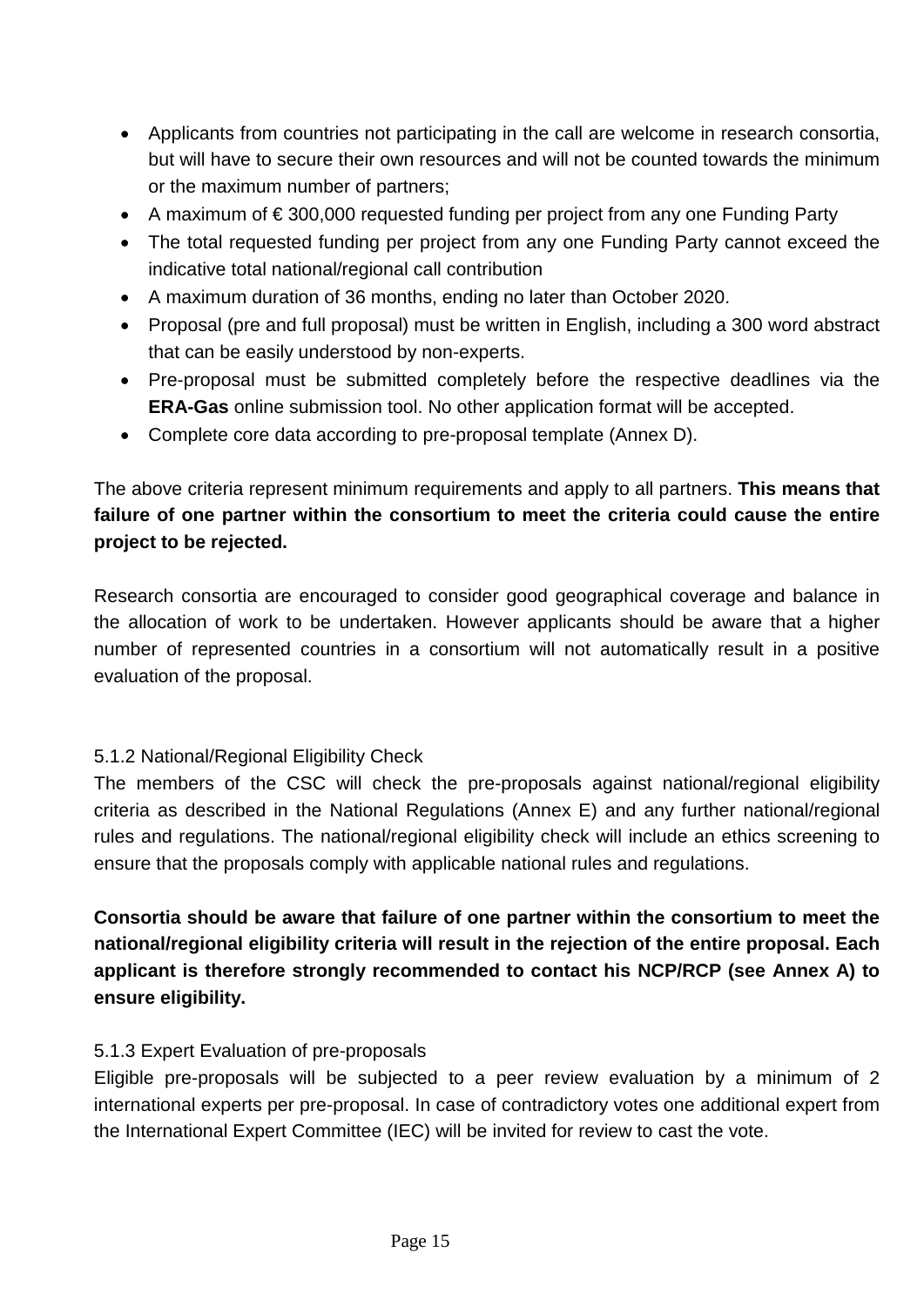The pre-proposals will be reviewed and evaluated to ensure that they meet the scope as set out in Annex B, considering the following criteria:

- Fit in scope and relevance to the Call research themes
	- o The proposal must relate to at least one of the Call's four research themes.
	- o The proposal should not overlap with on-going or completed projects funded by other instruments, programmes or projects.
- Transnational added value
	- $\circ$  The degree to which the proposal will add value in addressing the Call research themes in an international context, i.e. the potential and extent of the project of having positive impacts in more than one country
- Innovative, multi-dimensional research approach:
	- o Originality and degree of innovation
	- o An integrated approach which combines all aspects that are relevant to tackle the interconnected challenges of sustainable agriculture and forestry, food security and impacts of climate change
	- o A multi- and interdisciplinary approach which will bring together researchers from different disciplines (multidisciplinary) to collaborate across research disciplines (interdisciplinary) to tackle the challenges of sustainable agriculture, food security and impacts of climate change
	- o A multi-actor approach which will encourage input and draw effort from across the international scientific and technical communities.

The scoring system uses a 5-point scale for all review criteria. Projects will be evaluated using scores in the range  $0 - 5$ , where half marks are permitted. The scores will be interpreted in line with the system set out in Box 5.1.

## **Box 5.1 – Scoring System for Review Criteria in ERA-GAS**

*0 - The proposal fails to address the criterion or cannot be assessed due to missing or incomplete information.* 

*1 - Poor. The criterion is inadequately addressed, or there are serious inherent weaknesses.* 

*2 - Fair. The proposal broadly addresses the criterion, but there are significant weaknesses.* 

*3 - Good. The proposal addresses the criterion well, but a number of shortcomings are present.* 

*4 - Very Good. The proposal addresses the criterion very well, but a small number of shortcomings are present.* 

*5 - Excellent. The proposal successfully addresses all relevant aspects of the criterion. Any shortcomings are minor.*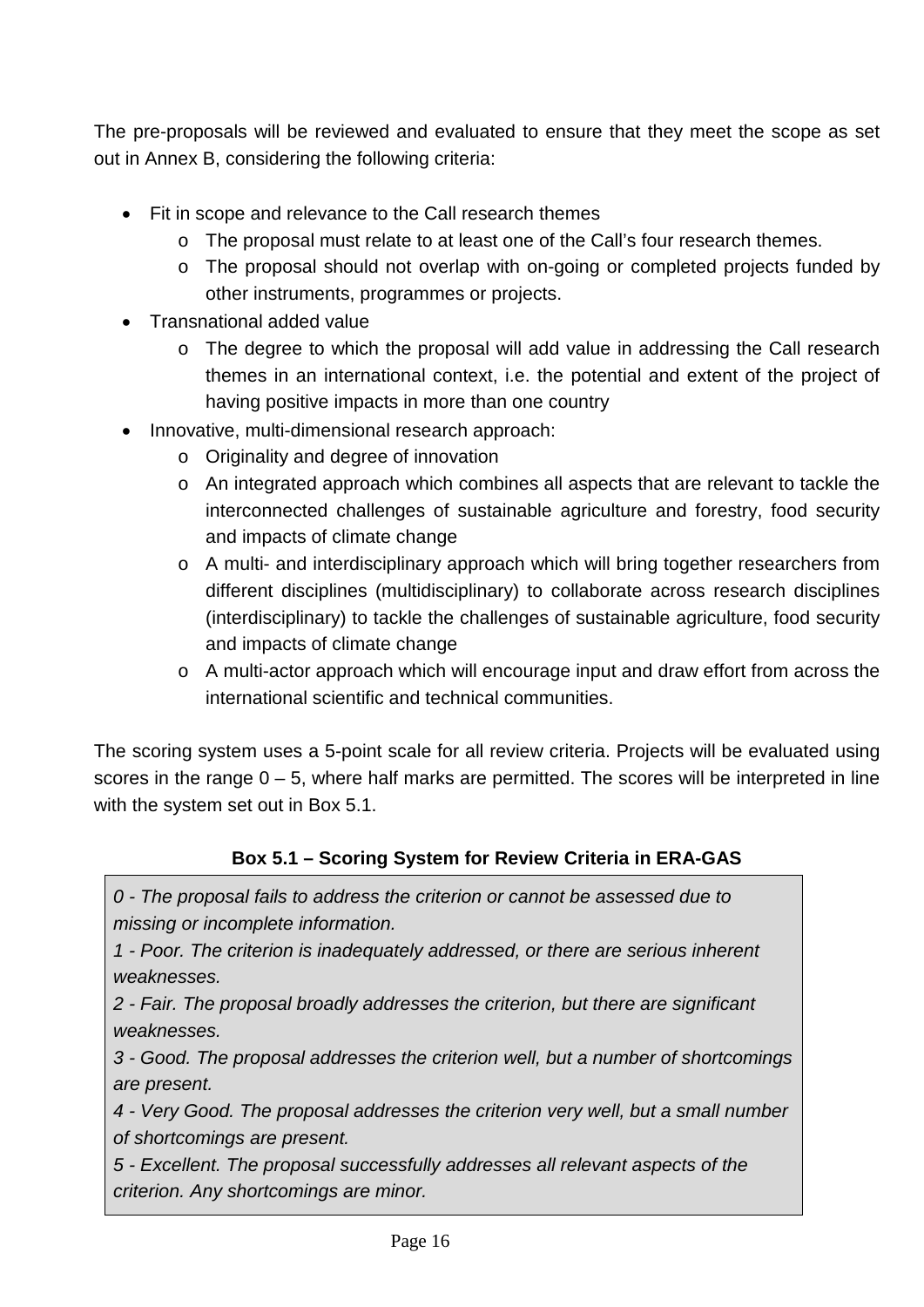For pre-proposals a threshold for individual criteria of 3 will be applied. An overall threshold applying to the sum of the three individual scores will be 10 (average from 3 experts). The IEC will provide pre-proposal evaluation, categories to rank pre-proposals above this threshold and consolidated feedback for participants.

### 5.1.4 Pre-proposal selection

Based on the national selection, recommendations of the IEC, the ranking and available funding the CSC will decide, which pre-proposal consortia should be invited to submit a full proposal. Applicants should be informed that while performing this selection, the CSC will also be guided by the average oversubscription rate of available national/regional contributions: requested funding which is restricted to approximately 1:3.

Project coordinators will be informed of the outcome electronically by the Call Office.

# <span id="page-16-0"></span>**5.2 Evaluation of the full proposals**

### 5.2.1 Full proposal submission

## **Only research consortia which have successfully passed the first step will be invited to submit a full proposal with a deadline of 1st December 2016 – 14:00 CET.**

Successful consortia will regain access to the **ERA-GAS** online submission tool to submit a more extensive full proposal for which a full proposal template will be provided. The core information provided in the pre-proposal will be automatically imported into the full proposal and cannot be changed in the second step unless otherwise specified by the CSC.

## 5.2.2 Expert evaluation of full proposals

Full proposals will be peer reviewed by a minimum of 3 experts from the IEC per full proposal against the criteria set out in Table 5.1. The IEC will have one face-to-face meeting. The object of the meeting will be to discuss the reviewers' assessments, applicant feedback (if received within requested timeframe during rebuttal phase – see section 5.2.3) and to come to a consensus on each proposal's evaluation in order to produce a ranking list with full proposals recommended for funding.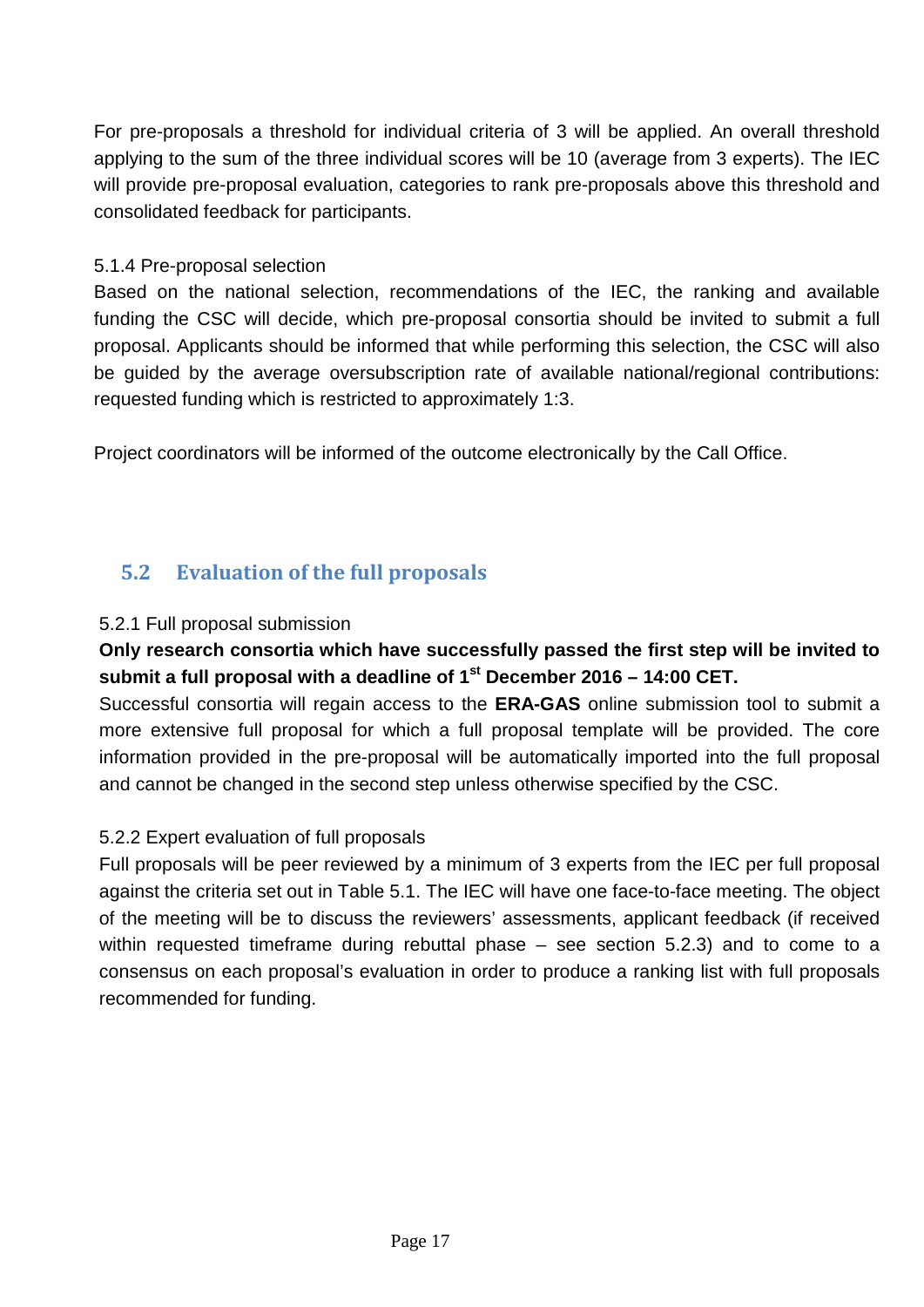| <b>Overall score</b>                                                                                                                                  |                                                                                                                                                                                                                                                           |                                                                                                                                                         |  |  |  |  |
|-------------------------------------------------------------------------------------------------------------------------------------------------------|-----------------------------------------------------------------------------------------------------------------------------------------------------------------------------------------------------------------------------------------------------------|---------------------------------------------------------------------------------------------------------------------------------------------------------|--|--|--|--|
| Excellence:<br>'Scientific and/or<br>technological<br>excellence -<br>Quality of the<br>transnational<br>project'                                     | Impact:<br>'Potential impact'                                                                                                                                                                                                                             | Implementation:<br>'Quality and efficiency of<br>the implementation and<br>management'                                                                  |  |  |  |  |
| Clarity and<br>relevance of the<br>objectives<br>Credibility of the<br>approach<br>Soundness of the<br>concept<br>Level of ambition<br>and innovation | Contribution to expected<br>impacts as detailed in the<br><b>Call Announcement</b><br><b>Enhanced innovation</b><br>capacity and integration of<br>new knowledge<br>Strengthening the<br>competitiveness and<br>growth of companies<br>through innovation | Coherence and<br>effectiveness of the work<br>plan<br>Complementarity of the<br>project participants<br>Appropriateness of the<br>management structures |  |  |  |  |
|                                                                                                                                                       | Other environmental and<br>socially important impacts<br><b>Effectiveness of planned</b><br>communication and<br>dissemination activities                                                                                                                 |                                                                                                                                                         |  |  |  |  |

**Table 5.1 – Criteria for evaluation of Full Proposals in ERA-GAS**

Evaluation scores will be awarded globally for each of the three criteria, but not at the level of the sub-criteria. The sub-criteria are issues which the expert should consider in the assessment of that criterion. They also act as reminders of issues to arise later during the discussions of the proposal. Each criterion will be scored out of 5 according to the scoring system set out in Box 5.1.

The IEC will have one face-to-face meeting. The object of the meeting will be to discuss the reviewers' assessments and to come to a consensus on each proposal's evaluation in order to produce a ranking list with full proposals recommended for funding.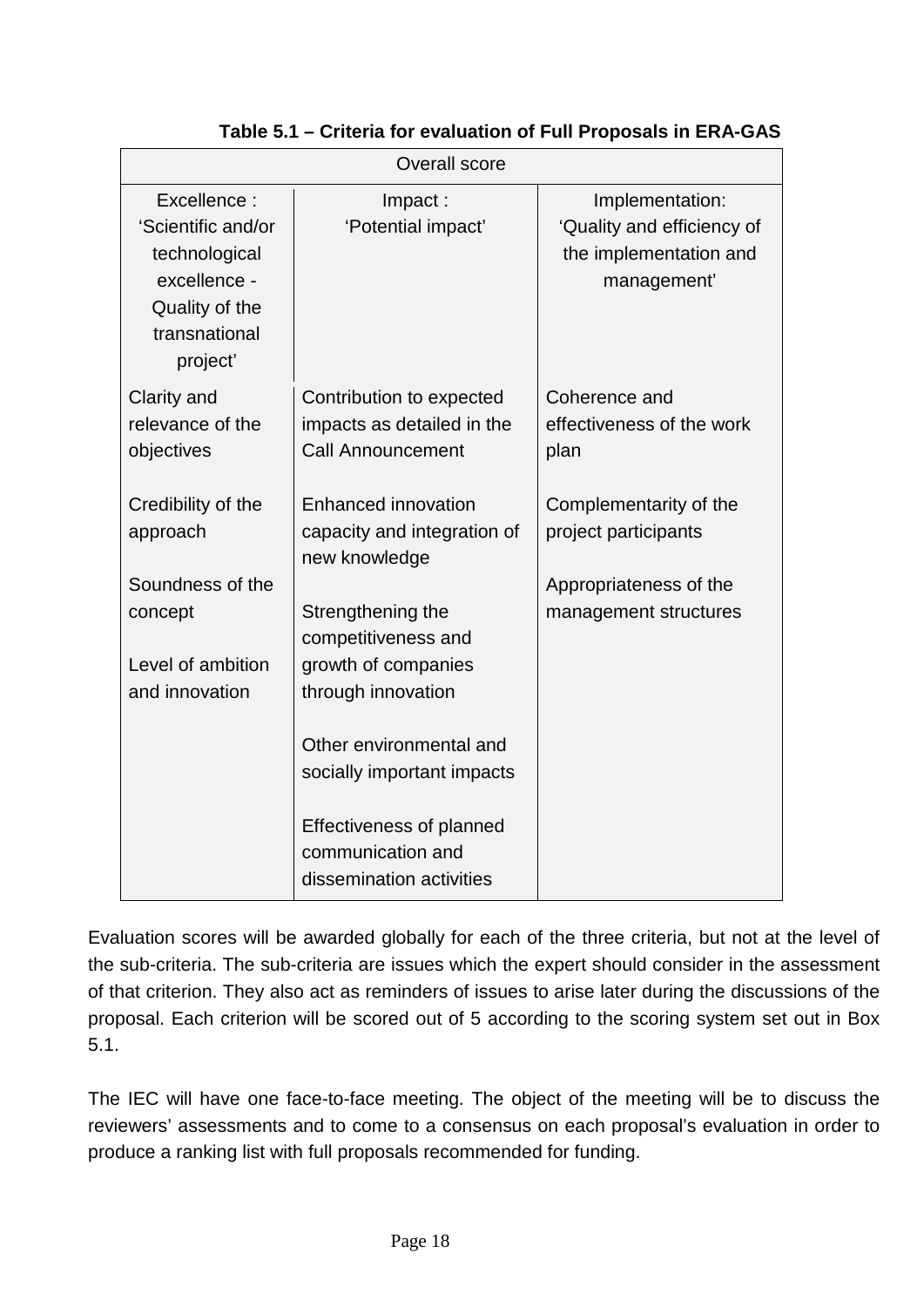The IEC will provide full proposal evaluation which will include:

- Scoring of proposals
- Propose a threshold for projects recommended for funding
- Categories to rank full proposals above this threshold.
- Consolidated feedback for participants

## 5.3 Funding recommendation

The CSC will take the final decision for national/regional funding following conclusion of the IEC deliberations and based on the ranking of the full proposals described above. The outcome of the funding recommendation procedure will be communicated by the Call Office to the project coordinators, who will be responsible for informing their partners respectively.

Formal funding decisions are made by the participating funding organisations. The funding recommendation is irrevocable and therefore no redress procedure is possible.

# <span id="page-18-1"></span><span id="page-18-0"></span>**6. After the funding recommendation**

# **6.1 Negotiation of grant agreements / Project funding**

Formal funding decisions are made by the participating Funding Parties. The funding recommendation is irrevocable and therefore no redress procedure is possible.

- The project coordinator is responsible for informing project partners about the selection result and for synchronising the project start with his/her partners. After a positive funding recommendation, the project partners must directly contact their NCP in order to start the grant negotiation and accomplish the remaining steps until the research project can start.
- Each Funding Party will fund national/regional applicant(s) within the research project. Funding will be provided by the participating Funding Parties according to applicable national/regional funding rules.
- Successful consortia should negotiate and sign a **Consortium Agreement** before commencement of the project. This should address at least the following topics:
	- o internal organisation and management of the consortium
	- o intellectual property arrangements
	- o settlement of internal disputes.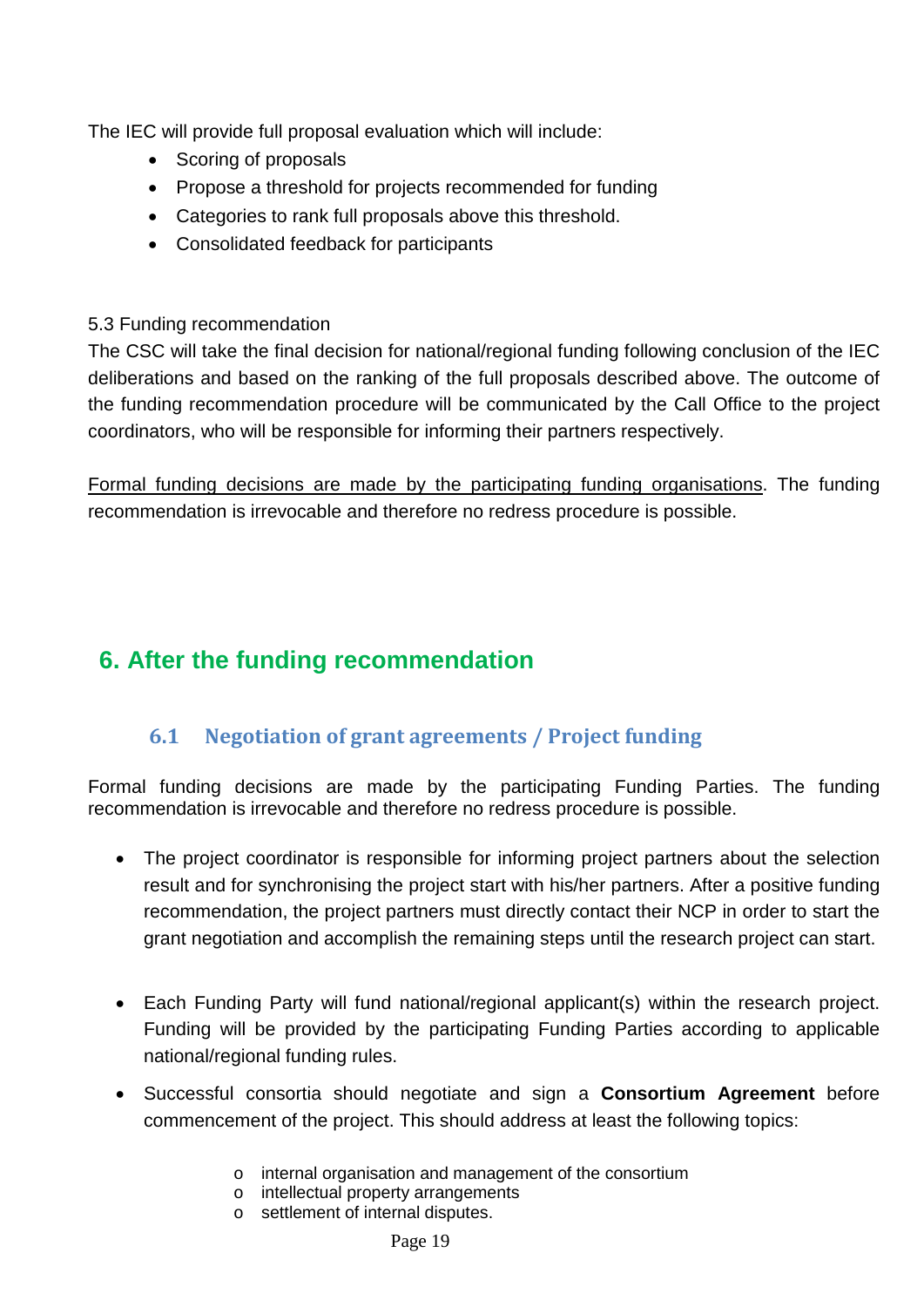In some countries/regions, such an agreement might be required for release of the funds. Applicants have to obey national/organisational regulations [\(National Regulations](#page-32-0) and NCPs) regarding this issue. Support for the preparation of a Consortium Agreement can be found on the [DESCA webpage.](http://www.desca-2020.eu/)

# **6.2 Project monitoring and reporting**

<span id="page-19-0"></span>The funded projects are considered to form part of an international research programme.

In addition to the reporting required by the national/organisational rules, project coordinators will be required to provide a mid-term and an end-term report to the Steering Committee according to common templates which will be provided to them. All partners will have to deliver input for these reports. The monitoring will be conducted during the life span of the project.

More information on the monitoring and reporting procedures will be provided to the coordinators of the projects recommended for funding.

# **6.3 Dissemination and communication**

<span id="page-19-1"></span>Funded projects must dedicate appropriate resources for dissemination activities including for participation in activities organised by ERA-GAS. The coordinators of the funded projects are obliged to present their projects at three seminars to the ERA-NET **ERA-GAS** partners, other interested parties and relevant stakeholders:

It is forseen that ERA-GAS will organise common events for the projects funded in the frame of the foreseen call. Applicants have to allocate sufficient resources in their budget to participate in those events. It is intended to hold a common Kick-off meeting, a common mid-term meeting and a common final meeting.

Dissemination of project results is requested in the form of various communication routes such as scientific papers, posters, stakeholder involvement, courses or training material, web based tools, workshops or direct intervention towards end users.

Dissemination in all partner countries to national end users is necessary. A dissemination plan will be requested for the full proposal and should specify how the planned activities, including dissemination and stakeholder interaction, will contribute to the impact of the project.

An overall ERA-GAS communication and dissemination plan will be prepared, once projects have been selected. The plan will be presented, discussed and endorsed during the common kick-off meeting.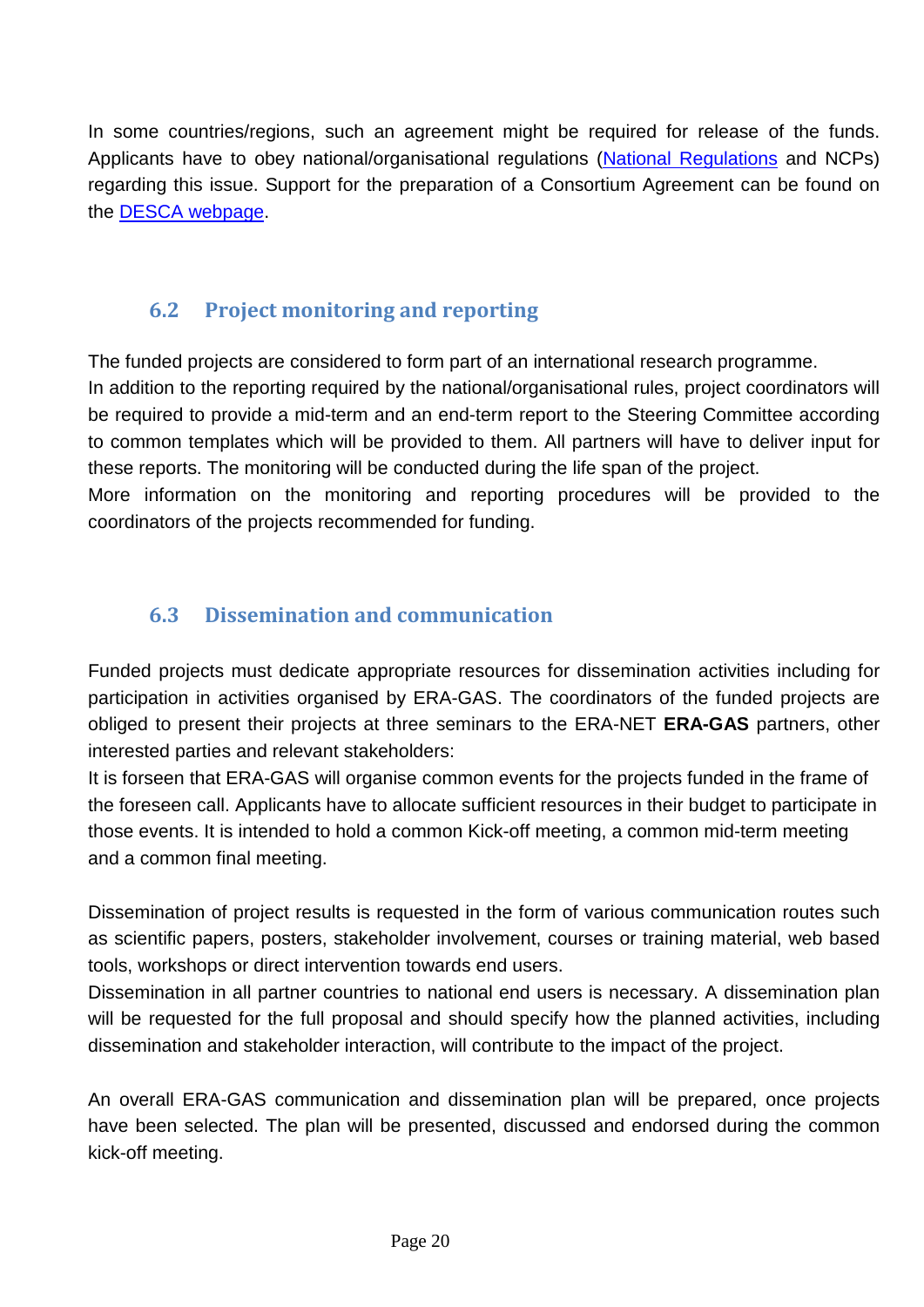Concerning dissemination activities, proper reference must be given to ERA-GAS in all related publications, exhibitions, lectures and press information.

For a well elaborated communication strategy, applicants are advised to take into consideration the guidelines on "Communicating EU Research & Innovation" by the Commission: [http://ec.europa.eu/research/social-sciences/pdf/communicating-research\\_en.pdf](http://ec.europa.eu/research/social-sciences/pdf/communicating-research_en.pdf)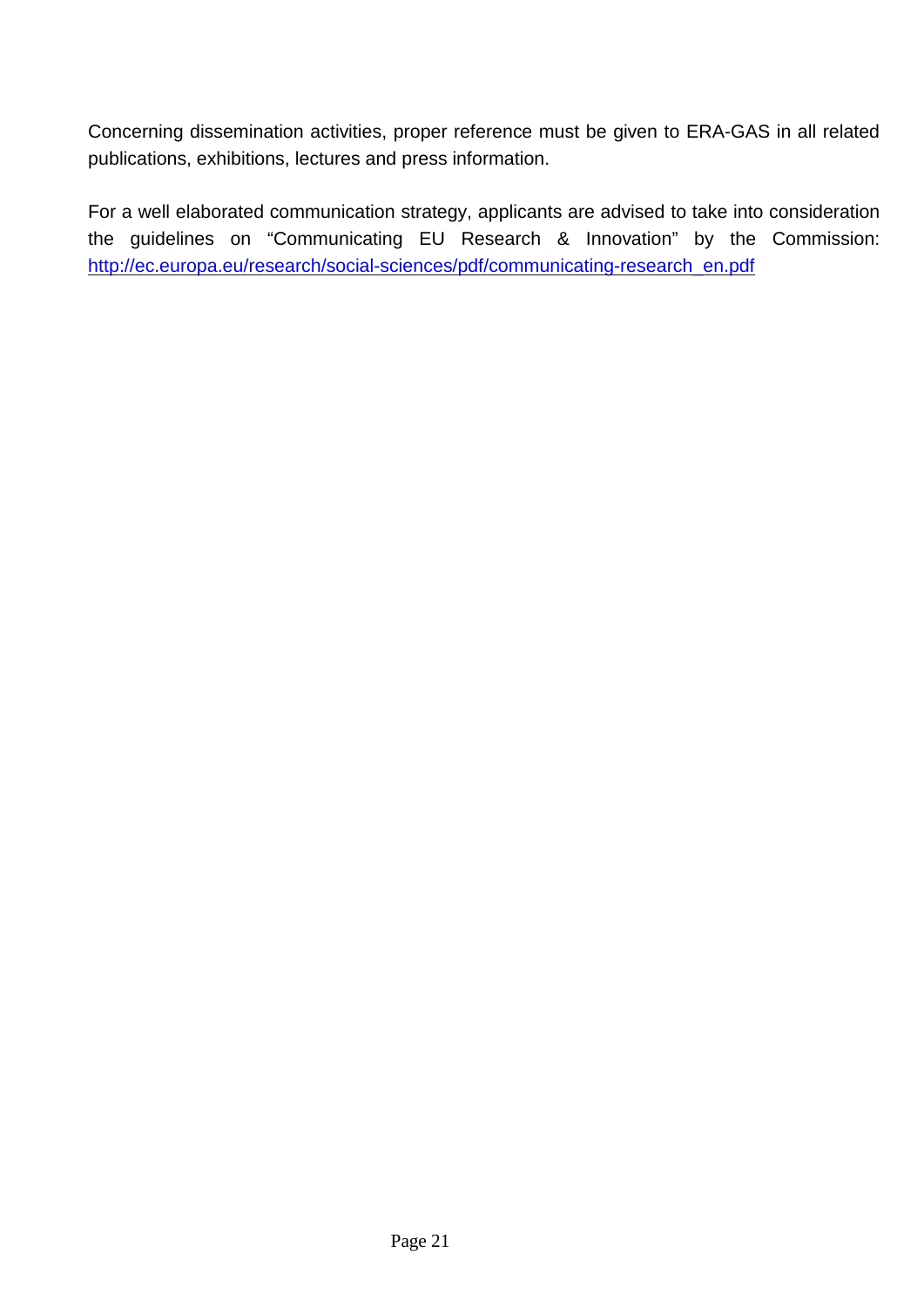# **ANNEXES:**

- A: Table of NCPs
- **B** : Detailed scope
- C : Financial commitment
- **D** : Template for pre-proposal
	- F : National Regulations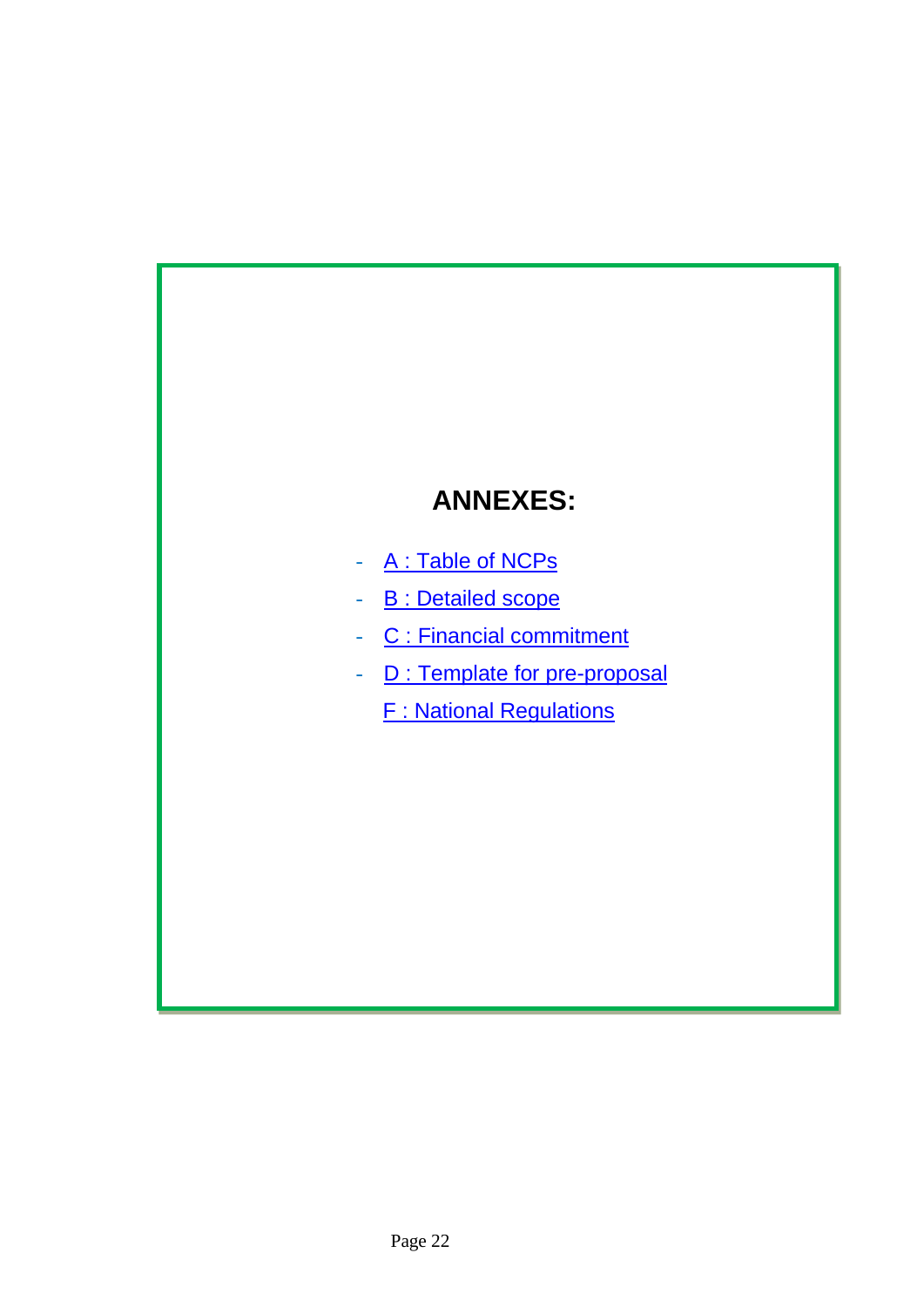# <span id="page-22-1"></span><span id="page-22-0"></span>**A. National Contact Persons**

| country     |   | name                                   | organisation                                                                                                           | email                                                                | phone                            |
|-------------|---|----------------------------------------|------------------------------------------------------------------------------------------------------------------------|----------------------------------------------------------------------|----------------------------------|
| Denmark     |   | <b>Thomas</b><br>Mathiasen             | Innovationsfonden                                                                                                      | thomas.mathiasen@innofond.dk                                         | +4561905063                      |
| Finland     | Ŧ | Hanna Mattila                          | Ministry of<br>Agriculture and<br>Forestry                                                                             | hanna.mattila@mmm.fi,                                                | +358295162401                    |
| France      |   | Johann Müller<br>Maurice Héral         | Agence nationale<br>de la recherche<br>(ANR)                                                                           | johann.muller@agencerecherche.fr<br>maurice.heral@agencerecherche.fr |                                  |
| Germany     |   | Carina Lemke                           | Fachagentur für<br>nachwachsende<br>Rohstoffe (FNR)                                                                    | c.lemke@fnr.de                                                       | +4938436930169                   |
| Germany     |   | Johannes Bender<br><b>Arnd Bassler</b> | Federal Office for<br>Agriculture and<br>Food (BLE)                                                                    | Bender Johannes.Bender@ble.de<br>arnd.bassler@ble.de                 | +4922868453506<br>+4922868453610 |
| Ireland     |   | <b>Noel Collins</b>                    | Research and<br>Codex Division,<br>Department of<br>Agriculture, Food<br>and the Marine                                | noeld.collins@agriculture.gov.ie                                     | +35316072924                     |
| Latvia      |   | Linda Kluga Maija<br><b>Bundule</b>    | <b>State Education</b><br>Development<br>Agency                                                                        | linda.kluga@viaa.gov.lv<br>maija.bundule@viaa.gov.lv                 | +37167559495<br>+37167785423     |
| Netherlands |   | Martijn Los                            | Netherlands<br>Organisation for<br>Scientific Research                                                                 | m.los@nwo.nl                                                         |                                  |
| New Zealand |   | Deborah Knox                           | New Zealand<br>ministry for<br>Primary Industries                                                                      | Deborah.knox@mpi.govt.nz                                             |                                  |
| Norway      | ᆊ | Kirsti Anker-<br>Nilssen               | The Research<br>Council of Norway                                                                                      | kan@forskningsradet.no                                               | +4748073898                      |
| Poland      |   | Kinga Szymańska-<br>Rzeźnik            | The National<br>Centre for<br>Research and<br>Development                                                              | kinga.szymanska@ncbr.gov.pl                                          |                                  |
| Romania     |   | Adrian Asanica                         | <b>Executive Agency</b><br>for Higher<br>Education<br>Research,<br>Development and<br>Innovation<br>Funding - UEFISCDI | adrian.asanica@uefiscdi.ro                                           | +40744450011                     |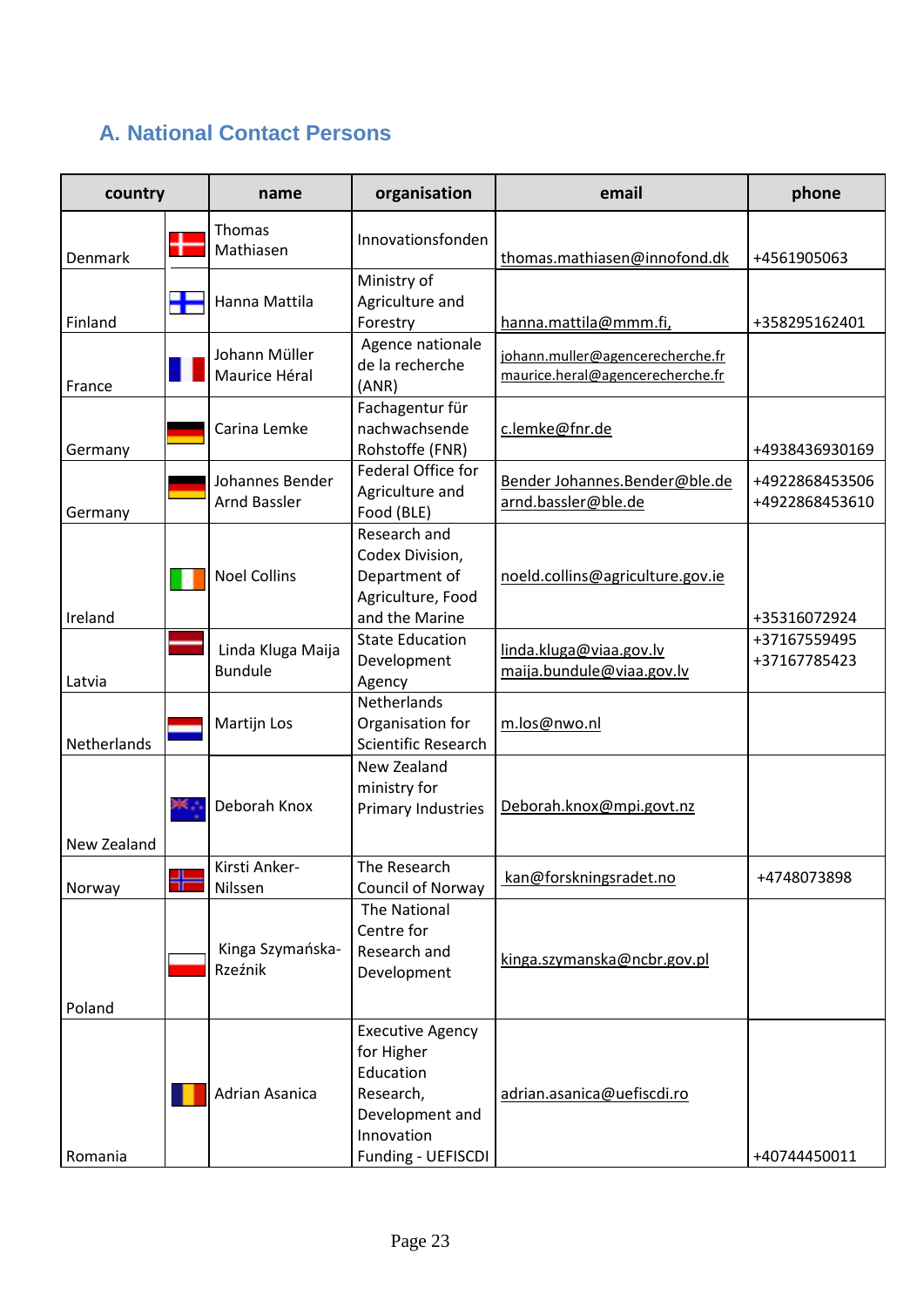National contact points cont.

| country              |       | name              | organisation                                                                                                                        | email                                                              | phone                          |
|----------------------|-------|-------------------|-------------------------------------------------------------------------------------------------------------------------------------|--------------------------------------------------------------------|--------------------------------|
| Sweden               | ┱     | Jan Svensson      | The Swedish<br><b>Research Council</b><br>for Environment,<br>Agricultural<br>Sciences and<br><b>Spatial Planning</b><br>$-$ Formas | jan.svensson@formas.se                                             | +4687754051                    |
|                      |       | Inci Tekeli       | General                                                                                                                             |                                                                    |                                |
| Turkey               | $C^*$ | Irfan Daskıran    | Directorate of<br>Agricultural<br>Research and<br><b>Policies</b>                                                                   | itekeli@tagem.gov.tr<br>idaskiran@tagem.gov.tr                     | +903123076033<br>+903123076004 |
|                      |       |                   | Department of                                                                                                                       |                                                                    | +440207238                     |
| United               |       | Luke Spadavecchia | the Environment,<br>Food and Rural                                                                                                  | luke.spadavecchia@defra.gsi.gov.uk<br>lucy.foster@defra.gsi.gov.uk | 63587<br>+440207238            |
| Kingdom              | ☀     | Lucy Foster       | <b>Affairs</b>                                                                                                                      |                                                                    | 5932                           |
| <b>United States</b> |       | Nancy Cavallaro   | <b>United States</b><br>Department of<br>Agriculture's<br>National<br>Institute of Food<br>and Agriculture<br>(USDA-NIFA)           | ncavallaro@nifa.usda.gov                                           | +12024015176                   |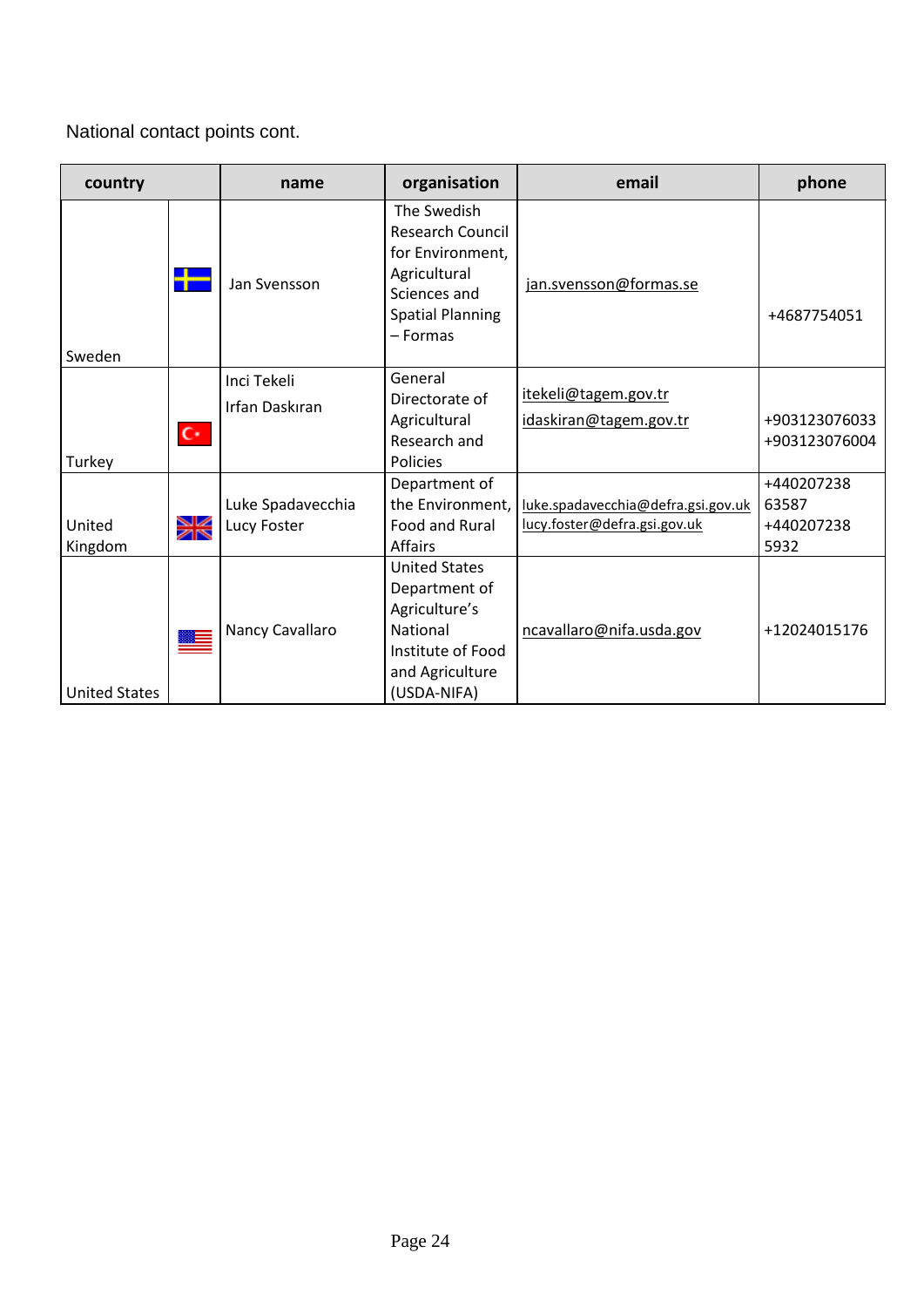# <span id="page-24-0"></span>**B. Detailed scope**

### **Introduction**

This document describes the structure and detail of the scope of the ERA-NET Co-fund '*Monitoring and Mitigation of Greenhouse Gases in Agriculture and Forestry*', ERA-GAS. It was agreed by all ERA-GAS partners at the time of submission of the ERA-GAS proposal.

### **Objectives**

This ERA-NET Co-fund will fund a joint Call that seeks to align national agricultural and forestry greenhouse gas monitoring and mitigation research across participating countries. There may also be an additional call(s) which could be run in tandem with the Sustainable Animal Production ERA-NET, SusAn. All funded research in this ERA-NET Co-fund will address a **core theme** of maintaining food security whilst contributing to EU and global GHG emissions targets by a combination of emissions reductions/increased GHG efficiency coupled to the enhancement of carbon sinks. The call(s) will have a strong focus on the impact that can be achieved in terms of reduced GHG emissions, and identifying and overcoming the barriers to achieving that impact. This proposal directly addresses Societal Challenge 2 (Food security, sustainable agriculture and forestry, marine and maritime and inland water research and the bio-economy) of Horizon 2020. The ERA-NET will directly contribute to the delivery of Core Theme 5 (greenhouse gas mitigation) of the FACCE–JPI Strategic Research Agenda (SRA), as well as contributing to the delivery of Core Theme 2 (Environmentally sustainable growth and intensification of agriculture).

The specific objectives of this ERA-NET are to:

- design, coordinate and implement a joint co-funded call between Member States/Associated Countries, international third countries and the European Commission aimed at improved monitoring and mitigation of agricultural and forestry GHGs
- enhance research and innovation capacity in the area of GHG mitigation by promoting cooperation and coordination across nations
- organise further joint activities, including at least one joint call, without EU co-funding in the thematic area
- establish new networking structures and reinforce existing partnerships and initiatives focussed on GHG mitigation in the AFOLU (Agriculture, Forestry and Land Use) sector
- reduce fragmentation and duplication of research activities and identify international best practices
- develop enabling technologies and innovative solutions to improve inventories, increase the GHG efficiency of food, feed and fuel production and enhance carbon sinks
- promote the systematic exchange of knowledge between multidisciplinary research and innovation actors and increase engagement with stakeholder communities.

### **International call on Agricultural Greenhouse Gas Research**

It is noted that FACCE-JPI held a multi-partner call in 2013-4 on agricultural GHG research in collaboration with other international partners (New Zealand, USA and Canada). Eleven projects were funded from this call (Appendix 1). The call(s) under this ERA-NET will avoid duplicating this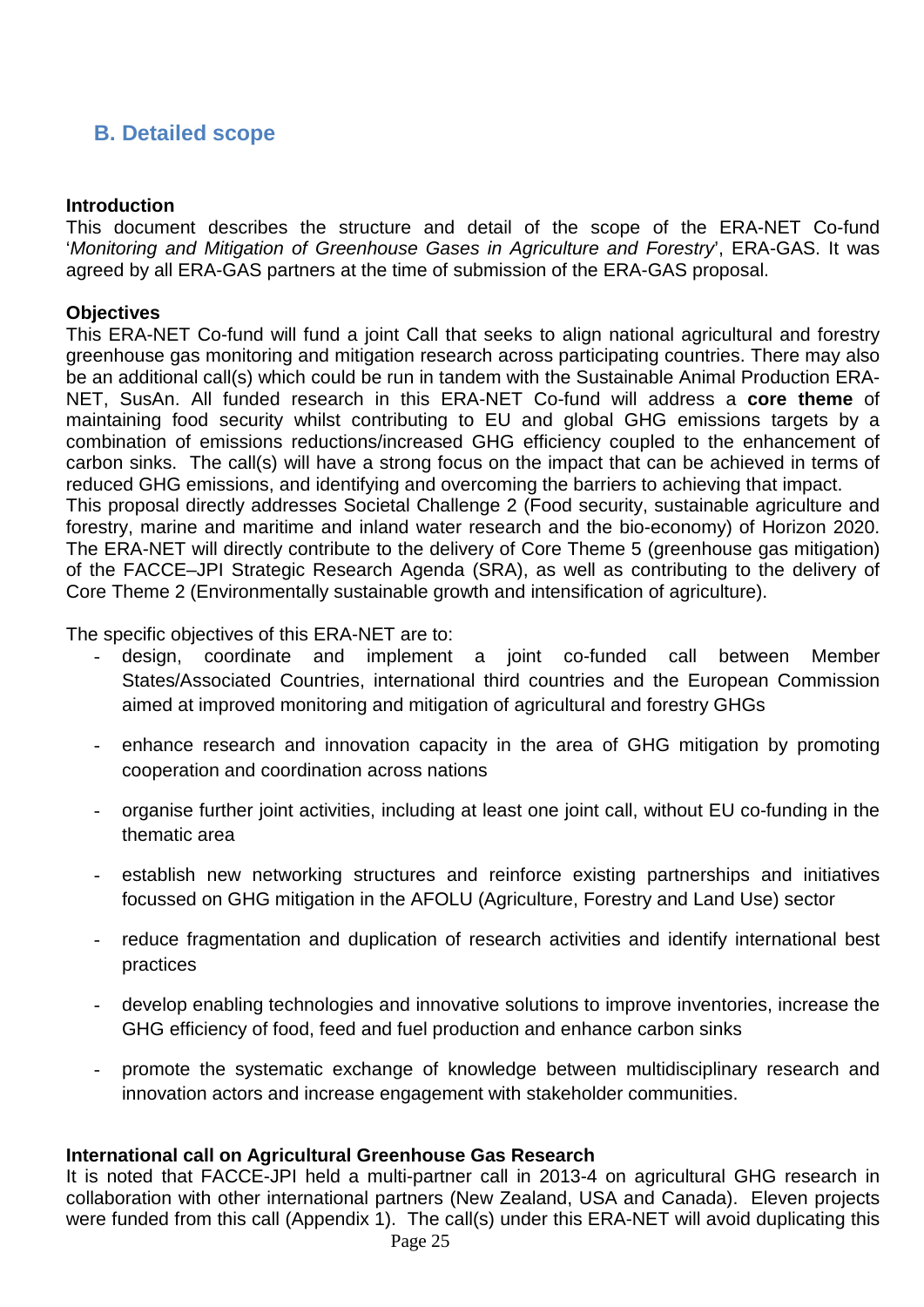previous call, while still recognising the importance of mitigation research to many of the partner countries in this call. The mitigation-related research which can be funded in this call is outlined below.

### **Scope of the Call**

Proposals submitted to the ERA-GAS call will address several key *scientific and societal challenges*, which fall under four main research themes:

- 1. Improving national GHG inventories and monitoring, reporting and verification of emissions
- 2. Refining and facilitating the implementation of GHG mitigation technologies
- 3. State of the art production systems that are profitable and improve food and forest biomass production while reducing GHG emissions
- 4. Assessment of policy and economic measures to support emissions reductions across the farm-to-fork and forest-to-consumer chain

*Theme 1: Improving National Inventories and Monitoring, Reporting and Verification of GHG Emissions.* There remains considerable uncertainty surrounding emissions sources and sinks within agriculture, forestry and other land-use (AFOLU). Inventories would be improved if this uncertainty was reduced. Also, many mitigation strategies cannot currently be incorporated into national inventories. New techniques may allow more widespread monitoring of emissions, including at farm and landscape level. Research proposals under this theme should address the following:

- Research to improve inventories and reduce uncertainty by the development of better emission factors and activity data and by the development of inventories that are better able to capture the impact of implemented mitigation actions.
- Research to improve the monitoring, reporting and verification of GHG emissions, sinks and mitigation actions.

Proposals under this theme should focus on activities that will have the largest impact, and they need to clearly outline what proportion of the inventory is addressed, what is the extent of the reduction in uncertainty, and which additional mitigation options will be included in inventories as a result.

*Theme 2: Refining and facilitating the implementation of GHG Mitigation Technologies.* Absolute reductions in methane, nitrous oxide, N leaching and ammonia losses associated with enteric fermentation, manure management and N application, and change in land use and management practices, will require the deployment of technical mitigation options. The scope of this theme also includes options to reduce soil organic carbon loss or enhance soil and other carbon sinks by means of forestry and land-use changes. Taking into consideration the 2013-14 International Multipartner Call on Agricultural Greenhouse Gas Research, this ERA-NET will fund research that focusses on **enabling the more rapid implementation** of existing and emerging technical mitigation options. Their socio-economic efficacy and other barriers to adoption of the mitigation options should also be examined. Measures that reduce input demands via nutrient recycling or the circular economy may also be considered. Areas of research include:

• Refinement of existing and emerging technical GHG mitigation options to facilitate their implementation at farm level. This will include research required to allow the adoption in one region of a mitigation option developed in another region.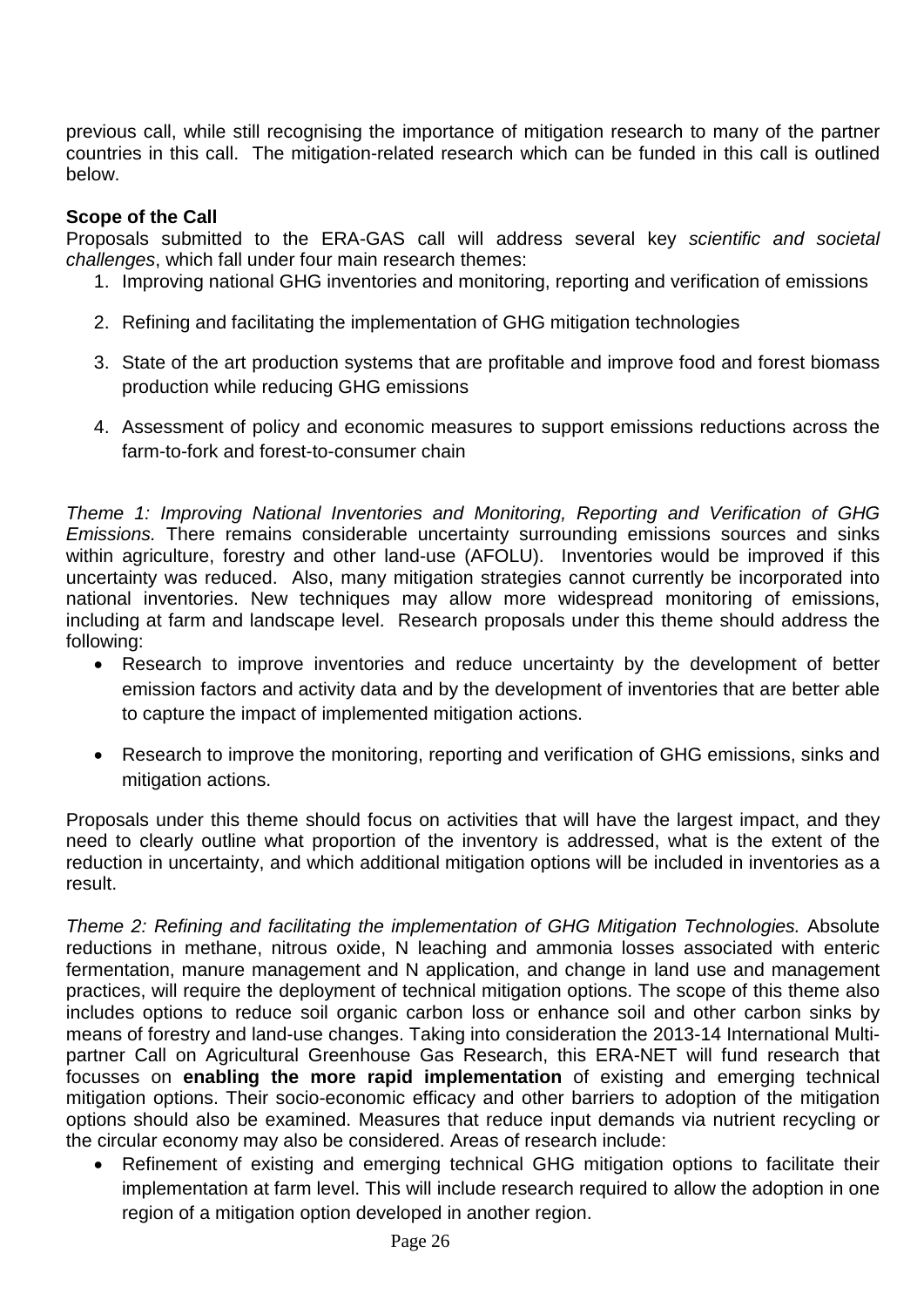• Development and refinement of options in arable, grassland and forestry systems to reduce emissions or to maintain and/or enhance soil and other carbon sinks.

Proposals under this theme should clearly outline the technical mitigation potential, the barriers to adoption, details of the time to application, provide a first estimate of costs and benefits, and demonstrate strong links to stakeholders and end users.

*Theme 3: State of the Art Production Systems that are Profitable and Improve Food and Forest Biomass Production While Reducing GHG Emissions.* This involves the development of sustainable, profitable, GHG-efficient production systems that incorporate mitigation strategies successfully demonstrated at animal and field level. These systems should also incorporate measures to allow adaptation to climate change and provide synergies with other ecosystem services.

- Develop farm systems and forest management practices tailored to individual circumstances to maximise the economic and environmental performance and sustainability while reducing GHG emissions. These analyses should assess the potential synergies and trade-offs between measures.
- Demonstrate in diverse situations that promising mitigation options work at the farm level to ground-truth modelled maximisation of food production with increased GHG and resource (energy and nutrient) efficiency.
- Develop systems of forestry management that optimize wood production and forest carbon sequestration (both in soil and vegetation).

*Theme 4: Assessment of Policy and Economic Measures to support emissions reductions across the farm to fork and forest to consumer chain.* Policy measures and instruments (local or regional) are important to enable the implementation of mitigation strategies. Even strategies which have no negative impact on production or profitability often require a policy intervention to achieve widespread adoption. Policy can help actors in the supply chain to work together with consumers to reduce emissions. Research under this theme will assist policymakers to design optimum policy and economic measures to assist adoption and to better understand the impacts of supply chain and consumer actions. This theme will:

• Identify and evaluate local, national and EU-wide strategies and measures that could be used to remove barriers and identify pathways to enhance adoption of measures to reduce emissions from AFOLU sector. This includes development and engagement of local to national knowledge-transfer experts and the development of best-practice stakeholder engagement.

Identify and evaluate instruments, levers and incentives that could be used to deliver an integrated approach to reducing emissions from all actors across the supply chain including consumers. This includes research that can better quantify the efficacy of actions by supply chain actors and by consumers to reduce emissions at the national and supra-national scale.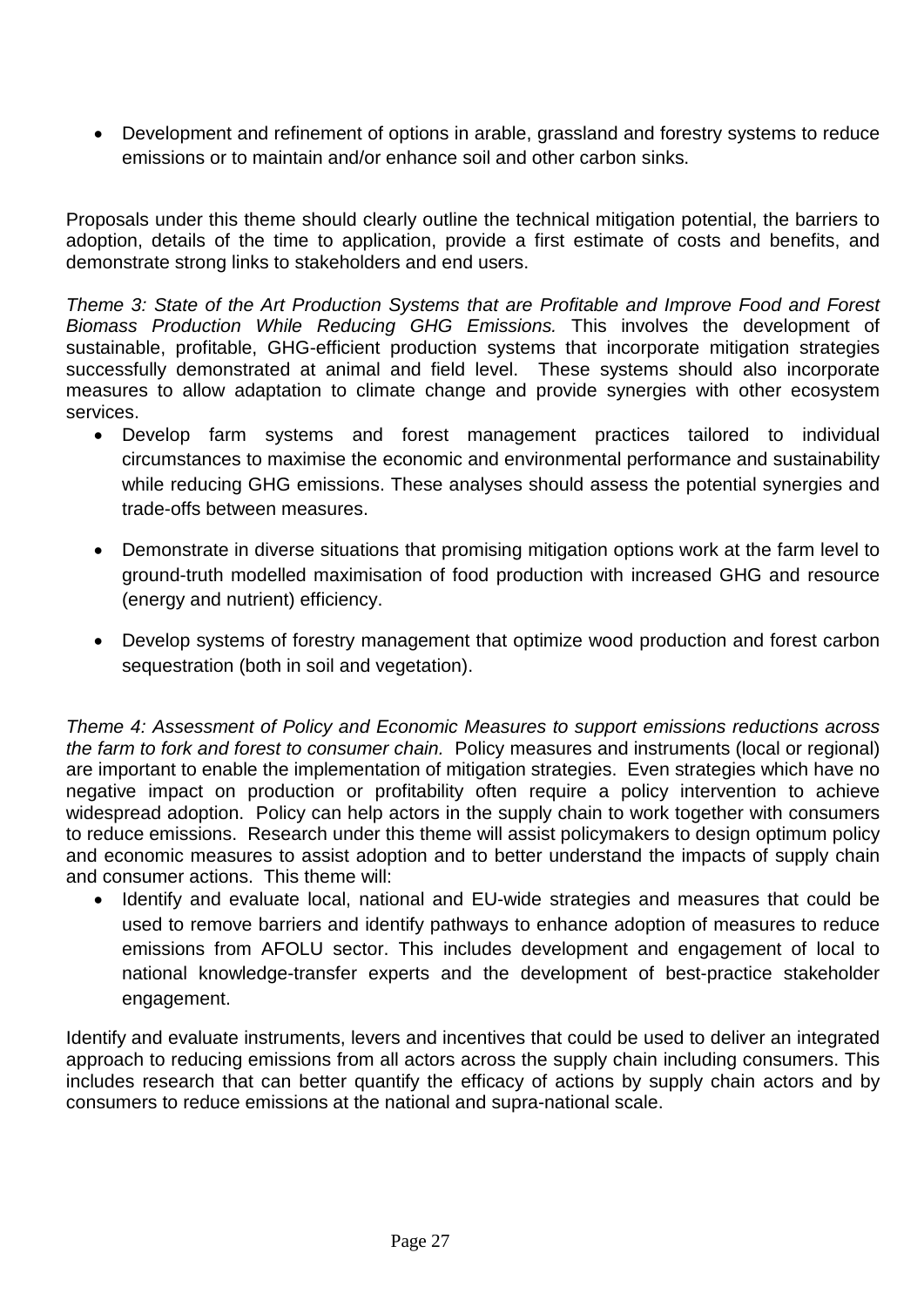### **Relationship to ERA-NET COFUND on Sustainable Animal Production (ERA-NET SusAn)**

Significant linkages are envisaged with the proposed ERA-NET on sustainable animal production (SusAn), which will fund research on innovative solutions for livestock production systems in Europe. It is proposed to engage in close coordination, particularly with an additional joint call, centred on aspects of livestock GHG emissions. Synergies in the scope of both ERA-NET proposals have been discussed in depth and are highlighted in Figure 1.



### **Figure 1: Cross-cutting areas between ERA-GAS and SusAn and links to thematic areas of common interest.**

Figure 1 provides direction for prospective applicants to both ERA-NETs. Projects thematically focussed on topics in the green area should apply to ERA-GAS, while projects with a focus on topics in the red area should apply to SusAn. The grey area shows topics of common interest for both ERA-NETs. The lower portion of the diagram provides additional direction for these overlapping areas based on the **primary** focus of the research (ERA-GAS in green, SusAn in red). Furthermore, the grey area highlights the thematic areas which will be a strong focus for the joint additional activities between ERA-GAS and SusAn (WP6).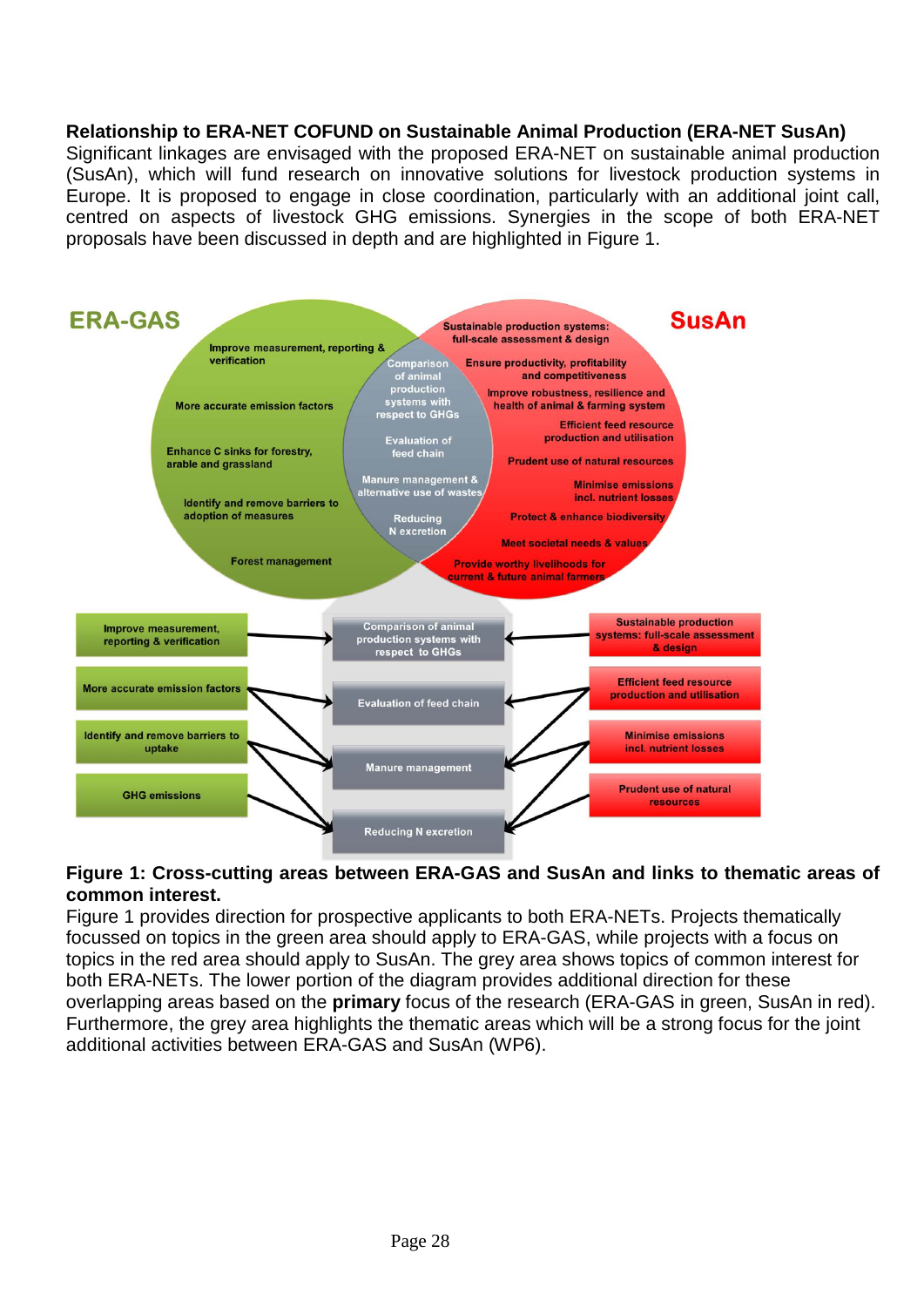### **Appendix 1: Proposals selected for final funding under the Multi-partner Call on Agricultural Greenhouse Gas Research**

[CN-MIP](https://www.faccejpi.com/layout/set/print/Media/FACCE-activities/Mitigation-call-documents/Events-docs/CN-MIP) : C and N Models Intercomparison and Improvement to assess management options for GHG mitigation in agrosystems worldwide (coordinated by INRA, France, with 10 other partners)

[COMET-Global](https://www.faccejpi.com/layout/set/print/Media/FACCE-activities/Mitigation-call-documents/Events-docs/COMET-Global) : COMET-Global: Whole-farm GHG estimation and environmental diagnostics platform (coordinated by the Colorado State University, USA, with 6 partners)

[Designchar4food](https://www.faccejpi.com/layout/set/print/Media/FACCE-activities/Mitigation-call-documents/Events-docs/Designchar4Food) : Enhancing both soil carbon sequestration and fertility while reducing soil greenhouse gas emissions through designer biochar application (coordinated by the United States Department of Agriculture-Agriculture Research Service with 5 other partners)

[EndoGas](https://www.faccejpi.com/layout/set/print/Media/FACCE-activities/Mitigation-call-documents/Events-docs/EndoGas) : Manipulating Grass - Fungal Endophyte Symbioses to Reduce Greenhouse Gas Emissions and Increase Soil Carbon Sequestration in Grasslands of Finland, Spain, and the United States (coordinated by the University of Kentucky, USA, with 2 other partners)

[GLOBAL NETWORK](https://www.faccejpi.com/layout/set/print/Media/FACCE-activities/Mitigation-call-documents/Events-docs/GLOBAL_NETWORK) : Global network for the development and maintenance of nutrition-related strategies for mitigation of methane and nitrous oxide emissions from ruminant livestock (coordinated by Pennsylvania State University with 5 other partners)

[GreenRice](https://www.faccejpi.com/layout/set/print/Media/FACCE-activities/Mitigation-call-documents/Events-docs/GreenRice) : Greenhouse gas emissions from paddy rice soils under alternative irrigation management (coordinated by Ghent University, Belgium, with 3 other partners)

[IdenWays](https://www.faccejpi.com/layout/set/print/Media/FACCE-activities/Mitigation-call-documents/Events-docs/IdenWays) : Identifying ways to reduce agricultural GHG emissions: A multinational modeling approach to optimize C and N cycles between livestock and cropping systems (coordinated by the University of New Hampshire, USA, with 5 other partners)

[I.N.C.O.M.E](https://www.faccejpi.com/layout/set/print/Media/FACCE-activities/Mitigation-call-documents/Events-docs/INCOME) : Increasing Adoption of Mitigation Options to Minimise Agricultural GHG Emissions (coordinated by Landcare, New Zealand, with 3 other partners)

[MAGGNET](https://www.faccejpi.com/layout/set/print/Media/FACCE-activities/Mitigation-call-documents/Events-docs/MAGGNET) : Quantifying Greenhouse Gas Mitigation Effectiveness through the GRA Croplands Greenhouse Gas Network (cordinated by the USDA Agricultural Research Service, USA, with 6 other partners)

[Models4Pastures:](https://www.faccejpi.com/layout/set/print/Media/FACCE-activities/Mitigation-call-documents/Events-docs/Models4Pastures) Robust models for assessing the effectiveness of technologies and managements to reduce N2O emissions from grazed pastures (coordinated by AgResearch Limited, New Zealand, with 5 other partners)

[RumenStability](https://www.faccejpi.com/layout/set/print/Media/FACCE-activities/Mitigation-call-documents/Events-docs/RumenStability) : Understanding the development and control of stability in the rumen microbiome as a basis for new strategies to reduce methanogenesis (coordinated by TEAGASC, Ireland, and including 8 other partners)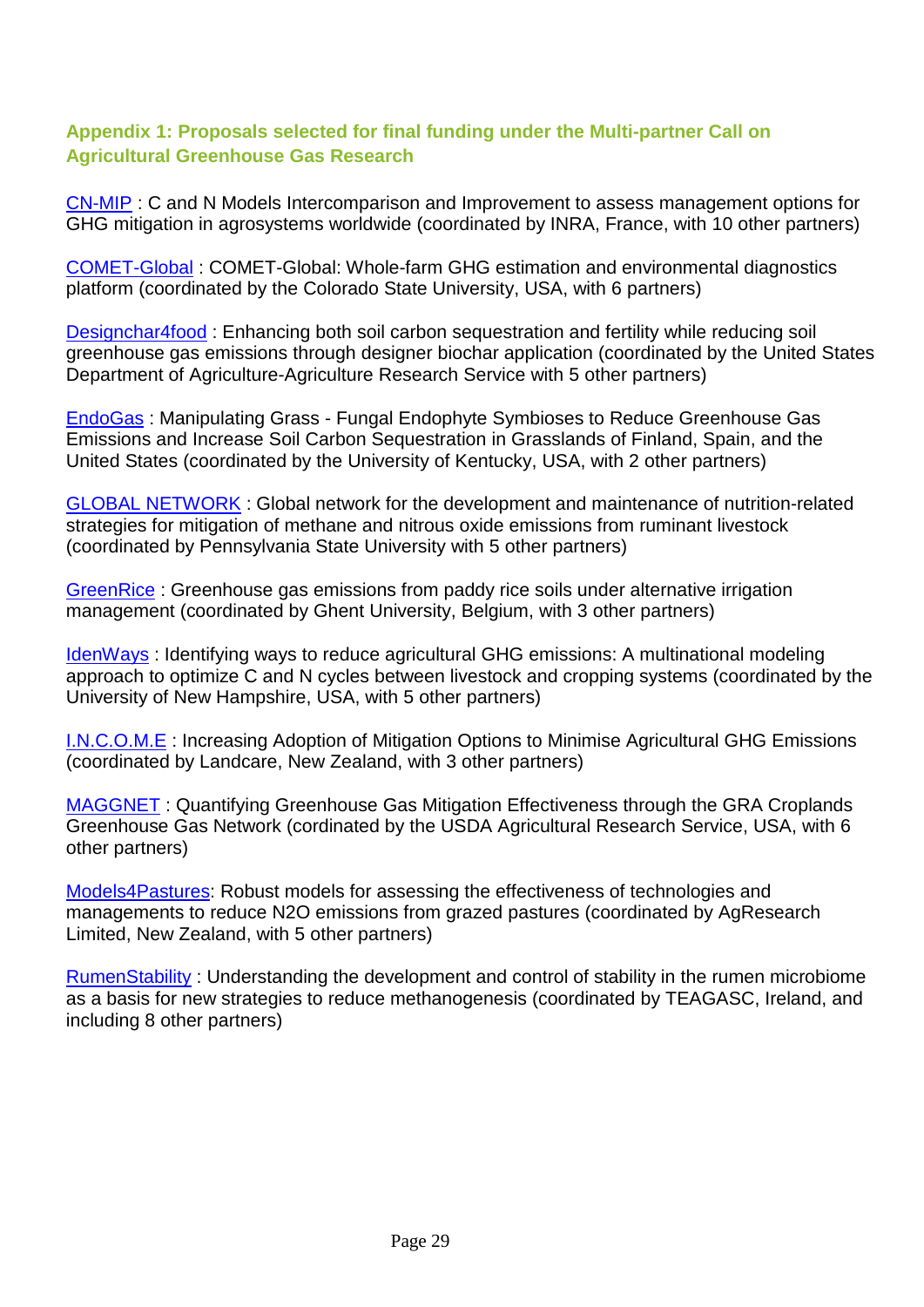# <span id="page-29-0"></span>**C. Financial commitment**

To be submitted electronically with the preproposal on www.submission-eragas.eu **Hardcopy must be submitted to ERA-GAS Call Office latest on 15.05.2016**

*This template may be used for applicants participating in research proposals and which are not eligible for funding (e.g. from a country not participating in the call), in order to provide evidence of their commitment. Grey-marked fields must be duly completed. Organisations are allowed to use their own templates, however the content of the letter as described hereunder should be regarded as the minimum requirement. This document must be signed by an authorized representative of the organisation.*

*In case of failure in proving such commitment at pre-proposal submission stage, an applicant could be regarded as ineligible, jeopardizing the whole research consortium.*

ERA-GAS Call Office Forschungszentrum Jülich GmbH Diane Drescher-Petersen PTJ-BIO 5 D-52425 Jülich GERMANY

Address of organisation

Name and coordinates of contact person

# **ERA-GAS call on mitigation and Monitoring of Greenhouse Gases from Agri- and Silvi-culture**

## **Letter of commitment**

**Project title:** …………………………..

City, Date**,**

We hereby confirm that **organisation** has sufficient resources and is committed to participate to the project **project title**, in accordance to the pre-proposal which is submitted by **coordinator** in the frame of ERA-GAS call on mitigation and Monitoring of Greenhouse Gases from Agri- and Silvi-culture and in case the full proposal is selected for funding by the ERA-GAS Steering Committee.

*In addition, in case of separate source of funding:* Please find attached to this letter a commitment from **funding organisation** for our contribution to this project.

Signature of Name and affiliation: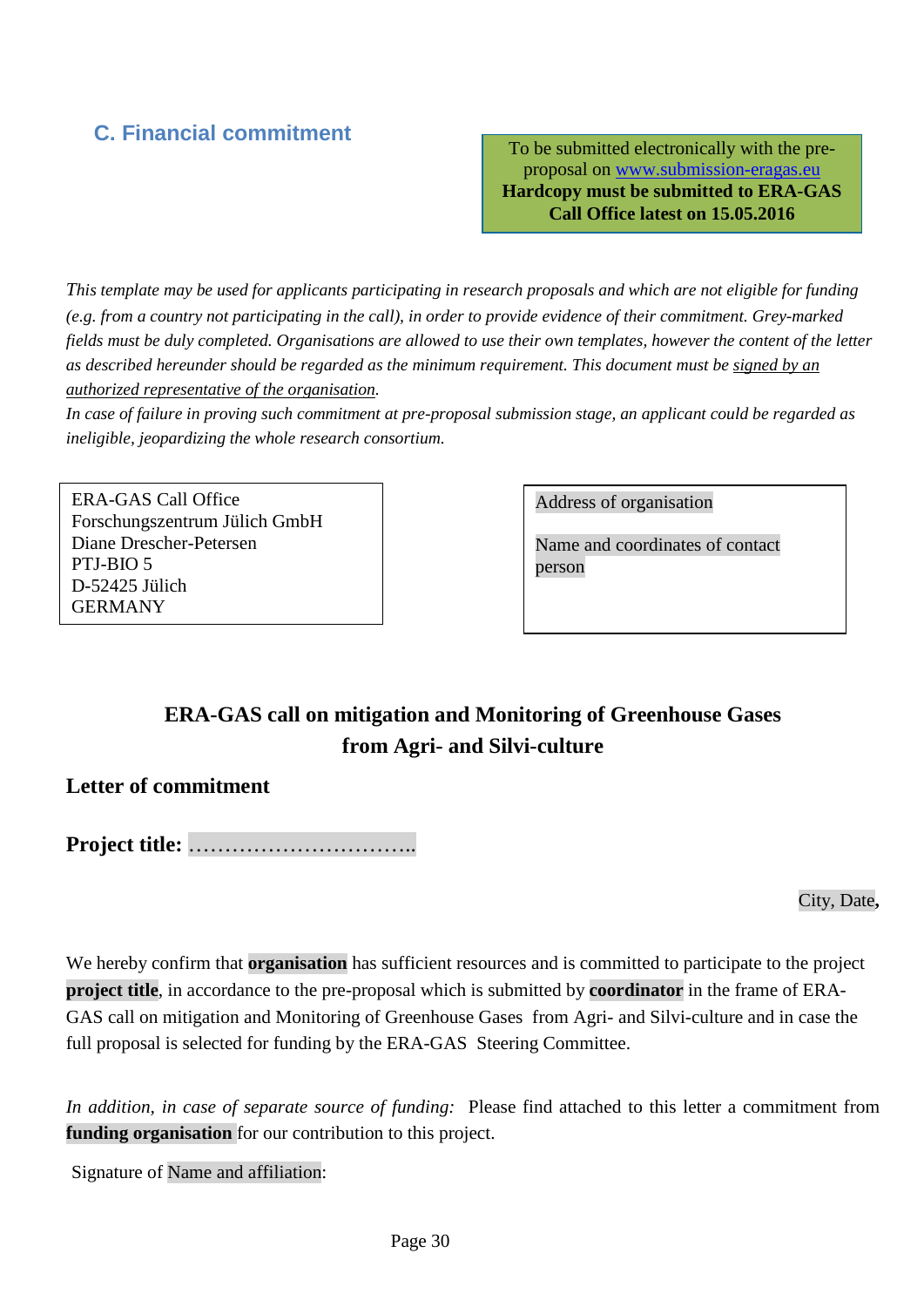# <span id="page-30-0"></span>**D. Pre-proposal template**

### **Part A: Core data**

- » Project title
- » Acronym
- » Research Theme
- » Keywords
- » Duration (months), expected project start and end date
- » Total funding requested for each partner
- » Publishable Abstract
- » 3 experts (by name)not to evaluate the proposal (optional)

### **Part B: Project partners**

- » Project Coordinator Information
	- › Contact details
	- › Brief description of relevant qualification, trackrecord in project management and international expertise
	- › Main Publications ( max 5)
- » Project Partner Information
	- › Contact details
	- › Brief description of relevant qualification and international expertise
	- › Main Publications (max 5)

### **Part C: Budget Plan (see table next page)**

- » Total funding requested by each project partner funding organisation (where applicable) itemised by project cost sub-headings: personnel, travel, consumables, sub-contracts, equipment, overhead, other costs
- » Clarification on budget items (optional)

### **Part D: Description of Work**

Max. 4 pages

- o Project objectives and expected results
- o Scientific and technological description, including an overview of the state-of-the art of knowledge
- o Implementation plan, including provisional project structure with work package breakdown and contribution of each partner
- o Relevance and impact under headings:
	- Fit in scope and relevance to the Call Research Themes
	- Transnational added value, including policy relevance
	- Innovative, multi-dimensional research approach

### **Part E: Letters of Commitment**

Optional and only if necessary

### **Part F: Societal and Ethics Aspects**

Describe any societal and ethics aspects of project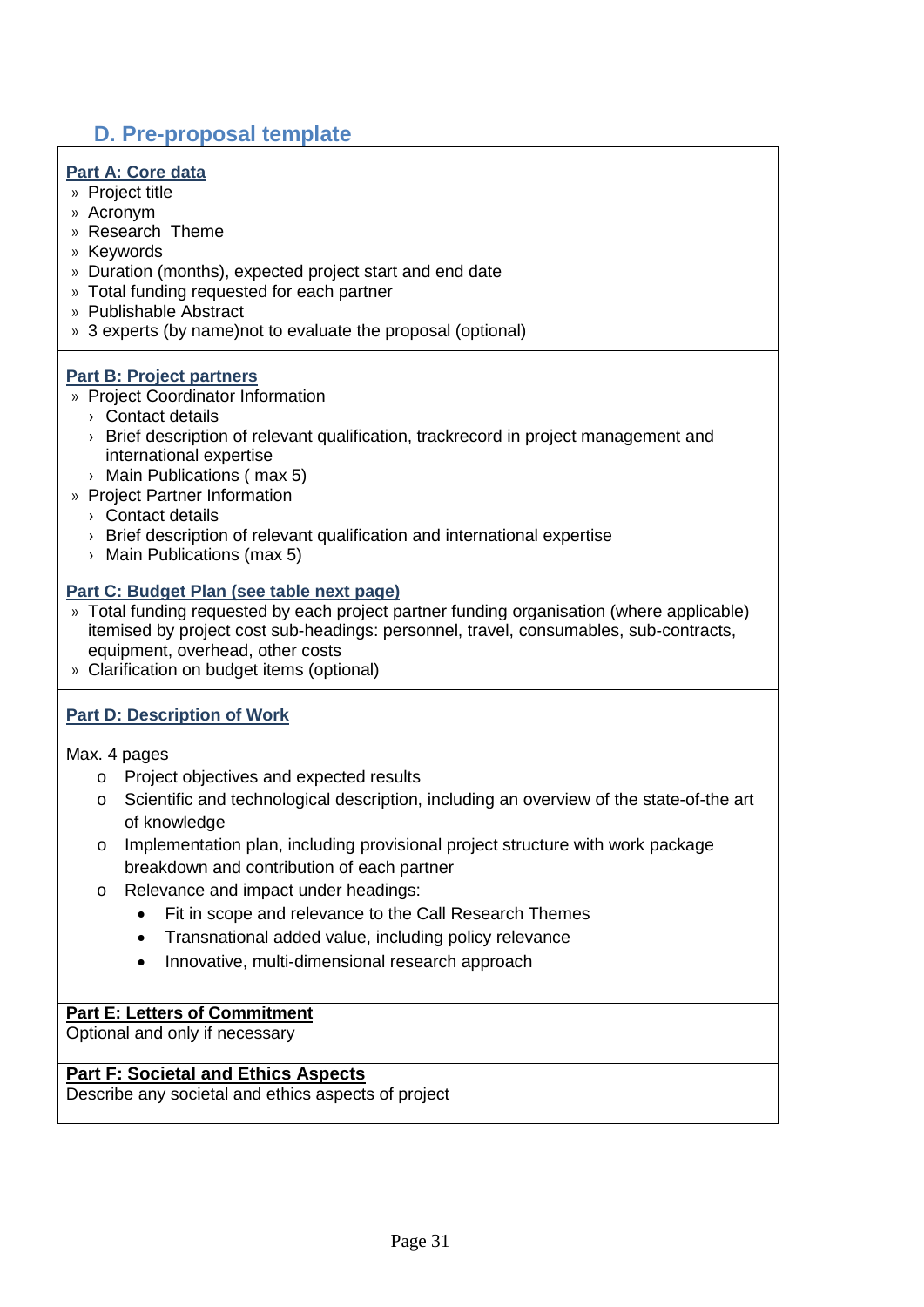# **Table to Part C: Budget Plan**

(See only for illustrati**o**n. The effective budget Plan has to be filled online)

# **Enter only digits - integer number in k€ including VAT without special or empty characters**

| <b>Project Costs</b>                                      |           |        |             |              |           |          |             |             |                  |                                                       |
|-----------------------------------------------------------|-----------|--------|-------------|--------------|-----------|----------|-------------|-------------|------------------|-------------------------------------------------------|
|                                                           | Personnel | Travel | Consumables | Subcontracts | Equipment | Overhead | Other costs | Total costs | Required funding | Own contribution (=Total<br>costs - Required funding) |
| Partner 1<br>Name/C<br>ountry                             |           |        |             |              |           |          |             |             |                  |                                                       |
| Partner 2<br>Name/C<br>ountry                             |           |        |             |              |           |          |             |             |                  |                                                       |
| Name/co<br>Partner 3<br>untry                             |           |        |             |              |           |          |             |             |                  |                                                       |
| $\begin{array}{c} \vdots \\ \vdots \\ \vdots \end{array}$ |           |        |             |              |           |          |             |             |                  |                                                       |
| Name/Country<br>Partner <sub>N</sub>                      |           |        |             |              |           |          |             |             |                  |                                                       |
| Sum                                                       |           |        |             |              |           |          |             |             |                  |                                                       |

**Clarification on the budget (optional; e.g. on other costs or subcontracting; max. 800 characters):**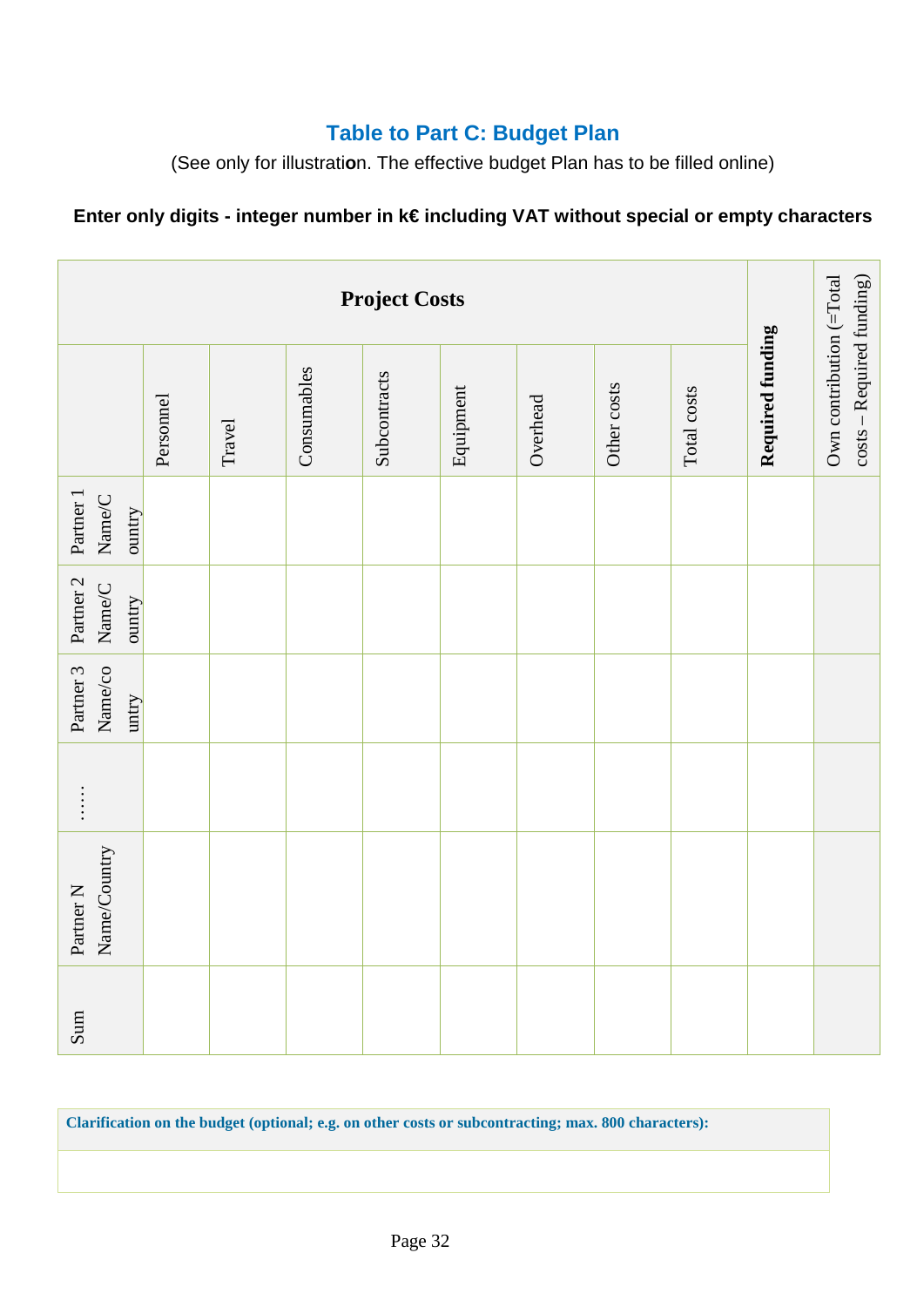# <span id="page-32-0"></span>**E. National Regulations**

# **Denmark**

**Participating organisation**:

Innovation Fund Denmark



### **National Contact Person(s)**:

Thomas Mathiasen Innovationsfonden Phone: +4561905063

[thomas.mathiasen@innofond.dk](mailto:thomas.mathiasen@innofond.dk)

#### **Name of & link to the funding programmes**:

The Innovation Fund Denmark

#### **Eligibility:**

Projects may last up to 36 months. The Innovation Fund expects to finance up to five projects

The Innovation Fund may fund activities at public-sector and private institutions and enterprises in Denmark and abroad.

Please read the national guidelines for The Innovation Fund Denmark.

[http://innovationsfonden.dk/fileadmin/user\\_upload/documents/5\\_\\_udgave\\_Guidelines\\_-](http://innovationsfonden.dk/fileadmin/user_upload/documents/5__udgave_Guidelines_-_Transnational_calls_2014_opdateret_13102014.pdf) [\\_Transnational\\_calls\\_2014\\_opdateret\\_13102014.pdf](http://innovationsfonden.dk/fileadmin/user_upload/documents/5__udgave_Guidelines_-_Transnational_calls_2014_opdateret_13102014.pdf)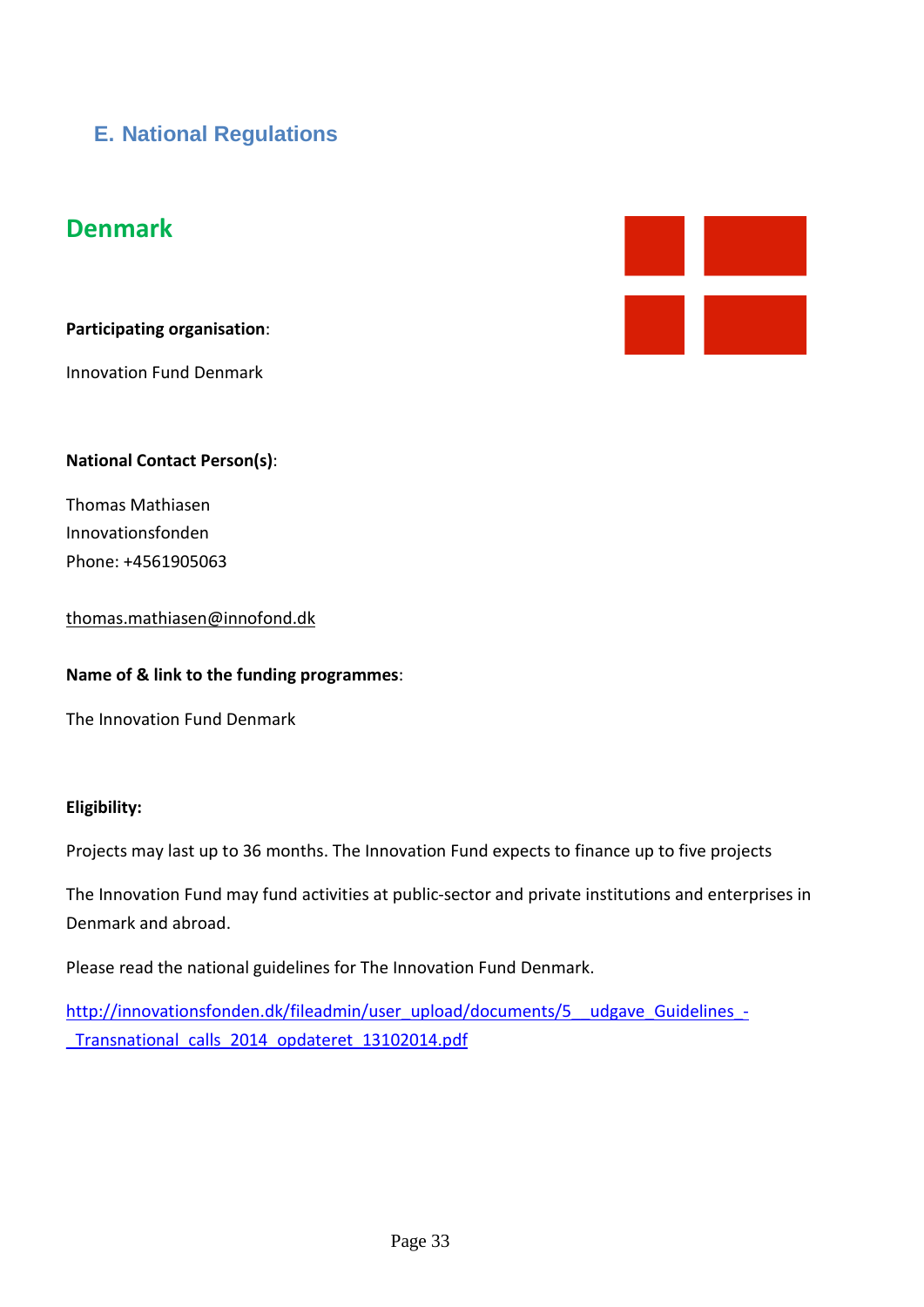# **Finland**



### **Participating organization:**

Ministry of Agriculture and Forestry, Finland

**National Contact Person/Point:**

Ms. Hanna Mattila [\(hanna.mattila@mmm.fi,](mailto:hanna.mattila@mmm.fi) tel. +358 2951 62401)

### **Name of & link to the funding programmes:**

National Research Funding on Agri-food (Makera)

### **Eligibility criteria:**

The main national criteria emphasizes that the research benefit the agri-food livelihood. The work carried out must be pre-competitive research and/or prototype demonstration. Product development supporting individual companies will not be supported. Financial involvement must be clearly stated in the application. The application must contain a plan for communication of results.

Funding does not cover expenditures for activities before the project has been granted. Normally max. 70 % of the project's gross eligible costs can be covered by the MMM funding. Applicants must provide the necessary apparatus for the project themselves. If a special apparatus is needed an explanation and application for funding for apparatus must be included. If the applicant has not earlier given the explanation for indirect employee costs and overheads the applicant has to give an account to the ministry. The Finnish participation must follow the General Terms and Conditions of Makera R&D funding. The conditions (in Finnish) can be found at [www.mmm.fi/tutkimus](http://www.mmm.fi/tutkimus) -> (Maatilatalouden kehittämisrahastosta (Makera) myönnettyjen tutkimus- ja kehittämishankkeiden avustusten yleiset ehdot).

Maximum funding per project is €300,000

**More details in the national call announcement: [www.mmm.fi/tutkimus](http://www.mmm.fi/tutkimus)**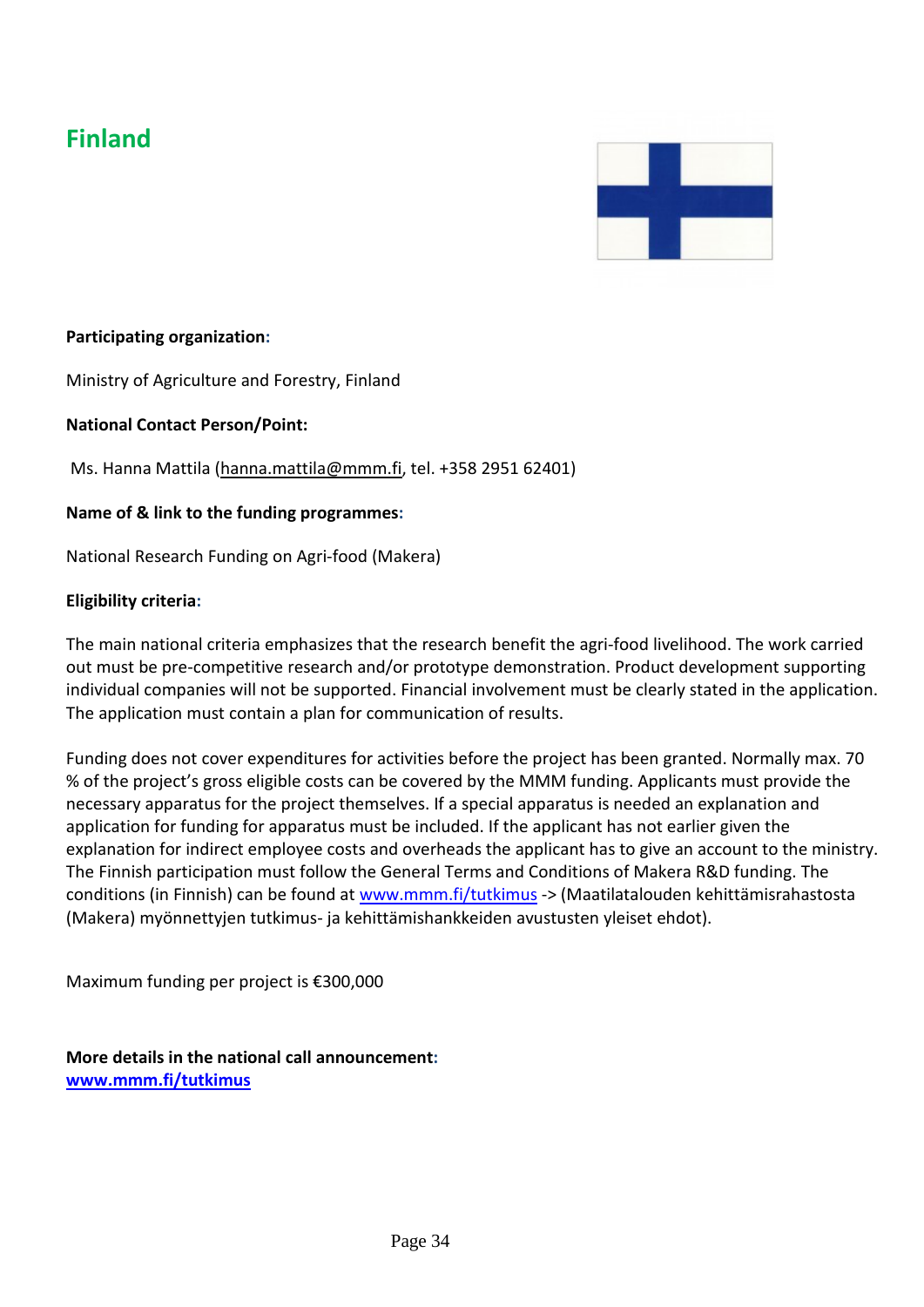# **France – ANR**



### **Participating organisation(s):**

Agence Nationale de la Recherche (ANR)

### **National Contact Person(s):**

Johann Müller, project manager, [johann.muller@agencerecherche.fr](mailto:johann.muller@agencerecherche.fr) Maurice Héral, programme director, [maurice.heral@agencerecherche.fr](mailto:maurice.heral@agencerecherche.fr)

### **Name of & link to the funding programmes:**

Programme name: Specific European and international calls for proposal; department of Environments, Ecosystems and Biological Resources.

The present document in its entirety and the regulations concerning the conditions of allocation of ANR funding can be downloaded here: link to come

### **Minimum and/or maximum project duration:**

Proposed projects may not exceed 36 months.

### **Minimum and/or maximum funding per project:**

One project can require a minimum of 15,000€ and up to 200,000€.

#### **Who can be eligible for funding (incl. industry participation)?**

Applicants must include at least one French partner in the public research organization category (university, EPST – Scientific or Technical Public Institution, EPIC – Industrial or Commercial Public Institution). Participation of a French private partner is not mandatory but would be appreciated.

It is important to read carefully the call for proposals text, the present document in its entirety, and the regulations concerning the conditions of allocation of ANR funding [\(http://www.agence-nationale](http://www.agence-nationale-recherche.fr/RF)[recherche.fr/RF\)](http://www.agence-nationale-recherche.fr/RF) before submitting a research project.

The French part of the project proposal must not be judged similar to a project that is already financed by the ANR or submitted to another ANR call for proposals in the 2015 edition.

The French part of the project proposal must not be considered to infringe an intellectual property right characterizing a counterfeit within the meaning of intellectual property.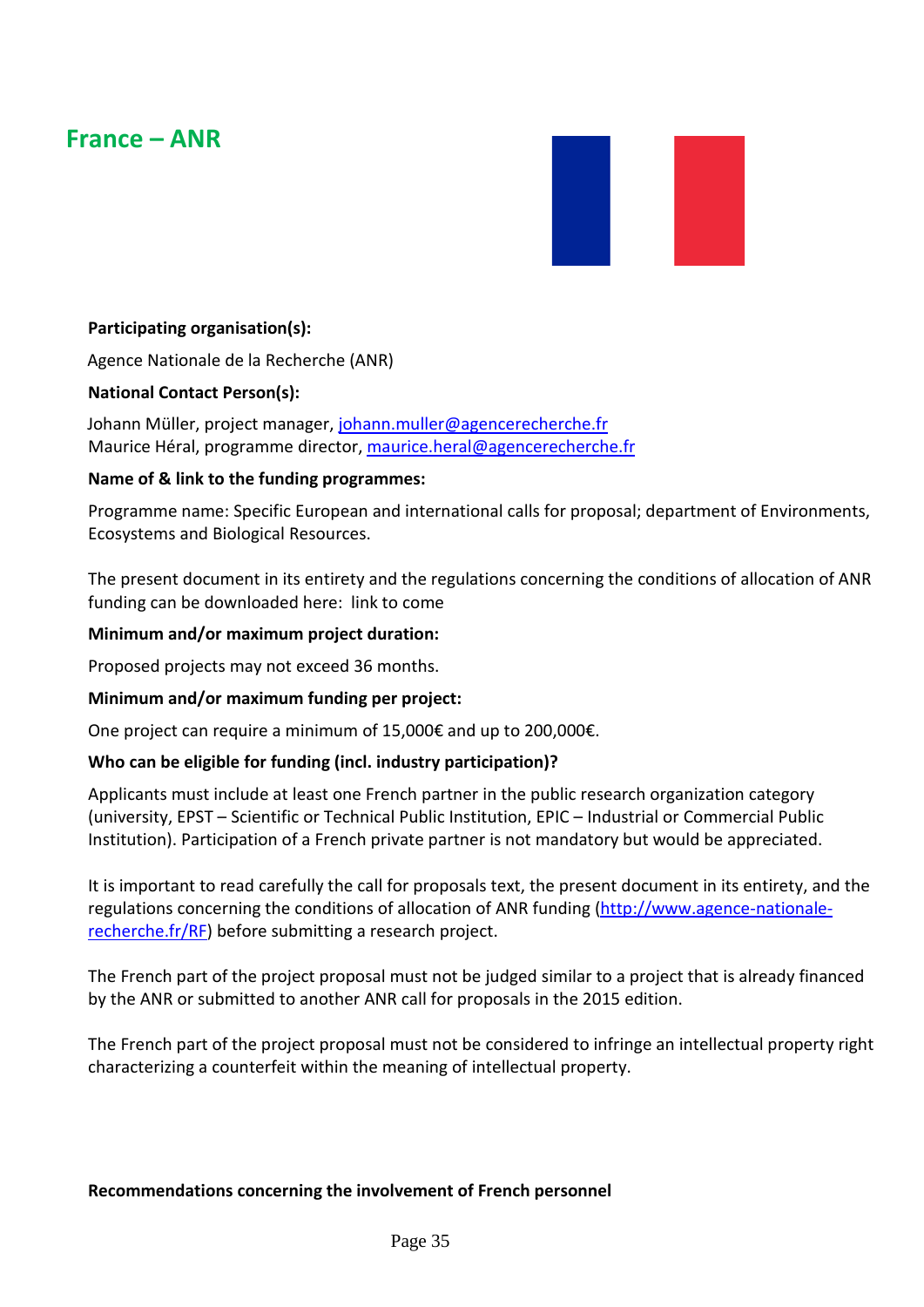- The French project coordinator should devote at least [3](#page-35-0)0% of his/her research time to the project<sup>3</sup>.
- The total (in person months) of the non-permanent personnel (postdocs, fixed-term contracts, temporary workers) receiving ANR funding should not exceed 30% of the total (in person months) of the staff (permanent and non-permanent personnel) of the French partners assigned to the project.
- The financing duration for each post-doctoral participant should not be less than 12 months.

### **Actions to be funded concerning scientific and technical culture, communication actions and capacity building**

Actions relating to scientific and technical culture and communication are eligible for ANR funding inside the projects. They must be clearly linked to the project and have an ambitious target impact, specifying the specific audiences (e.g.: the media, youth, working populations, teaching professionals, etc.). It is recommended to associate scientific communication/mediation professionals in these actions for the conceptual design of the project (communication departments of research organizations and companies, scientific cultural operators, etc.). Training inside the project and exchange of PhD and post doc between the participants are recommended. The contribution of a project to the content of higher education courses can enhance its impact. Supporting the integration of current research themes in teaching programmes is a notable example. The projects funded by the ANR can integrate this type of initiative in their work programme. The proposed actions in favour of higher education must have a direct link with the content of the project. The actions can be diverse (construction of websites, design and development of original teaching tools based on research material, teaching conference cycles. The budget devoted to these tasks should not exceed 10% of the requested funding. These actions must form the subject of a clearly identified project task. They shall be evaluated as a factor in the overall impact of the project.

### **List of eligible costs**

 $\overline{a}$ 

The funds allocated by the ANR to each French partner will be provided as a non-reimbursable grant in accordance with the provisions of the "Regulations relative to conditions of allocating ANR funds", which can be consulted on the ANR website.

### *Subcontracting rules*

Beneficiaries may have the possibility to subcontract with third parties outside the project for specific work excluding fundamental research, industrial research, experimental development and technical feasibility study prior to industrial research and experimental development. The cost of these benefits is given on an individual from operating expenses and must be less than or equal to 50% of total costs used in the base of the Help the Beneficiary, unless waived by the General management team of the ANR reasoned request.

### *Conditions of funding of companies*

The European Community Framework of State aids to companies places a number of conditions on the allocation of ANR funds to companies. If these conditions are not fulfilled by a company participating in a selected project, the ANR will not allocate funding to that company. General rules for funding companies are available on ANR website.

<span id="page-35-0"></span><sup>&</sup>lt;sup>3</sup> **Calculation of research time**: the evaluation of the time devoted to the project is based on the time devoted to research (taken to be 100%). Accordingly, a lecturer-researcher (or a member of an enterprise's personnel responsible for activities other than research) who devotes all his research time to a project for one year will be considered as a participant at 12 person.months. However, to calculate the total cost, his salary will be counted as equal to his actual full time (e.g. 50% of a lecturer-researcher's salary).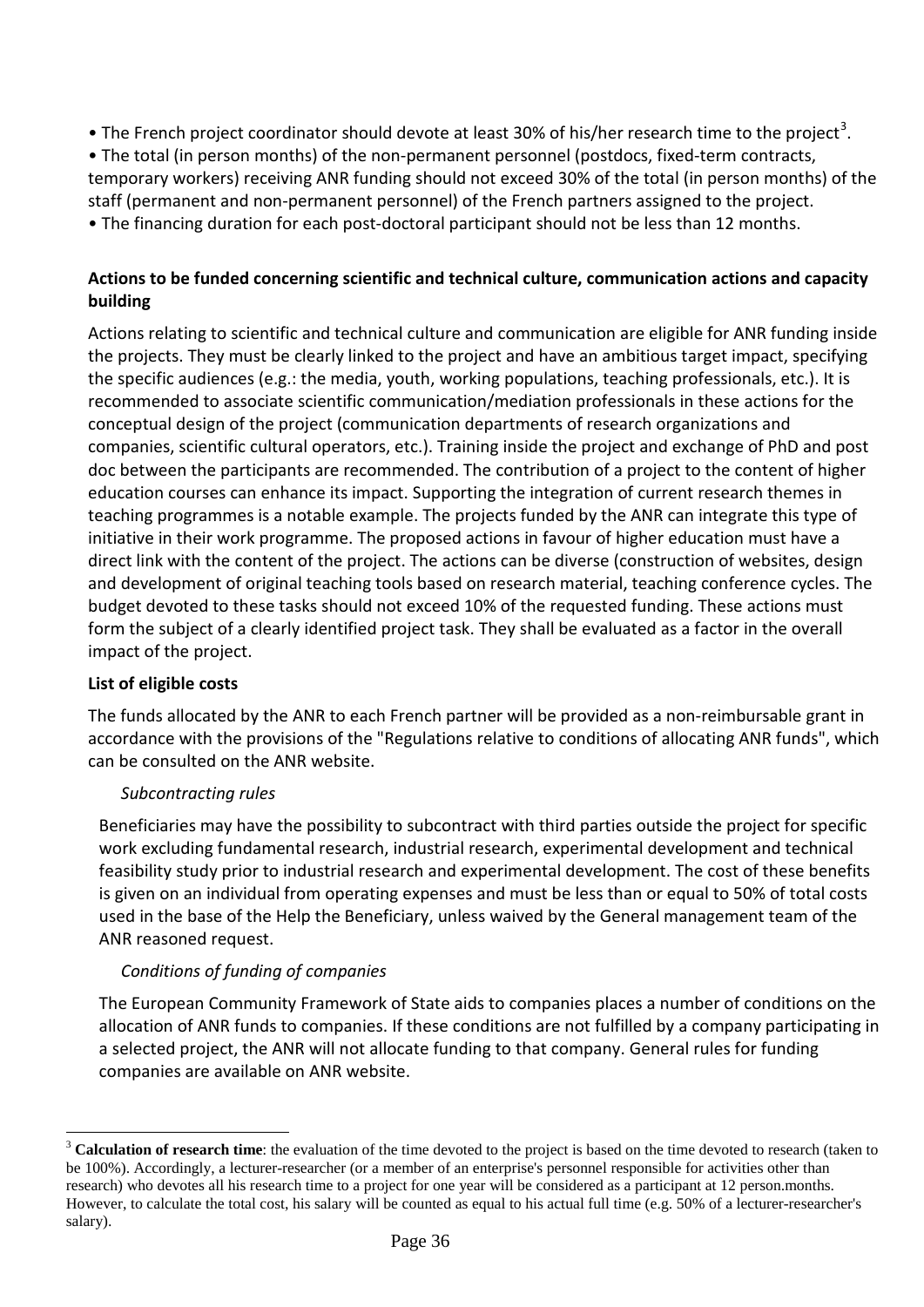### **Regulatory and contractual obligations**

The conditions of execution and financing of the research projects selected and funded by ANR on completion of the selection process shall be defined in the grant award agreements comprising general conditions available on the ANR website, and particular conditions [\(http://www.agence-nationale](http://www.agence-nationale-recherche.fr/RF)[recherche.fr/RF\)](http://www.agence-nationale-recherche.fr/RF). The particular conditions of the grant award agreements shall be signed between the ANR and each of the French research project partners.

### *Consortium agreement*

Under the supervision of the project coordinator, the partners must conclude an agreement specifying in particular:

- the sharing of the intellectual property rights of the project results;
- the conditions of publication / dissemination of the results;
- the technology transfer and the exploitation of the project results.

The French project partners will send a copy of this agreement to the ANR. A Consortium Agreement will need to be in place and reported to ANR before any payment will be made.

These agreements shall also enable the existence of any indirect financial support entering into the calculation of the maximum level of funding authorized under the European Community Framework for State aid for research, development and innovation (referred to hereinafter as the "EU Community Framework") to be determined.

It will be assumed that there is no indirect support if at least one of the following conditions is satisfied:

• the participating companies bear the totality of the research project costs;

• the results that do not give rise to intellectual property rights can be widely disseminated, and the research organization holds all the intellectual property rights, if any, resulting from its RDI activity;

• the research organization receives from the participating companies payment equivalent to the market price for the intellectual property rights resulting from the activities it carried out in the project and which are transferred to the participating companies. Any contribution of the participating companies to the research organization's expenses must be deducted from the said payment.

### **Scientific follow-up of the projects**

The scientific aspects of the funded projects shall be monitored by the ANR, in addition to the call for proposals follow-up activities (annual activity report, review meetings, collection of project impact information), during project execution and until one year after their completion. The intermediate progress reports provided under the call for proposals substitute for the reports usually requested by the ANR. The specific scientific follow-up by the ANR comprises:

- supply of up-to-date summaries of the project objectives, work and results, intended for the ANR publications on all media,

- participation in the seminars organized by the ANR (one or two participations).

The project proposals shall include the corresponding work load in their work programme.

### **Moral responsibility**

The funding of a project by the ANR does not relieve the French project partners of their obligations concerning the regulations and code of ethics and professional conduct applicable to their area of activity. The French partners undertake to keep the ANR informed of any change likely to modify the content, the partnership or the schedule of project performance between the time of project submission and publication of the list of selected projects. All the French partners undertake to follow the good research practices described in the code of ethics of the ANR project players available on the ANR website, equally well during the preparation of their submitted research project proposal as in its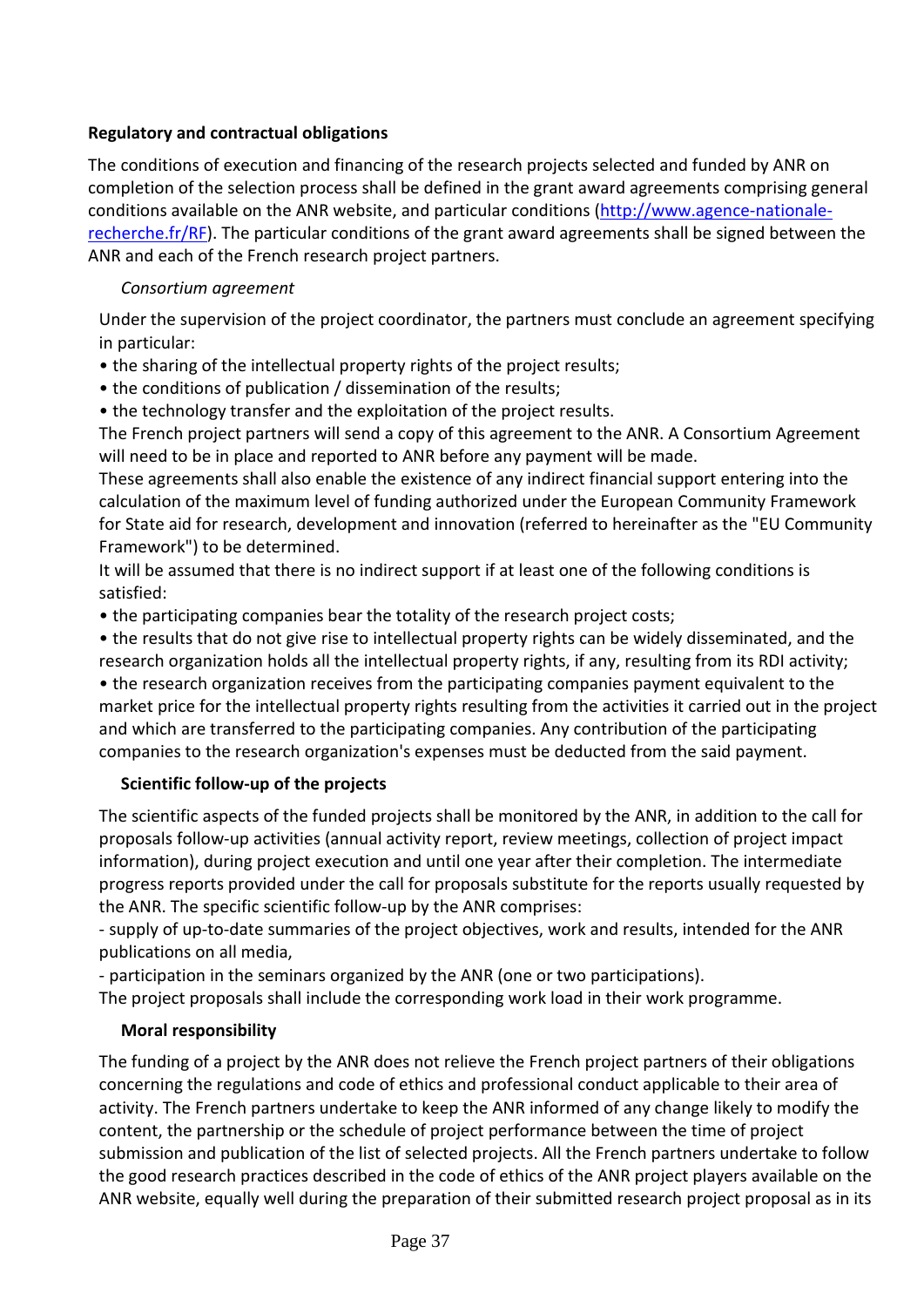implementation if it is selected and funded by the ANR [\(http://www.agence-nationale](http://www.agence-nationale-recherche.fr/CharteDeontologieSoumission)[recherche.fr/CharteDeontologieSoumission\)](http://www.agence-nationale-recherche.fr/CharteDeontologieSoumission).

### **Performance of ad-hoc reviews for the ANR**

The scientific and technical leader of each French partner of the submitted project proposals may be invited by the ANR to perform ad-hoc reviews in the context of other calls for proposals and/or programmes. They undertake to examine such requests with diligence.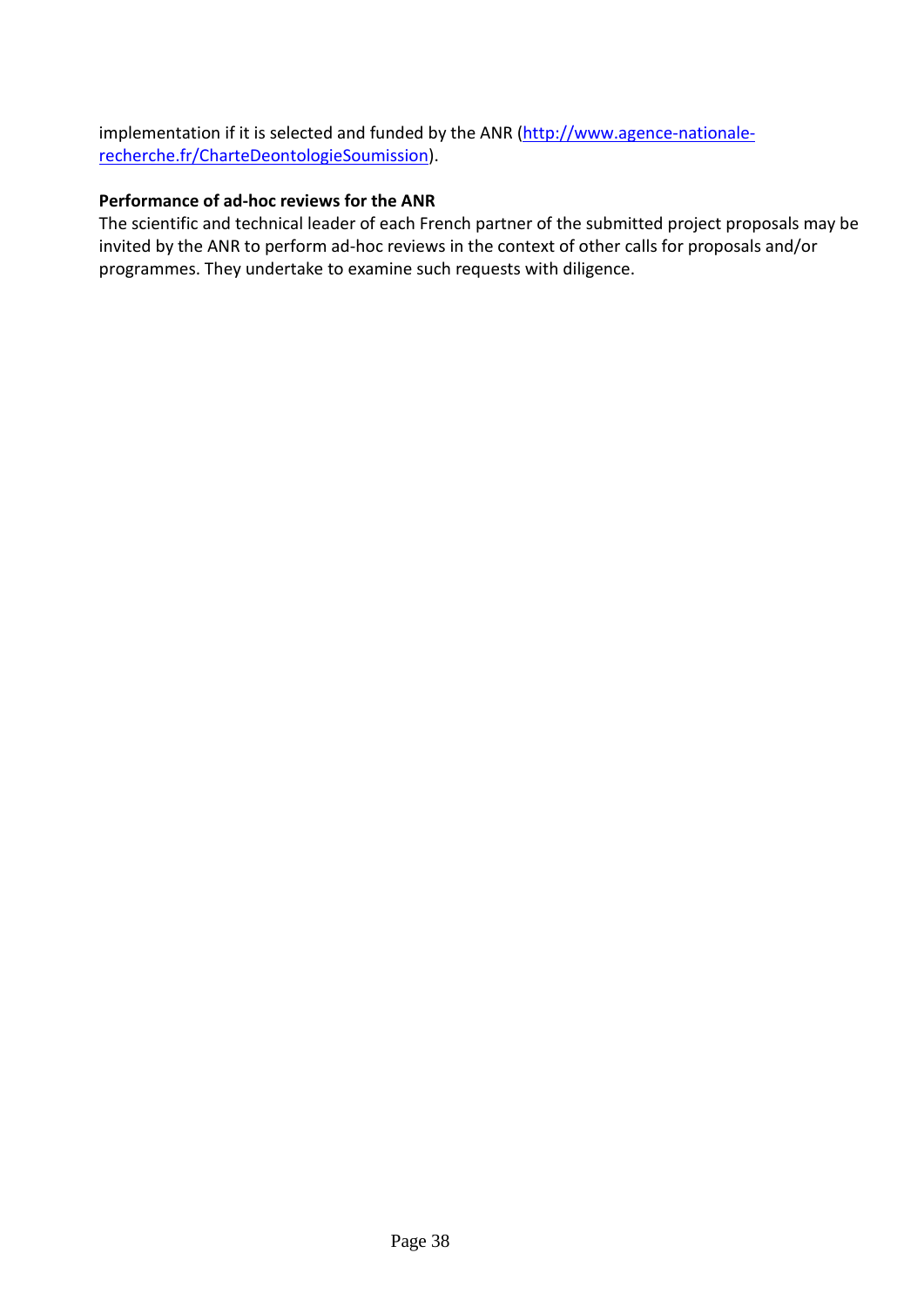# **Germany**



# **Participating organization:**

### **Bundesministerium für Ernährung und Landwirtschaft (BMEL); 1.000.000 € funding which will be administered by BLE (500.000€ ) and FNR (500.000€)**

### **National Contact Person/Point:**

- **BLE** Bundesanstalt für Landwirtschaft und Ernährung
	- o Johannes Bender, Tel. +49 (0) 228 6845 3610, [Johannes.Bender@ble.de](mailto:Johannes.Bender@ble.de)
	- o Katrin Spoth, Tel. +49 (0) 228 6845 3836, [Katrin.Spoth@ble.de](mailto:Katrin.Spoth@ble.de)
- **FNR** Fachagentur Nachwachsende Rohstoffe e.V. Agency for Renewable Resources
	- o Email contact: [era-gas@fnr.de](mailto:era-gas@fnr.de) o Organisational contact: Carina Lemke; +49 (0) 3843-6930-169; Dr. Boris Vashev; +49 (0) 3843-6930-162; o Scientific contact: Sönke Lulies; +49 (0) 3843-6930-130

### **Name of & link to the funding programmes**

- **Applicants have to define the proposed topic in order to assign the proposal to the relevant funding programme of FNR or BLE.**
- **BLE:** Specific Program on International Research Cooperation on Global Food Security and other international research tasks regarding Food and Agriculture
	- o **To apply for BLE funding proposals have to focus on** organic farming, agriculture for food production.
- **FNR:** Funding through FNR is based on the German national programme "Energy and Climate funds"; in particular the Theme "Bestimmung und Entwicklung von Technologien und Systemen zur *Bioenergiegewinnung und -nutzung mit dem Ziel der weiteren Verbesserung von Treibhausgasbilanzen in den Haupteinsatzgebieten Strom, Wärme und Kraftstoffe"*; see [http://www.fnr.de/projektfoerderung/fuer-antragsteller/energie-und-klimafonds/.](http://www.fnr.de/projektfoerderung/fuer-antragsteller/energie-und-klimafonds/)
	- o **To apply for FNR funding** proposals have to focus on *Forestry and agricultural production of raw materials end energetic use of biomass* as well as on the following themes of the ERA-GAS call. :
		- **Theme 2): Refining and facilitating the implementation of GHG mitigation** technologies
		- Theme 3): State of the art production systems that are profitable and improve food and for biomass production while reducing GHG emissions

(Only non-food applications are valid for the funding programme "Energy and Climate Fund")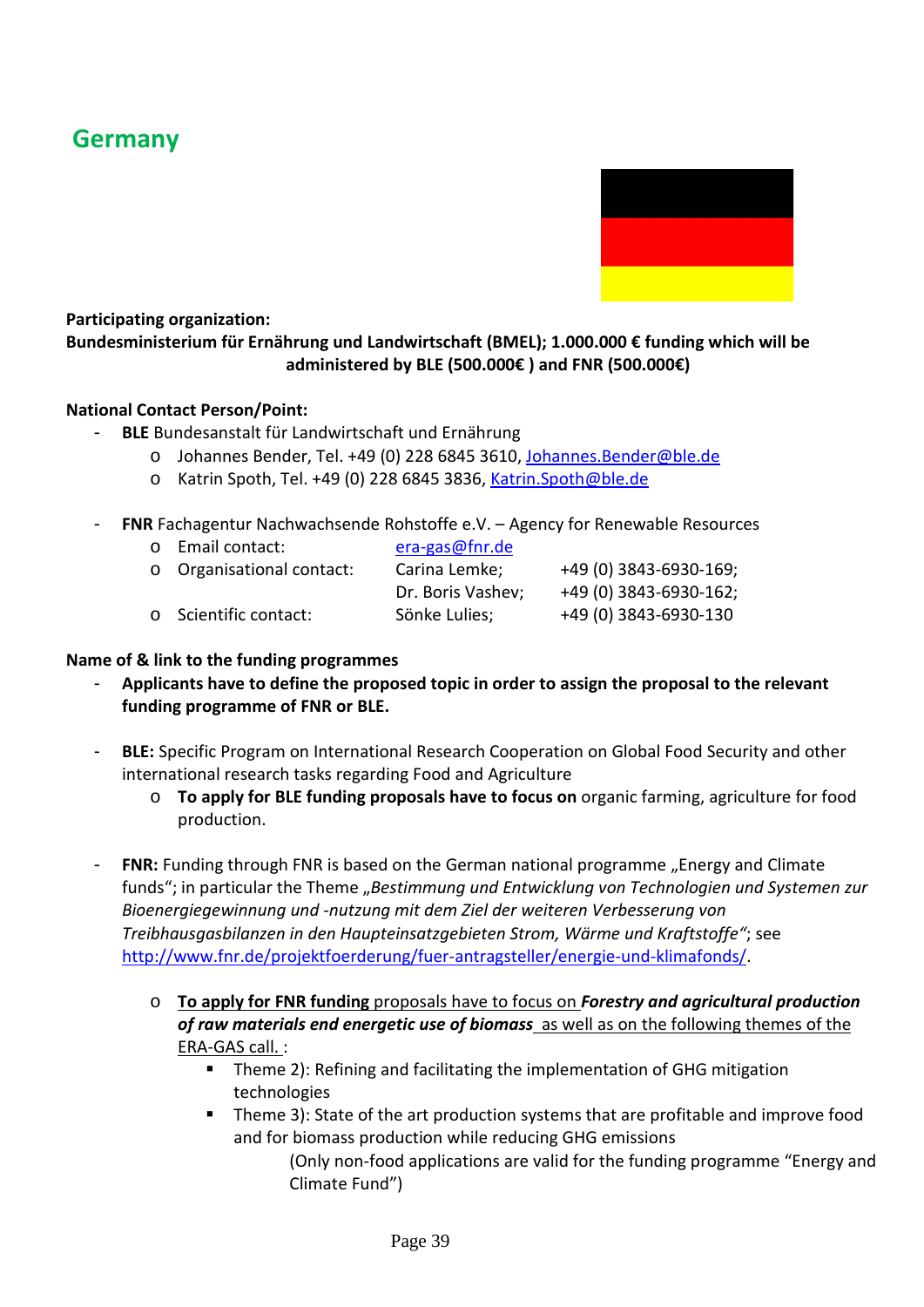o **Application procedures** [http://www.fnr.de/projektfoerderung/fuer](http://www.fnr.de/projektfoerderung/fuer-antragsteller/antragsverfahren/)[antragsteller/antragsverfahren/](http://www.fnr.de/projektfoerderung/fuer-antragsteller/antragsverfahren/)

### **Eligibility criteria: General:**

- **German applicants are requested to contact FNR or BLE by email until 15.04.2016 to ensure their idea and work plan are fundable.** For this please submit an email to both [era-gas@fnr.de](mailto:era-gas@fnr.de) and [Katrin.Spoth@ble.de](mailto:Katrin.Spoth@ble.de) including a short summary of the proposed project and the working part of the German partner in GERMAN. It is also advised to read the funding conditions and the national application procedure carefully and as early as possible! For FNR please refer to the guidelines for applicants: http://www.fnr.de/fileadmin/allgemein/pdf/broschueren/leitfaden fuer antragsteller[web\\_v03.pdf](http://www.fnr.de/fileadmin/allgemein/pdf/broschueren/leitfaden_fuer_antragsteller-web_v03.pdf)
- Each member of the consortium must clearly present their goals and work within the project, global and local (country-specific), the financial and time tables and the points of actual collaboration with the international partners.
- Double funding is not possible.
- The requested funding of German partners in a consortium should not exceed 0.5 M  $\epsilon$
- In order to prove their financial ability to participate in the proposed project, Small and Medium Enterprises (SMEs) have to submit, together with the electronic submission of the pre-proposal the documents for credit assessment that are available under the following link: <https://foerderportal.bund.de/easy/> => Formularschrank => Bundesanstalt für Landwirtschaft und Ernährung (BLE) => Zuwendungen auf Kostenbasis (AZK) => Unterlagen zur Bonitätsprüfung
- The German project partners of positively evaluated full proposals will, at a later stage, be invited to submit national application forms (AZA or AZK using the electronic proposal assistant "easy" (see<https://foerderportal.bund.de/easyonline/> for details)

 *The guidelines for preparing AZA/AZK have to be considered for any cost calculations in the full proposal!*

**Eligible applicants** f**or BLE:** are universities, research institutions and SMEs that have an establishment or branch in Germany.

**Eligible applicants for FNR:** are universities, research institutions, **companies** and SMEs that have an establishment or branch in Germany.

### **More details in the national call announcement**

BMEL funding of the ERA-GAS Co-funded Call is provided as delineated in the national announcement "Bekanntmachung Nr. 03/2016/31 zur Förderung von transnationalen Forschungsvorhaben im Rahmen des europäischen Forschungsnetzwerks (ERA-NET) "ERA-GAS" of the Bundesministerium für Ernährung und Landwirtschaft (BMEL), published in the Bundesanzeiger, link to be found on FNR homepage www.fnr.de and BLE homepage www.ble.de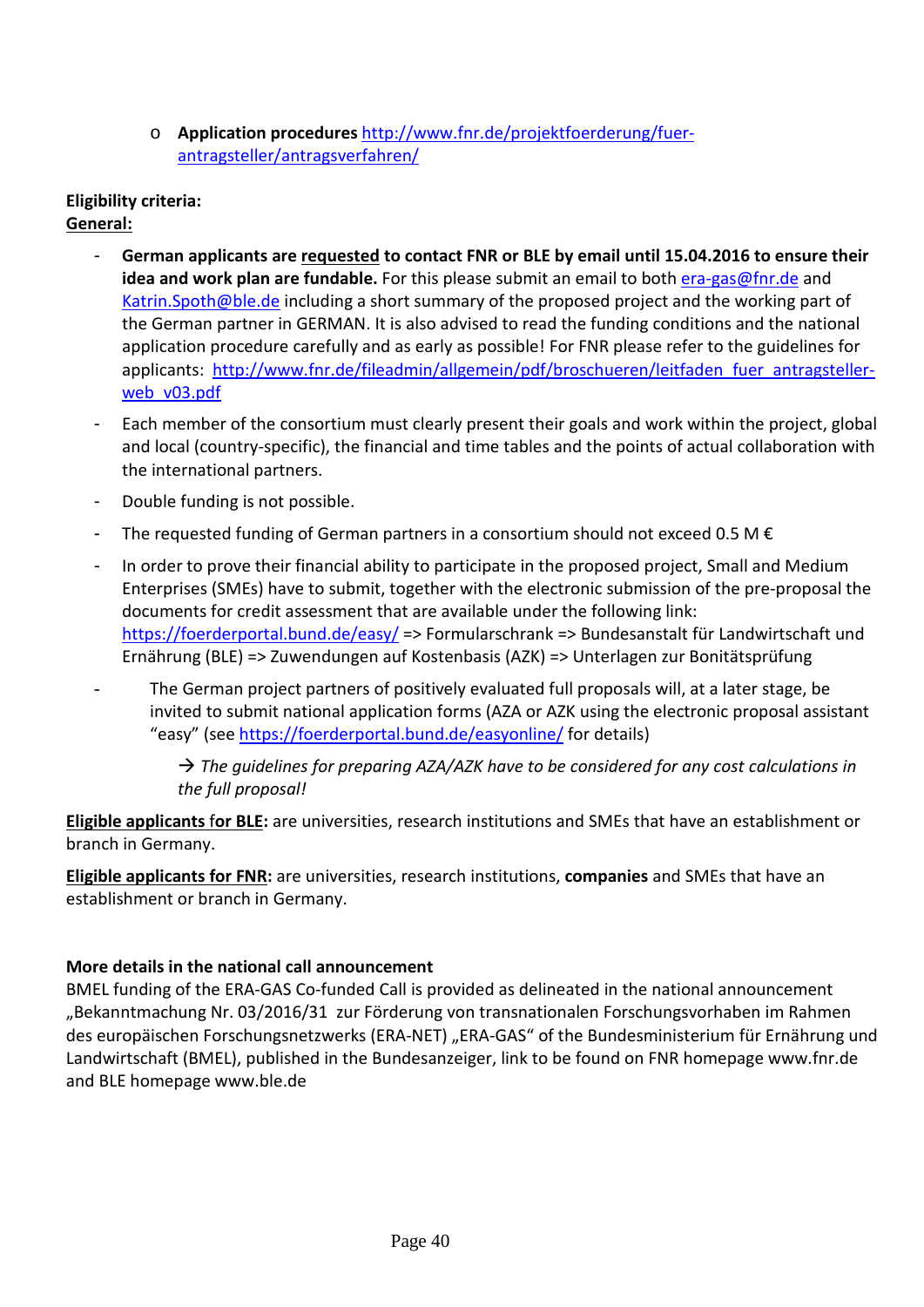# **Ireland**



### **Participating organization:**

Department of Agriculture, Food and the Marine (DAFM) and Teagasc.

### **National Contact Person/Point:**

Noel Collins, Email: [noeld.collins@agriculture.gov.ie](mailto:noeld.collins@agriculture.gov.ie)

### **Name of & link to the funding programmes:**

DAFM: Research Stimulus Fund<http://www.agriculture.gov.ie/research/researchstimulusfundrsf/>

Teagasc: Walsh Fellowship Programme<http://www.teagasc.ie/research/postgrad/>

#### **Eligibility criteria:**

Proposals must meet the following criteria:

- 1. Involve a minimum of two DAFM approved Irish RPO's
- 2. Address at least one of the ERA-Gas Call's four thematic research areas
- 3. Avoid duplication of recent research work already undertaken or ongoing that incorporates the scope of the four Research Areas in the ERA-Gas Call
- 4. Closely align with **Sustainable Healthy Agri-Food Research Plan** (SHARP) the Strategic Research and Innovation Agenda covering the 'Sustainable Food Production and Processing' and 'Food for Health' priority areas of the [National Research Prioritisation Exercise](https://www.djei.ie/en/Publications/Publication-files/Research-Prioritisation.pdf)
- 5. Align with relevant national policy documents including but not restricted to [Food Wise 2025](http://www.agriculture.gov.ie/media/migration/agri-foodindustry/foodwise2025/report/FoodWise2025.pdf) the Government'[s Action Plan for Jobs,](https://www.djei.ie/en/Publications/Publication-files/Action-Plan-for-Jobs-2015.pdf) [Innovation 2020](https://www.djei.ie/en/Publications/Innovation-2020.html) and [Our Sustainable Future.](http://www.environ.ie/en/Publications/Environment/Miscellaneous/FileDownLoad,30452,en.pdf)

#### **More details in the national call announcement**

[http://www.agriculture.gov.ie/research/fundingforparticipationinera-gastheera](http://www.agriculture.gov.ie/research/fundingforparticipationinera-gastheera-netcofundformonitoringmitigationofgreenhousegasesfromagri-andsilvi-culture/)[netcofundformonitoringmitigationofgreenhousegasesfromagri-andsilvi-culture/](http://www.agriculture.gov.ie/research/fundingforparticipationinera-gastheera-netcofundformonitoringmitigationofgreenhousegasesfromagri-andsilvi-culture/)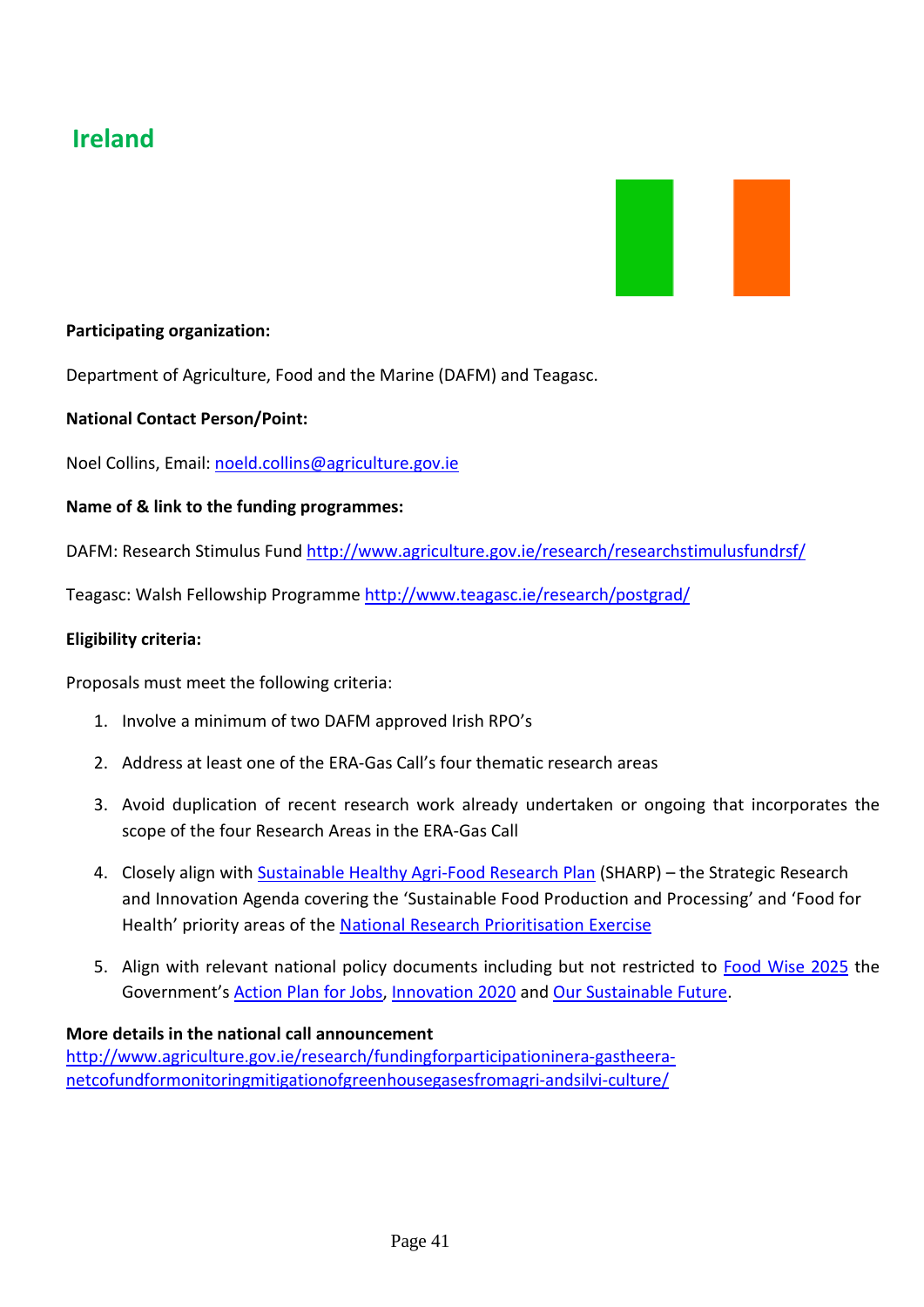# **Latvia**



#### **Participating organization**

VALSTS IZGLITIBAS ATTISTIBAS AGENTURA (STATE EDUCATION DEVELOPMENT AGENCY)

#### **National Contact Person/Point**

Linda Kluga, State Education Development Agency, [linda.kluga@viaa.gov.lv,](mailto:linda.kluga@viaa.gov.lv) +371 67559495 and

Maija Bundule, State Education Development Agency, [maija.bundule@viaa.gov.lv,](mailto:maija.bundule@viaa.gov.lv) +371 67785423

#### **Name of the funding programmes**

National Programme "Support for Participation in European Union's Research and Technology Development Programs"

#### **Eligibility criteria**

Following legal persons (as defined under Latvian law) are eligible for funding, except natural persons: » R&D institutions (research institutes, universities, higher education establishments, research centres etc.) that are listed in the Registry of Research Institutions operated by the Ministry of Education and Science of the Republic of Latvia.

» Private entities that are registered in the Registry of Enterprises of the Republic of Latvia and provide most of their R&D&I activities in the Republic of Latvia.

Types of costs that are eligible for funding: Direct Costs:

- » personell costs,
- » other direct costs such as consumables, equipment (only depreciation costs), materials, events etc.,
- » subcontracts (up to 20% of the total direct costs)
- » travel costs.

Indirect costs can reach a maximum of 25% of the total direct costs. Upper funding limit is 70 000 EUR/year per project participant.

#### **More details in the national call announcement**

#### **[http://www.viaa.gov.lv/lat/zinatnes\\_inovacijas\\_progr/era\\_net\\_proj/par\\_era\\_net/](http://www.viaa.gov.lv/lat/zinatnes_inovacijas_progr/era_net_proj/par_era_net/)**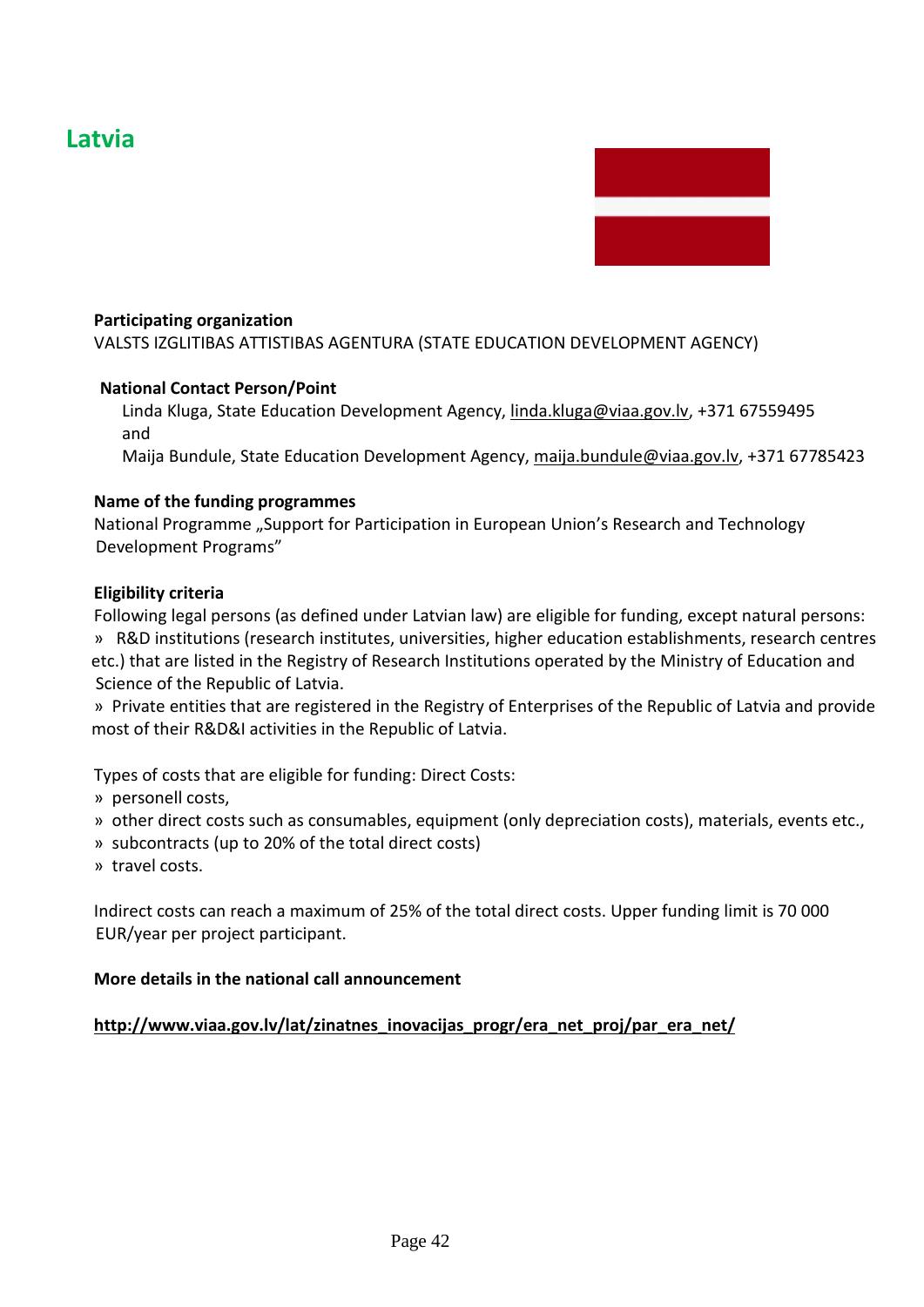# **The Netherlands**

#### **Participating organization**

Netherlands Organisation for Scientific Research (NWO)

#### **National Contact Person/Point**

Martijn Los Nederlandse Organisatie voor Wetenschappelijk Onderzoek [m.los@nwo.nl](mailto:m.los@nwo.nl) +31 70 3440508

Mark de Bode Ministerie van Economische Zaken [m.j.c.debode@minez.nl](mailto:m.j.c.debode@minez.nl)

#### **Name of & link to the funding programmes**

Earth and Life Sciences

#### **Eligibility criteria**

A Dutch partner may request a maximum of 250.000 €, consisting of max. 207.663 € (post-doc 3-years fulltime) for personnel and max. 50.000 € for materials (consumables and travel). These amounts include tax (BTW).For personnel funding can be requested for post-doc researchers (temporary position) only, with the exception of senior researchers with a fixed position at TO2 or HBO institutes for whom funding can be requested at post-doc level in this specific call (see additional criteria on NWO website). Funding can be applied for by associate, assistant and full professors or researchers with a comparable position who hold an appointment at a Dutch university or a research institute recognised by NWO. For this specific call, this includes TO2 and HBO institutes (see additional criteria on NWO website).

Proposed participations may last up to a maximum of 36 months.

An individual Dutch researcher may request funding for only one project (part of a consortium) in this call.

#### **More details in the national call announcement**

Link will be available on the NWO website as of February 2016 (www.nwo.nl -> Our funding instruments -> search for ERA-GAS). Direct link will be provided as soon as possible.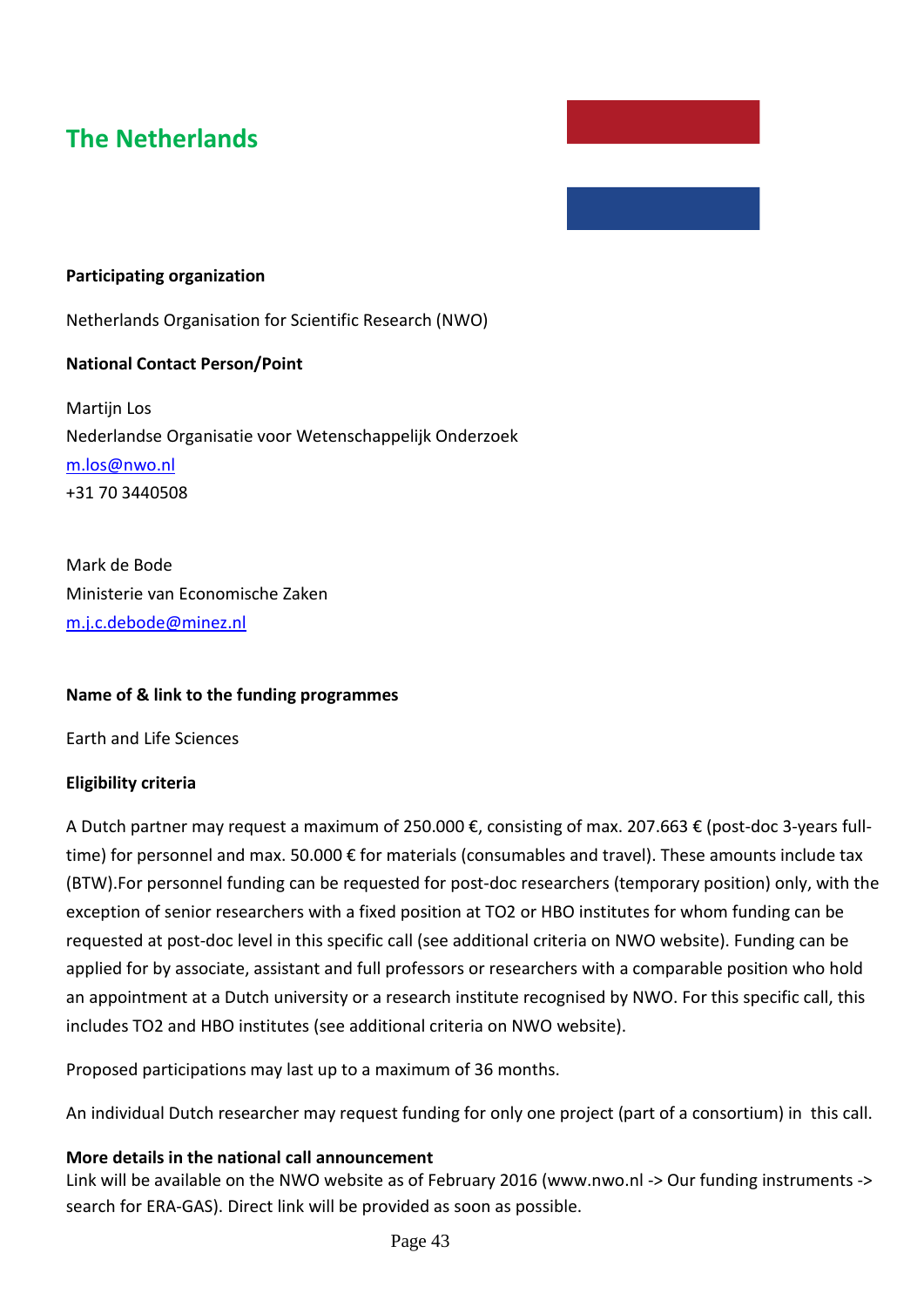# **New Zealand**



### **Participating organization**

New Zealand ministry for Primary Industries

### **National Contact Person/Poin**

Deborah Knox mail: [Deborah.knox@mpi.govt.nz.](mailto:Deborah.knox@mpi.govt.nz)

### **Name of & link to the funding programmes**

Global Research Alliance on Agricultural Greenhouse Gases

### **Eligibility criteria**

### **New Zealand national rules applying to ERA GAS**

#### **Eligibility**

- The Ministry for Primary Industries (hereafter "New Zealand") will only contract with New Zealand research providers.
- All full application forms from New Zealand research providers to this call must first be approved by the New Zealand National Contact Point before submission to this call.
- The research needs to be additional to research already funded or potentially funded from other sources.
- Expectations around IP developed in the course of carrying out a project are set out below.

#### **Funding**

- A maximum of 10% of each project budget is able to be used to support scientists from countries that are not Partners of this call, provided the country is either a developing country or a member of the Global Research Alliance on Agricultural Greenhouse Gases (GRA). Strong preference will be given to those project proposals that utilise this funding to support capability development of junior scientists etc.
- New Zealand may at its discretion allow more than 10% of a project's budget to be used specifically to help build capability and facilitate participation by scientists from developing countries that are also members of the GRA. Proponents for such proposals must discuss this with MPI prior to submission of their full proposal.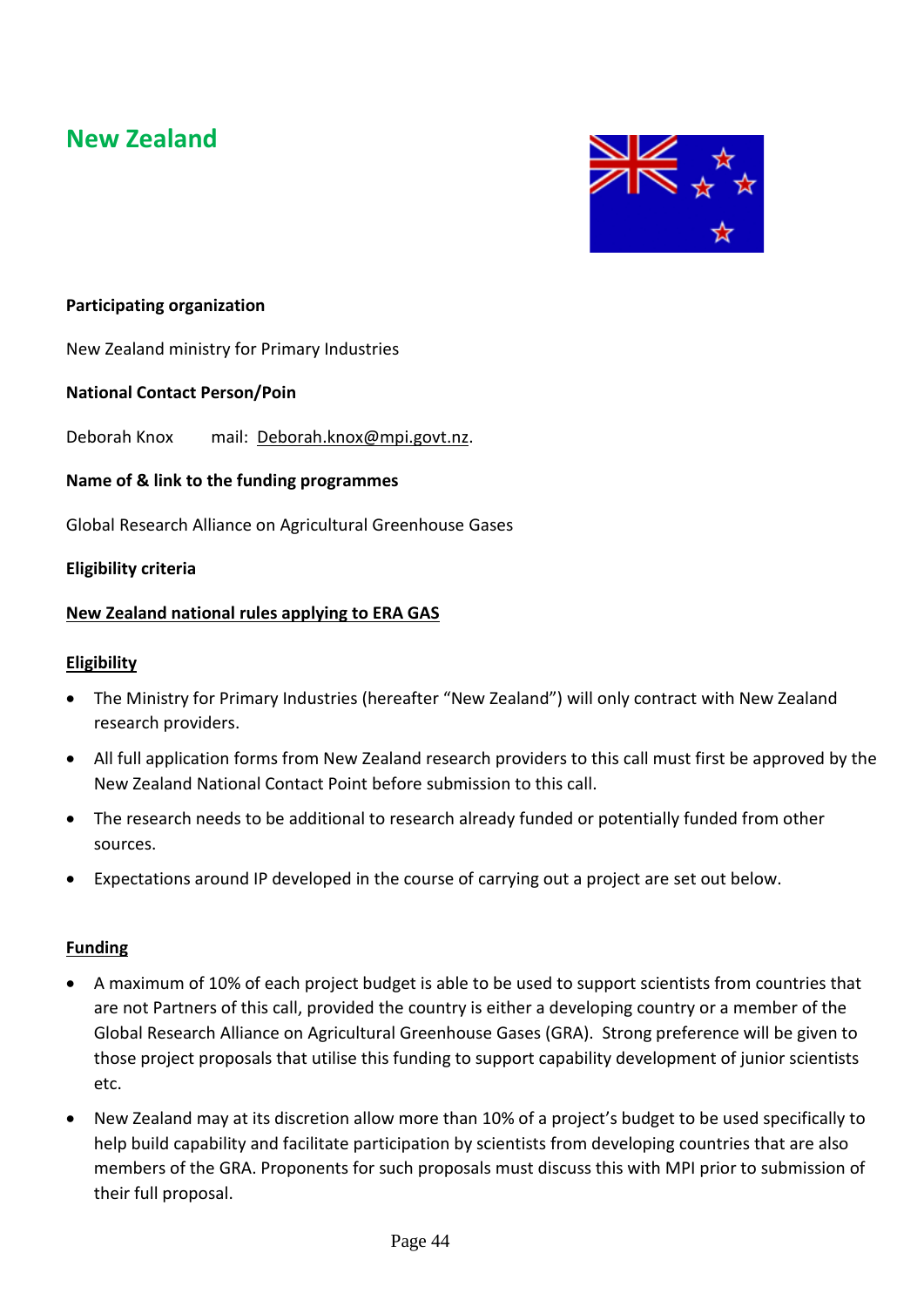- Any New Zealand funded contribution to a project must be completed by 30 June 2020.
- Apart from New Zealand scientists, any proposal must involve scientists from at least two other call Partner countries, of which at least one must also be a GRA member country.

### **Alignment with call topic**

- Preference will be given to those proposals that are in-line with the activities of the Global Research Alliance on Agricultural Greenhouse Gases (the "Alliance") Research Groups, in particular the Livestock Research Group. New Zealand funding under this call will not be available for proposals that relate solely to forestry.
- New Zealand will only fund projects in the following research themes of the call:
	- 1) Improving national GHG inventories in agriculture and the monitoring, reporting and verification of emissions
	- 2) Developing, refining and facilitating the implementation of agriculture GHG mitigation technologies
	- 4) Assessment of policy and economic measures to support emissions reductions across the farmto-fork chain.
- Preference will be given to those proposals that represent value for money: Are the proposed costs realistic and reasonable? Do they represent the full costs of delivering the contract and the stated outcomes including knowledge transfer? Is the amount sought "value for money" based on the research proposed? Project proposals that bring co-funding from countries that are not Partners of this call are encouraged.
- Although the strengthening of existing international collaborations and networks are acceptable, demonstration of new international collaborations is encouraged and will be considered positively.

## **Intellectual Property**

- All intellectual property<sup>[4](#page-44-0)</sup> (IP) arising from projects supported by this call will be managed through an IP Plan. The IP Plan will be expected to be developed as part of any full proposal and will be updated during the course of the project. This plan must outline in detail how IP (including background IP, and IP developed in the course of carrying out a project) will be managed.
- New Zealand's general principles in relation to the management of IP are set out below. When required, specific terms for the ownership and use of IP will be negotiated by New Zealand in good faith consistent with these principles:

<span id="page-44-0"></span><sup>4</sup> "**Intellectual Property**" means all statutory, common law and other proprietary rights in respect of data, information, patents, patent applications, inventions, designs, trademarks, business names, copyright works, know-how, trade secrets, plant varieties, layout designs, results, outcomes, conclusions, products, systems, genetic material, experimental methods, processes, databases, notes, drawings, records, memoranda and other writings, computer programmes (including source code), graphics and data (in whatever form or format), whether registerable or not in any country (including New Zealand).  $\overline{\phantom{a}}$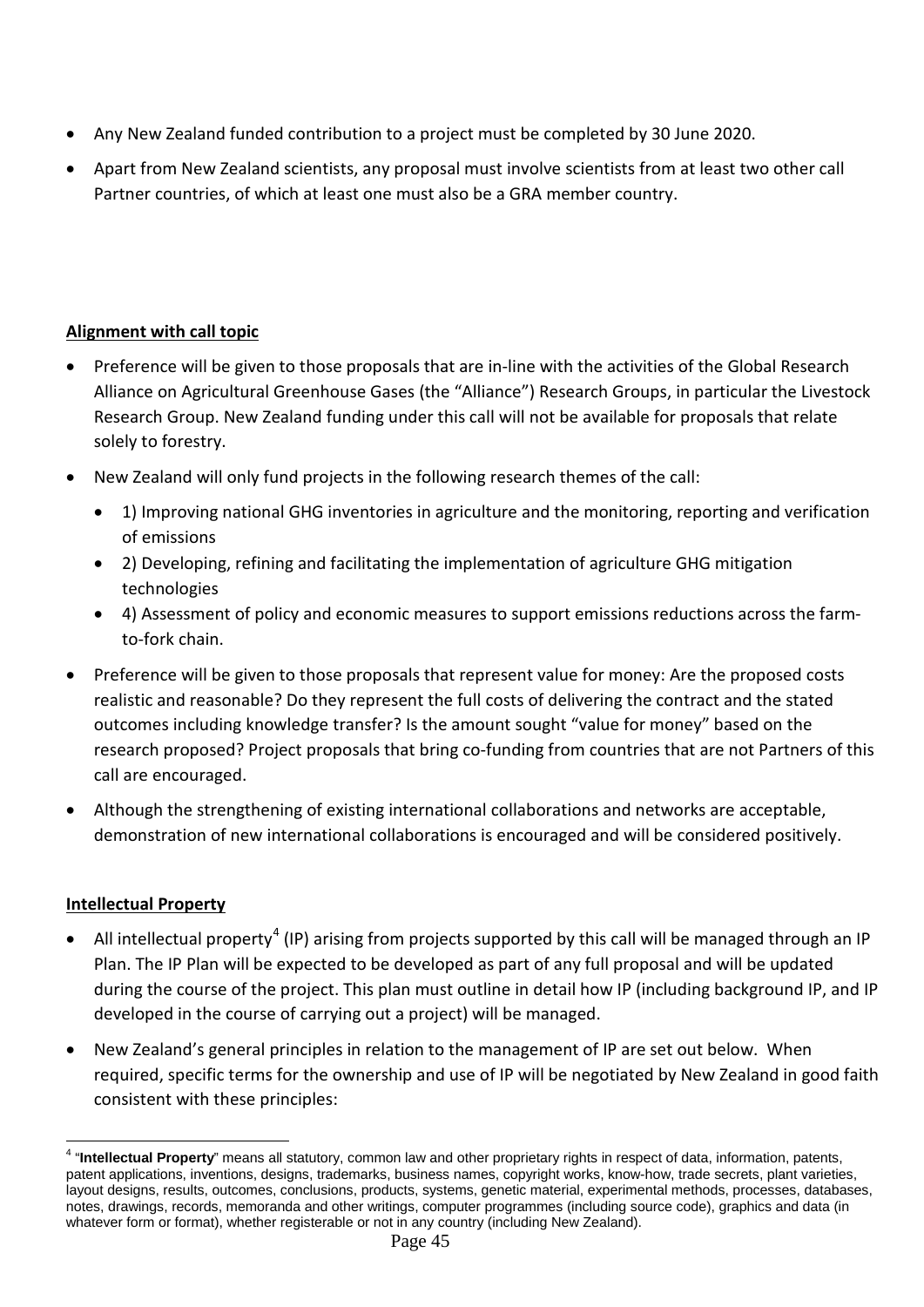- o IP should be dealt with in a manner that ensures maximum benefit for both New Zealand and globally.
- o Unless there are strong reasons to withhold, protect, or commercialise IP developed in the course of carrying out a project, then it should be made public and freely available.
- o Achieving maximum benefit to both New Zealand and globally has a greater priority for New Zealand than achieving commercial returns on its research investment.
- o New Zealand will advise if international obligations and national security matters that require the Project IP to maintain confidential.

### **Other**

• It is expected that New Zealand research providers that are contracted by New Zealand under this call, will accept the standard terms and conditions that New Zealand has set. These standard terms and conditions can be obtained by contacting the New Zealand National Contact Point. Submission of Letters of Intent and full applications from New Zealand research providers to this call is deemed an acceptance of these terms and conditions.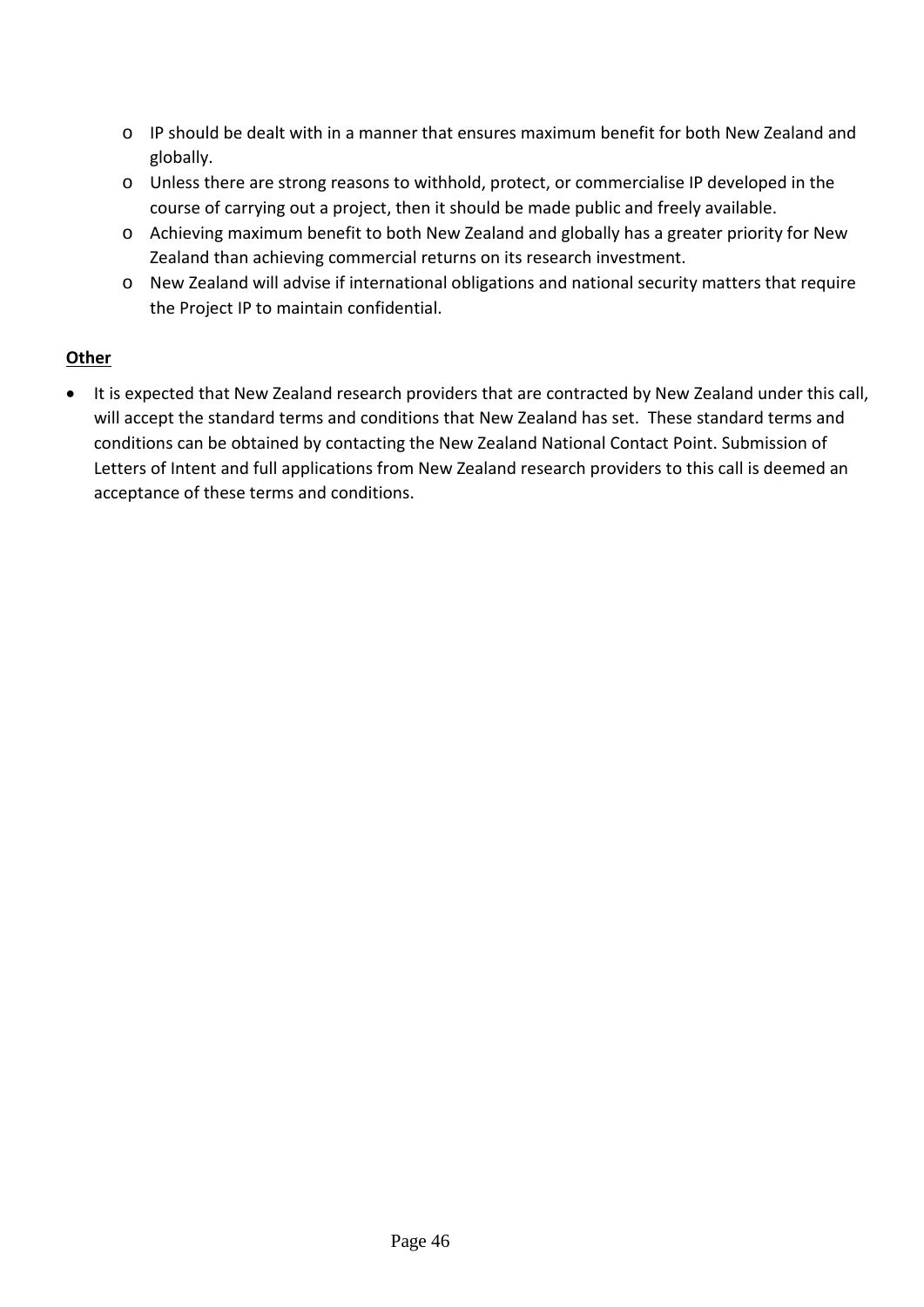# **Norway**



### **Participating organisation**:

- *The Research Council of Norway (budget for this call: Up to 1 000 000 €)*

#### **National Contact Person(s)**:

Dr. Kirsti Anker-Nilssen, Senior adviser and national JPI FACCE coordinator, The Research Council of Norway (RCN), Telephone: +47 48 07 38 98, E-mail[: kan@rcn.no](mailto:kan@rcn.no)

#### **Name of & link to the funding programmes**:

FACCE-JPI is established as an independent activity in line with national funding programmes. National website:<http://www.forskningsradet.no/prognett-jpifacce/Forside/1254005634060>

#### **Eligibility criteria:**

Project duration:Proposed projects may last up to 36 months. The maximum grant for Norwegian participation is set to 300.000 € per proposal.

The four themes of the call are given the same priority. However, proposals which are in line with the national research priorities and agricultural policy will be preferred.

Norway will support *Researcher Projects* in this call. This implies that the responsible Norwegian partner in the project has to be a Norwegian research institution while Norwegian companies/groups of companies/trade and industry organizations are welcome to join the projects as partners or subcontractors.

Norwegian participation must fulfil RCN's requirements for researcher projects: [http://www.forskningsradet.no/servlet/Satellite?c=Page&cid=1195592882768&pagename=Forskningsrade](http://www.forskningsradet.no/servlet/Satellite?c=Page&cid=1195592882768&pagename=ForskningsradetEngelsk%2FHovedsidemal) [tEngelsk%2FHovedsidemal](http://www.forskningsradet.no/servlet/Satellite?c=Page&cid=1195592882768&pagename=ForskningsradetEngelsk%2FHovedsidemal)

The Norwegian participation must also follow RCN's General Terms and Conditions for R&D Projects: [http://www.forskningsradet.no/servlet/Satellite?c=Page&cid=1138882213515&pagename=Forskningsrade](http://www.forskningsradet.no/servlet/Satellite?c=Page&cid=1138882213515&pagename=ForskningsradetEngelsk%2FHovedsidemal) [tEngelsk%2FHovedsidemal](http://www.forskningsradet.no/servlet/Satellite?c=Page&cid=1138882213515&pagename=ForskningsradetEngelsk%2FHovedsidemal)

Only the Norwegian project partners of positively evaluated projects in the first step will be eligible for the second step. Project partners of financed projects will have to submit national application forms to The Research Council of Norway after notification.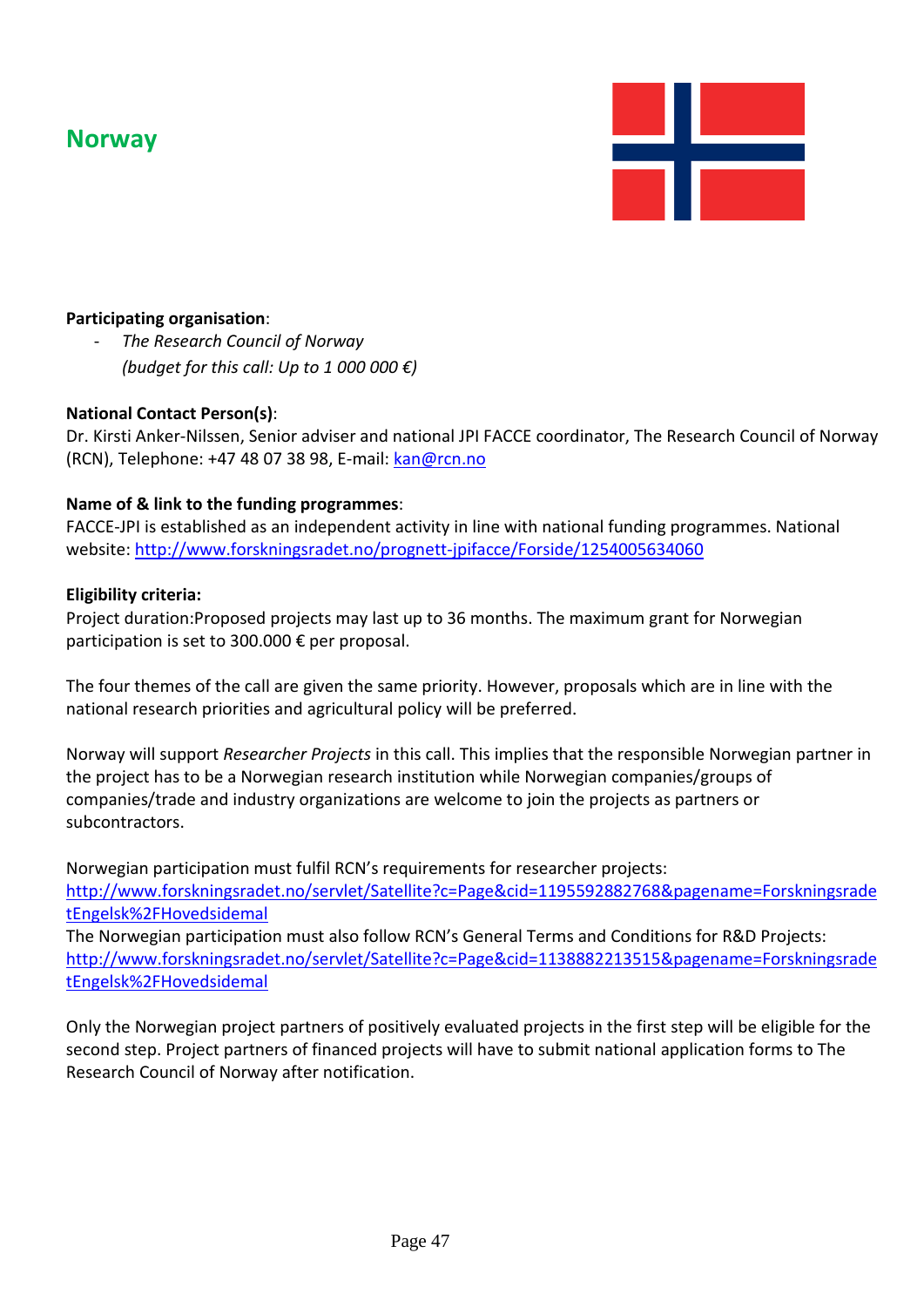### **More details in the national call announcement**

The Research Council of Norway will arrange a **national information meeting** the 17<sup>th</sup> of March, 12:00-14:00, at Lysaker, for researchers and other stakeholders interested in participating in the call. For registration, please send an e-mail to **kan@rcn.no** before the 14<sup>th</sup> of March. Information will also be given at th[e national website.](http://www.forskningsradet.no/prognett-jpifacce/Forside/1254005634060)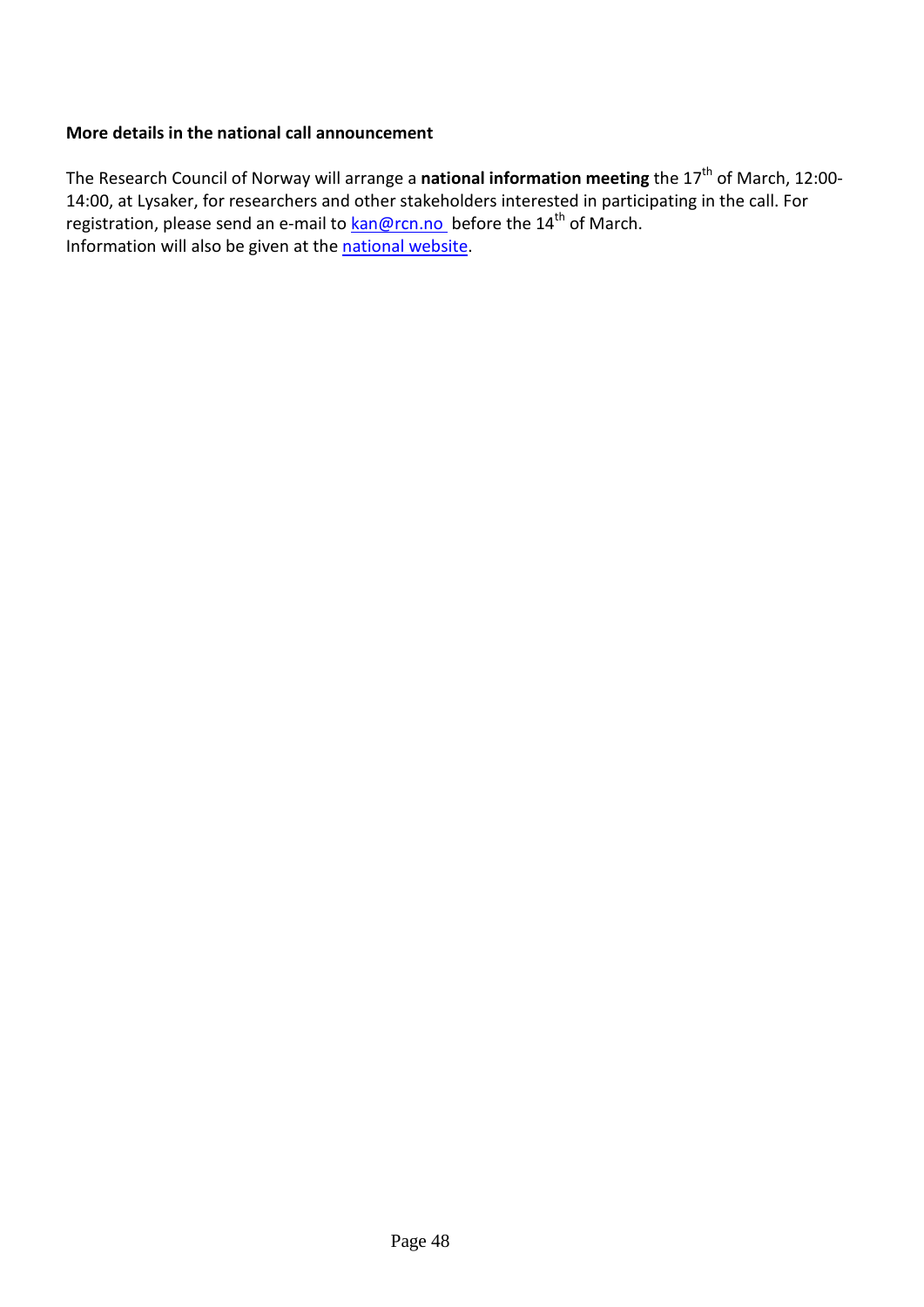# **Poland**



### **Participating organisation(s)**:

- *The National Centre for Research and Development (Narodowe Centrum Badań i Rozwoju), www.ncbr.gov.pl (500 000 €)*

#### **National Contact Person**:

- *Kinga, Szymańska-Rzeźnik, Chief Expert, NCBR, 00 48 22 39 07 457, kinga.szymanska@ncbr.gov.pl (NCP)*

#### **Name of & link to the funding programmes**:

- *Funding programme BIOSTRATEG: [www.ncbr.gov.pl/programy-strategiczne/srodowisko-naturalne](http://www.ncbr.gov.pl/programy-strategiczne/srodowisko-naturalne-rolnictwo-i-lesnictwo---biostrateg/)[rolnictwo-i-lesnictwo---biostrateg/](http://www.ncbr.gov.pl/programy-strategiczne/srodowisko-naturalne-rolnictwo-i-lesnictwo---biostrateg/)*

#### **Eligibility criteria:**

*Following entities are eligible to apply:*

- *• Research organisations*
- *• Micro, Small, Medium and Large Enterprise*

*Organization must be registered in Poland.*

#### Additional eligibility criteria:

*All proposals must be aligned with National regulations, inter alia:* 

- *The Act of 30 April 2010 on the Principles of Financing Science, published in Journal of Laws item 1620, 2014 and item 249, 2015;*
- *The Act of 30 April 2010 on the National Centre for Research and Development, published in Journal of Laws item 1788, 2014 and item 249, 2015;*
- *The Regulation of the Minister of Science and Higher Education of 25 February 2015 on criteria and rules on granting state aid and "de minimis" aid by the National Centre for Research and Development, published in Journal of Laws item 299, 2015*

#### Eligible costs:

*The eligible costs shall be the following:*

- *1. personnel costs (researchers, technicians and other supporting staff to the extent employed on the research project);*
- *2. costs of instruments and equipment, technical knowledge and patents to the extent and for the period used for the research project; if such instruments and equipment are not used for their full life for the research project, only the depreciation costs corresponding to the life of the research project, as calculated on the basis of good accounting practice, shall be considered eligible;*
- *3. costs for buildings and land, to the extent and for the duration used for the research project; with regard to buildings, only the depreciation costs corresponding to the life of the research project, as*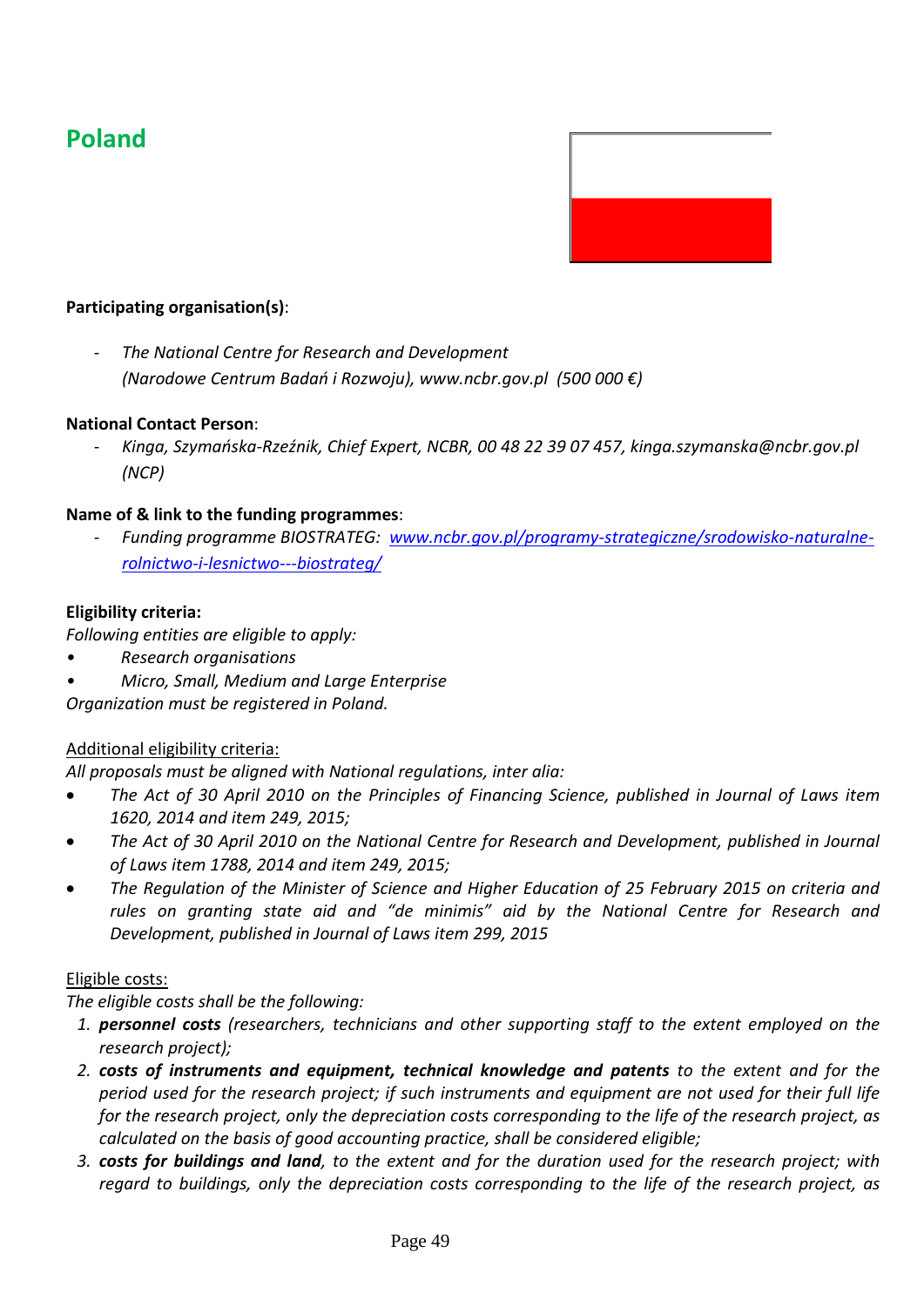*calculated on the basis of good accounting practice shall be considered eligible; for land, costs of commercial transfer or actually incurred capital costs shall be eligible;*

- *4. cost of contractual research, costs of consultancy and equivalent services used exclusively for the research activity; this cost type cannot account for more that 70% of all eligible costs of a project; the subcontracting can be obtained from consortium partner only in justified case, this need will be verified by a national experts panel;*
- *5. other operating costs including costs of materials, supplies and similar products incurred directly as a result of the research activity;*
- *6. additional overheads incurred indirectly as a result of the research project; that costs cannot account for more than 25% of all eligible project costs; That costs (6) are counted as a multiplication by percentage given above (called x%) and the rest of direct costs, excluding subcontracting (4); It means 6=(1+2+3+5)\*x%.*

### Minimum and/or maximum funding per project:

*In relation to the budget limit (500 000 €) it is recommended that one project can require up to 200 000 €.* National funding rates:

*Funding quota of Polish participants can be up to 100% for research organisations. In the case of enterprises, funding quota will be decided on a case-by-case basis depending on the size of the company, type of research/development, risk associated with the research activities and commercial perspective of exploitation. Organizations must be registered in Poland.*

|                                       | Large<br><b>Enterprises</b>      | <b>Medium</b><br><b>Enterprises</b> | <b>Small</b><br><b>Enterprises</b> | Universities and research<br>organizations |
|---------------------------------------|----------------------------------|-------------------------------------|------------------------------------|--------------------------------------------|
| <b>Fundamental/Basic</b><br>Research  | n/a                              | n/a                                 | n/a                                | n/a                                        |
| Industrial/Applied<br><b>Research</b> | Up to<br>$50 + 15$<br>(max 65 %) | Up to<br>$50+10+15$ (max<br>75 %)   | Up to<br>$50+20+15$ (max<br>80 %)  | Up to<br>100 %                             |
| Experimental<br>development           | Up to<br>$25 + 15$<br>(max 40 %) | Up to<br>$25+10+15$ (max<br>50 %)   | Up to<br>$25+20+15$ (max<br>60 %)  | Up to<br>100 %                             |

*In any case only Industrial/Applied Research and Experimental Development will be fund.*

*Other type of activities (e.g. coordination, dissemination, management) cannot be included into separate task.*

*All eligible entities, invited to submit Polish proposal are obliged to use the rate of exchange of The European Central Bank dated on the day of opening the call.*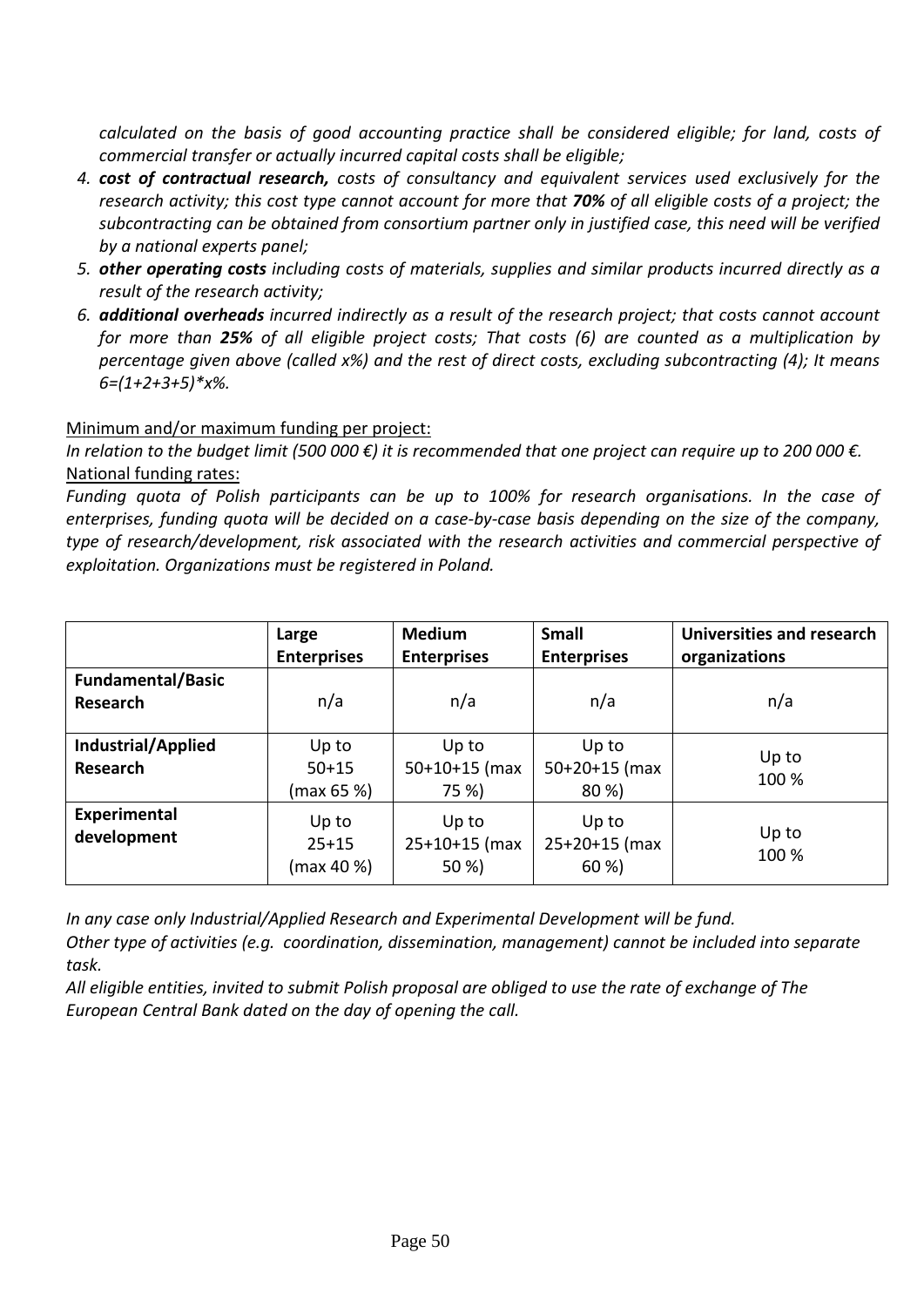# **Romania**



### **Participating organization:**

UEFISCDI, Romania **(**[Executive Agency for Higher Education, Research, Development and Innovation](http://en.uefiscdi.gov.ro/articole/2542/Executive-Agency-for-Higher-Education-Research-Development-and-Innovation-Funding.html)  [Funding\)](http://en.uefiscdi.gov.ro/articole/2542/Executive-Agency-for-Higher-Education-Research-Development-and-Innovation-Funding.html)

#### **National Contact Person/Point:**

Adrian Asanica, Mircea Segarceanu

[adrian.asanica@uefiscdi.ro](mailto:adrian.asanica@uefiscdi.ro)

phone : +40744450011

#### **Name of & link to the funding programmes :**

Programme PNCDI III - Subprogramme Horizon 2020 **----- [http://uefiscdi.gov.ro/articole/4271/Dezbatere-publica-pachet-informatii-proiecte-ERA-NET-ERA-NET-](http://uefiscdi.gov.ro/articole/4271/Dezbatere-publica-pachet-informatii-proiecte-ERA-NET-ERA-NET-Cofund.html)[Cofund.html](http://uefiscdi.gov.ro/articole/4271/Dezbatere-publica-pachet-informatii-proiecte-ERA-NET-ERA-NET-Cofund.html)**

**Eligibility criteria -** see table

**More details in the national call announcement -** see table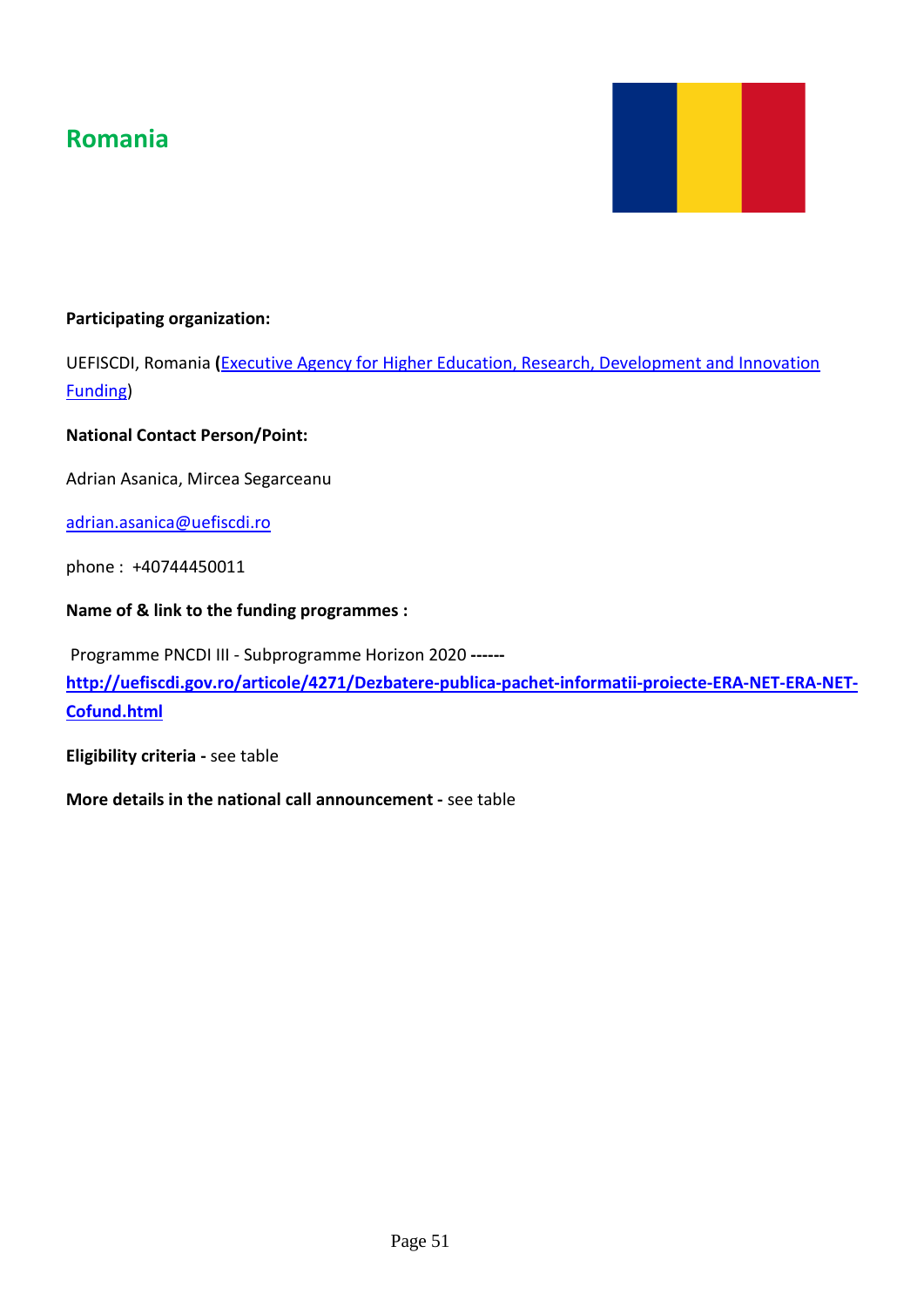### **UEFISCDI - Romania**

## National regulations

| <b>Funding</b><br><b>Organisation</b> | <b>Contact persons</b>                                                                             | <b>Eligible Institutions</b>                                                                                                                                                                                                                                                                 | <b>Eligible Costs</b>                                                                                                                                                                                                                                                                                                                                                                                                                                                                                                                                                                                                                                     | <b>Anticipated</b><br>amount of<br>funding for<br>this call | <b>Anticipated</b><br>no. of<br>funded<br>research<br>projects |
|---------------------------------------|----------------------------------------------------------------------------------------------------|----------------------------------------------------------------------------------------------------------------------------------------------------------------------------------------------------------------------------------------------------------------------------------------------|-----------------------------------------------------------------------------------------------------------------------------------------------------------------------------------------------------------------------------------------------------------------------------------------------------------------------------------------------------------------------------------------------------------------------------------------------------------------------------------------------------------------------------------------------------------------------------------------------------------------------------------------------------------|-------------------------------------------------------------|----------------------------------------------------------------|
| UEFISCDI,<br>Romania                  | Adrian Asanica<br>adrian.asanica@uefiscdi.ro<br>Mircea Segarceanu<br>mircea.segarceanu@uefiscdi.ro | Eligible entities for funding<br>are universities, public<br>institutions, R&D national<br>institutions, joint-stock<br>companies, SME's and<br>Large companies, NGOs<br>(associations, foundations,<br>etc.), others.<br>Funding rates vary in<br>accordance with state aid<br>legislation. | a. Staff costs;<br>b. Logistics expenses<br>- Capital expenditure ;<br>- Expenditure on stocks - supplies<br>and inventory items;<br>Expenditure<br>on<br>services<br>performed by third parties cannot<br>exceed 25 % of the funding from<br>budget.<br>public<br>The<br>the<br>subcontracted parts should not be<br>core/substantial parts of the<br>project work;<br>c. Travel expenses;<br>d. Overhead (indirect costs) is<br>calculated as a percentage of<br>direct costs: staff costs, logistics<br>costs (excluding capital costs and<br>cost for subcontracting) and travel<br>expenses. Indirect costs will not<br>exceed 20 % of direct costs. | 500.000 m€                                                  | $2 - 3$                                                        |

\*For further information contact the national representative.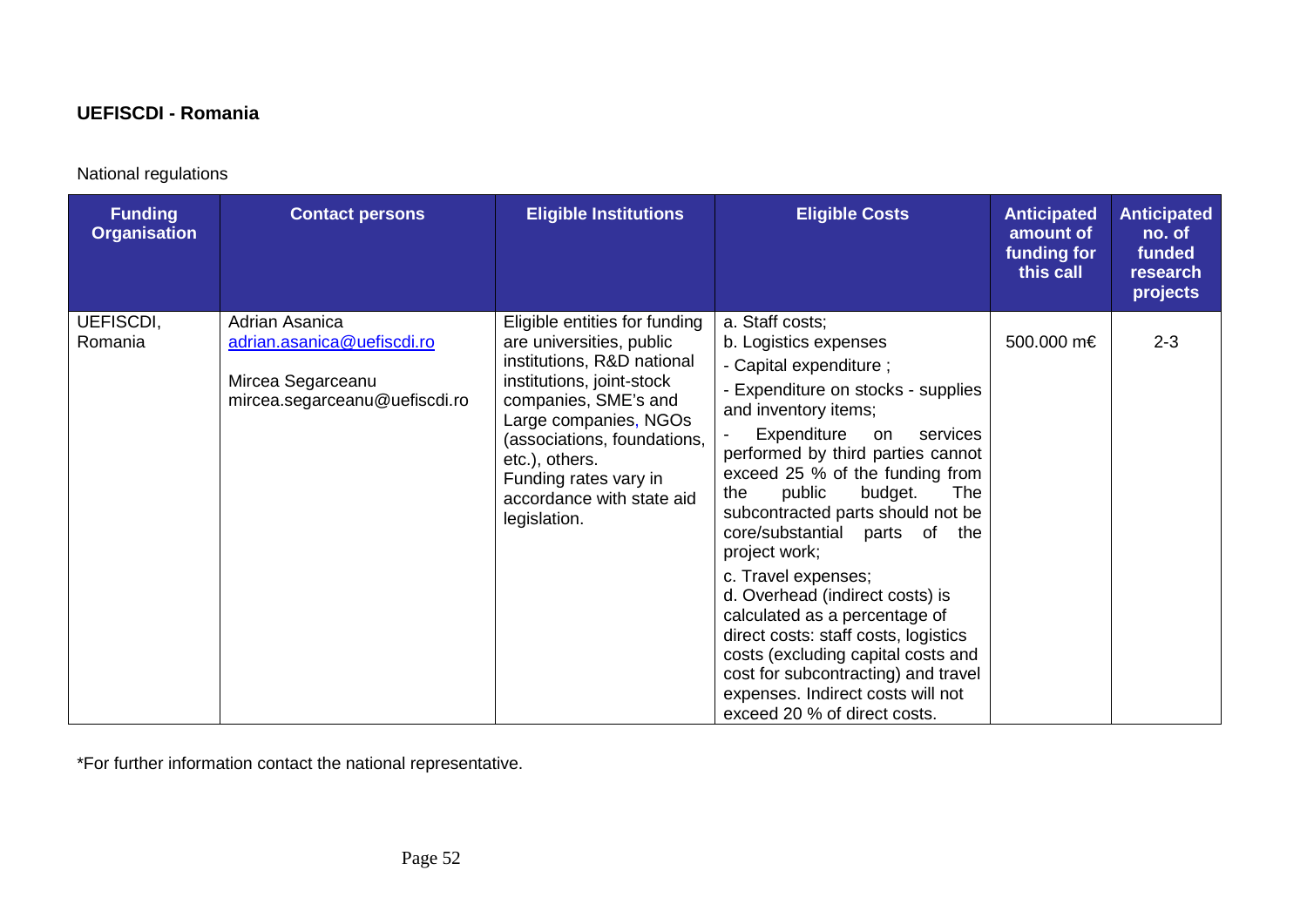

Applicants are advised that this annex is for general guidance only. For more detailed rules and regulations please refer to the national call announcement and contact the National Contact Point.

### **Participating organization**

The Swedish Research Council for Environment, Agricultural Sciences and Spatial Planning – Formas

### **National Contact Person/Point**

Jan Svensson [jan.svensson@formas.se](mailto:jan.svensson@formas.se) ph. +46 8 775 40 51

### **Name of & link to the funding programmes**

Formas Annual Open Call<http://www.formas.se/en/Financing/Calls-For-Proposals/>

### **Eligibility criteria**

The project leader and co-applicants must have a doctoral degree. Grants can be administered by a Swedish university or university college, or other Swedish public institute that fulfils the grant administrating organisation eligibility requirements of Formas. There is no age limit for applicants, but fully retired researchers cannot obtain funds for their salary from Formas. Maximum funding per project is 300 000 €

#### **More details in the national call announcement**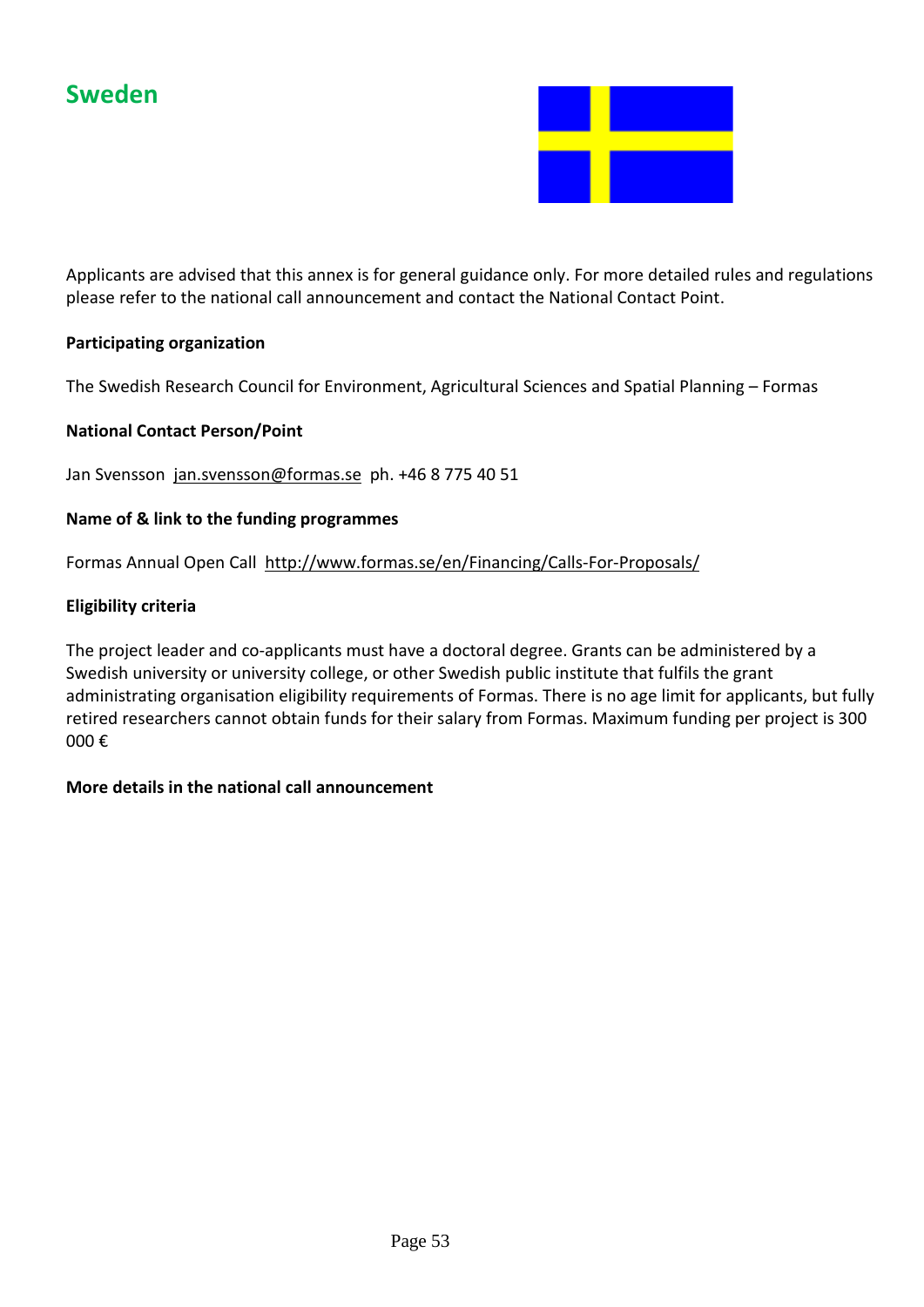# **Turkey**



**Participating organization:** Ministry of Food Agriculture and Livestock (MFAL) General Directorate of Agricultural Research and Policies (GDAR-TAGEM)

### **Contact Person (s)**:

Department of Soil and Water Resources Research Name: Inci Tekeli, PhD E-mail: itekeli@tagem.gov.tr Telephone: (+90) 312 307 60 33

Department of Livestock and Aquaculture Research Name: Irfan Daskıran ( Assoc.Prof.Dr.) E-mail: idaskiran@tagem.gov.tr Telephone: (+90) 312 307 60 04

**Name of & link to the funding programmes:** Agricultural Research Programme of MFAL http://www.tarim.gov.tr/TAGEM/Sayfalar/EN/AnaSayfa.aspx **Eligibility Criteria**

Our organization 'General Directorate of Agricultural Research and Policies (GDAR) is connected to Ministry of Food Agriculture and Livestock' and has 49 research institutes. Only these 49 research institutes are eligible to benefit from our fund.

If universities from Turkey make cooperation with one of MFAL's research institute (MFAL institute has to be a partner and university subcontracted), it is eligible.

Our provisional commitment is 250.000 € for ERA-GAS. Our organisation prefers to grant maximum 125.000 € to each project.

This amount includes % 20 overhead.

**More details in the national call announcement** http://www.tarim.gov.tr/TAGEM/Sayfalar/EN/AnaSayfa.aspx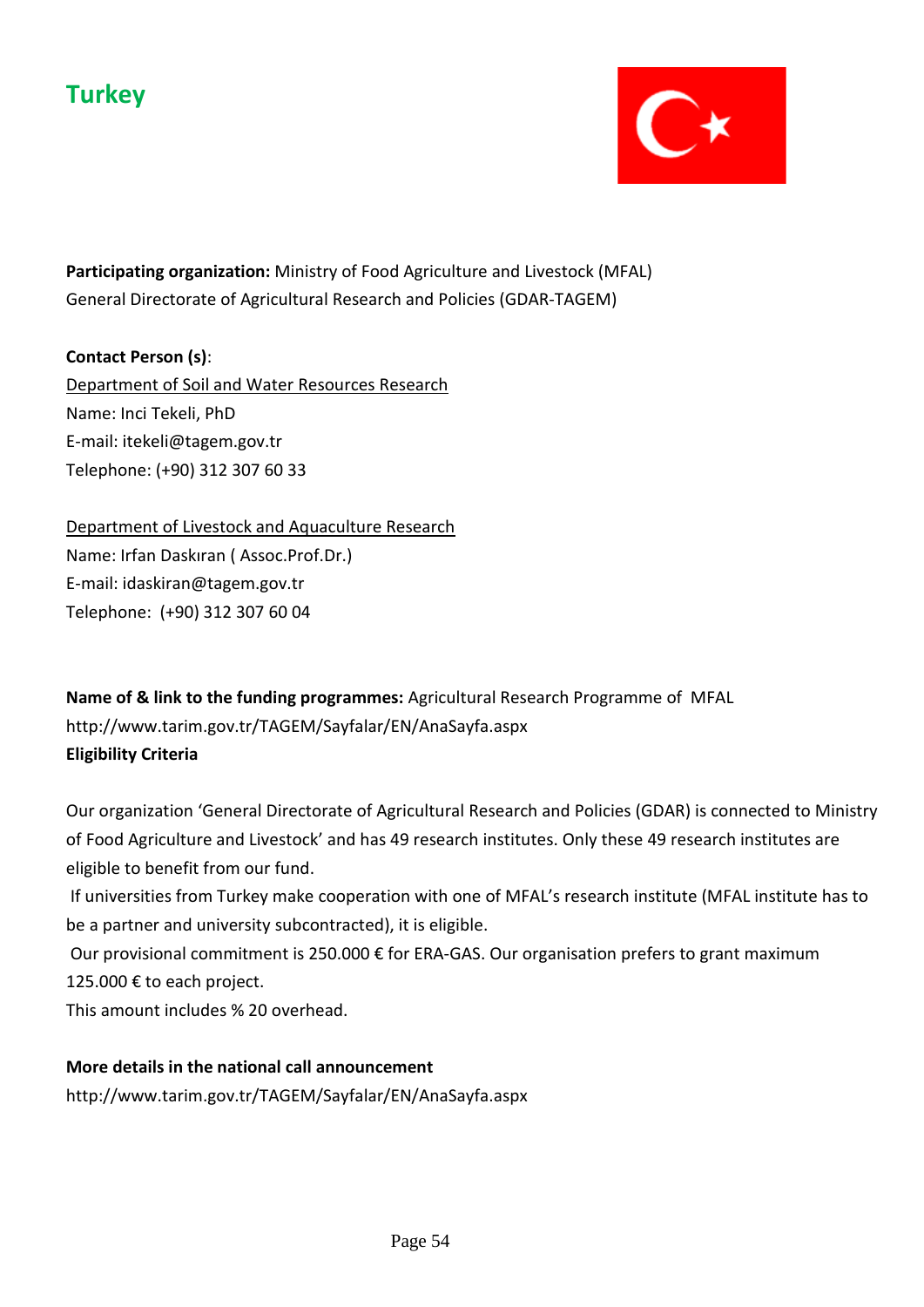# **United Kingdom**



#### **Participating organization**

Department for Environment Food and Rural Affairs DEFRA

### **National Contact Person/Point**

Dr. Luke Spadavecchia

[Luke.Spadavecchia@Defra.gsi.gov.uk](mailto:Luke.Spadavecchia@Defra.gsi.gov.uk)

+44 (0)20802 63587

DEFRA Innovative and Sustainable Farming Team Rm AREA 1B Nobel House 17 Smith Square London SW1P 3JR

#### **Name of & link to the funding programmes**

Innovative and Sustainable Farming

#### **Eligibility criteria**

Applicants are advised to familiarise themselves with Defra's research activities and procurement requirements found at: [https://www.gov.uk/government/organisations/department-for-environment-food-rural](https://www.gov.uk/government/organisations/department-for-environment-food-rural-affairs/about/research)[affairs/about/research](https://www.gov.uk/government/organisations/department-for-environment-food-rural-affairs/about/research) [https://www.gov.uk/government/organisations/department-for-environment-food](https://www.gov.uk/government/organisations/department-for-environment-food-ruralaffairs/about/procurement)[ruralaffairs/about/procurement](https://www.gov.uk/government/organisations/department-for-environment-food-ruralaffairs/about/procurement)

Defra has allocated £250K to ERAGAS spread over the lifetime of the ERAnet. Defra's contribution towards each project should not exceed the maximum limit of £50K inclusive of VAT. The call is open to academic institutes, applied research organisations and Industrial/SME partners. UK participants should assume a standard exchange rate of 1.4 Euros to Pounds Sterling when submitting costs. UK participants must register interest with the national contact point via email (as above) prior to submission.

Eligible projects under theme 1 must demonstrate a clear link to the GHG R&D Platform [\(www.GHGplatform.org.uk\)](http://www.ghgplatform.org.uk/) and/or its related projects e.g. the MINNO project, building upon data and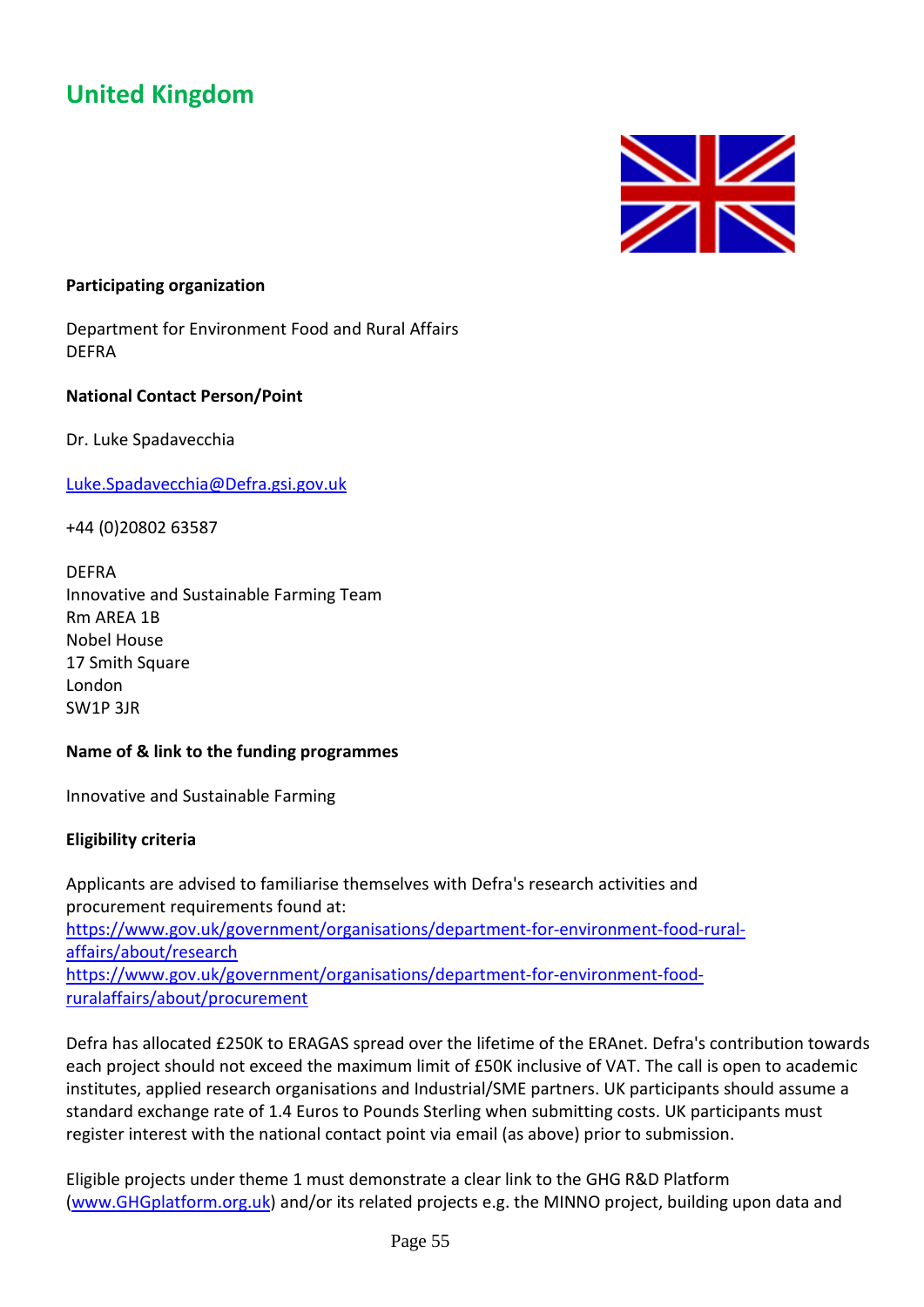models developed during the course of this research. The call is not restricted to previous participants in the GHG R&D platform but eligible projects will build upon its outputs.

Eligible projects will address the following areas research:

**Theme 1:** 

- Refining accounting methodologies with respect to emissions from crop residue returns (addressing issues identified in the MINNO project)
- Reanalysis of data sets compiled in the GHG R&D Platform with wider EU data sets to further refine emissions factors with respect to soils, climate, livestock diet and management systems.
- This includes development of new models for higher tier emissions accounting.

### **Theme 2:**

- Research to further our understanding of GHG mitigation in the ruminant livestock sector.
- Research on more sustainable forage production including novel crops
- This includes the role of innovation for 'precision livestock farming'

### **Theme 3:**

- Multidisciplinary assessment of diversified land use (including bioenergy production) on the 'three pillars of sustainability' (economic, social and environmental)
- The potential role of agro-ecology, integrated farm management and agroforestry

### **Theme 4:**

• Developing a clearer understanding of the role of consumer choices for food chain emissions

### **More details in the national call announcement**

Due to budget constraints there will be no National Call for research by Defra under ERA-GAS.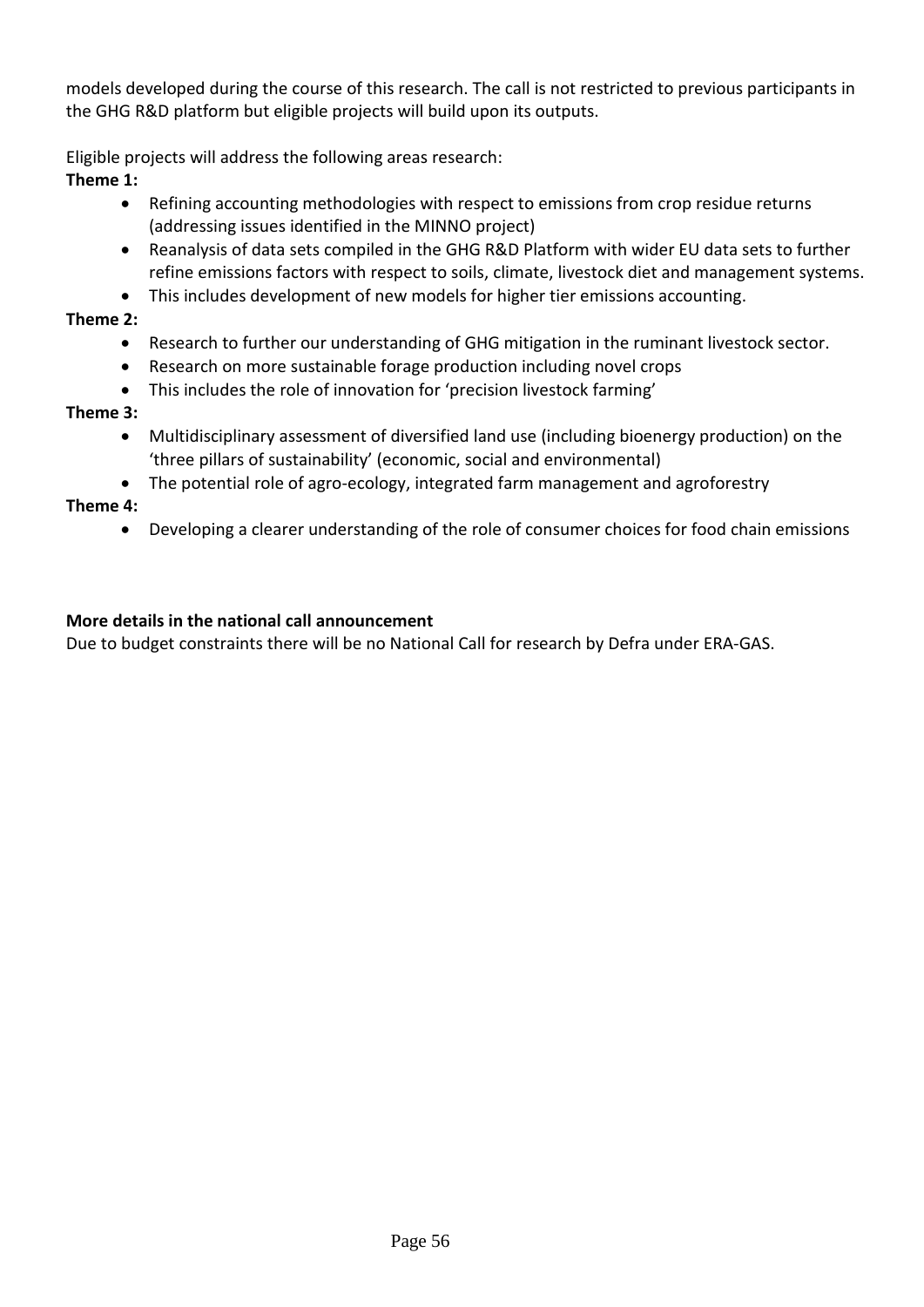# **United States**



**Participating organization**: United States Department of Agriculture-National Institute of Food and Agriculture (note: we are an agency within the US Department of Agriculture, we are usually called simply the National Institute of Food and Agriculture (NIFA, or USDA-NIFA)

**Name and link to the funding programme:** Agriculture and Food Research Initiative: <http://nifa.usda.gov/funding-opportunity/agriculture-and-food-research-initiative-foundational-program>

### **National Contact Person/Point**

Nancy Cavallaro Soils & Global Change Programs Email: [ncavallaro@nifa.usda.gov](mailto:ncavallaro@nifa.usda.gov) Voice: 202-401-5176

### **Eligibility**

- To receive funding from the United State Department of Agriculture's National Institute of Food and Agriculture (NIFA), all applicants to this call must be eligible to apply for research grants to the Agriculture and Food Research Initiative (AFRI): Eligible applicants for the program implemented under this subpart include: 1) State Agricultural Experiment Stations; 2) colleges and universities (including junior colleges offering associate degrees or higher); 3) university research foundations; 4) other research institutions and organizations; 5) Federal agencies, 6) national laboratories; 7) private organizations or corporations; 8) individuals who are U.S. citizens, nationals, or permanent residents; and 9) any group consisting of 2 or more entities identified in 1) through 8). Eligible institutions do not include foreign and international organizations but applications may include sub-contracts to these institutions.
- All applications with a U.S. institution as lead must either have either 1) an approved project in the topic from NIFA, or through an interagency program in which NIFA participates, or 2) an approved project from another USDA agency, or 3) have submitted a project that is pending review or final approval at the time of submission of the full proposal. It is highly recommended that U.S. applicants contact the U.S. National Contact Point before submission to this call.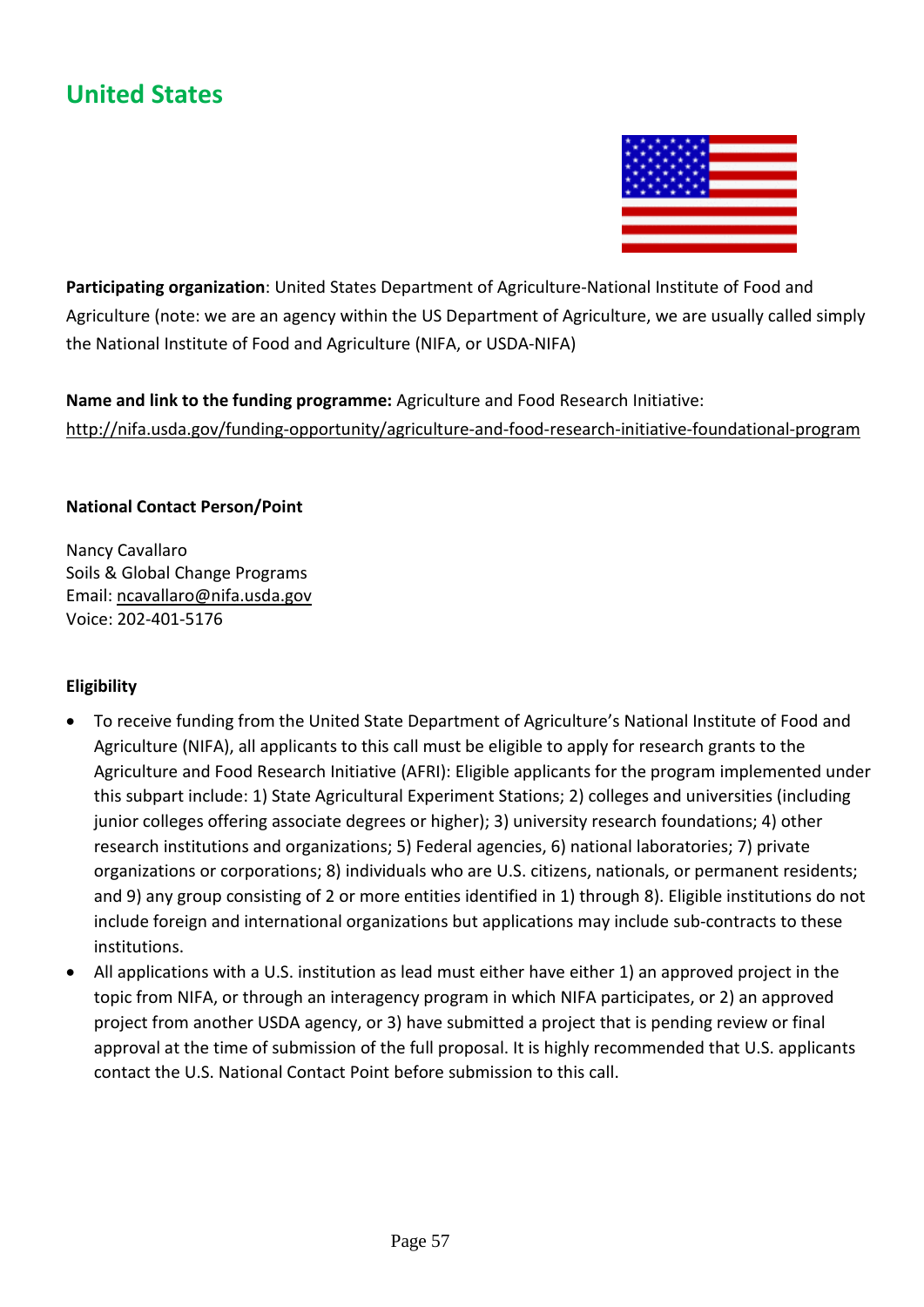### **Funding**

- o NIFA funding under this call is subject to availability of funds. NIFA anticipates contributing at least \$750,000 (about 690,000 Euro) which will be available for this program pending appropriation action to make standard grants. **NOTE:** This RFA is being released prior to the passage of an Appropriations Act for FY 2017. Enactment of Continuing Resolution or an Appropriations Act may affect the overall level of funding. Therefore, NIFA reserves the right to amend, delete, or alter any programs outlined in this RFA.
	- Award amounts from U.S. funds may be up to but not exceeding \$250,000 total (about 230,000 euro) for each project. Anticipate three-to-four awards funded or co-funded.
	- NIFA funding under this call is intended to supplement on-going or proposed projects and activities (pending approval of those proposed projects) in order to accomplish greater international collaboration, coordination and relevance. Thus, funding is intended to cover costs associated with coordination, information/data or sample exchange, inter-comparisons, and synthesis and integration of research results between the U.S scientists and scientists in other participating countries.
	- Award duration for grants under this call are expected to be in the range of 2-4 years, and must not exceed 5 years. Section 7132 of the Food, Conservation, and Energy Act of 2008 (Pub. L. 110-246) amended section 1462(a) of the National Agricultural Research, Extension, and Teaching Policy Act of 1977 (7 U.S.C. 3310(a)) requires that recovery of indirect costs on awards made by NIFA under this program may not exceed the lesser of the institution's official negotiated indirect cost rate or the equivalent of 30 percent of total Federal funds awarded. Foreign entities as subcontracts to the award that do not have a negotiated indirect cost rate may not charge indirect costs to the project. Funds made available for grants under the AFRI program shall not be used for the construction of a new building or facility or the acquisition, expansion, remodeling, or alteration of an existing building or facility (including site grading and improvement, and architect fees).
	- Funding to cover travel costs to support integration (networking) and project director meetings must be included in the budget.
	- If selected for funding through this call, recipients of USDA-NIFA funding will have to submit the same proposal to a special opportunity in Grants.gov.Reuirements for those. You may preview these requirements in any of the AFRI requests for applications (Part II and beyond): [http://nifa.usda.gov/grant-search/field\\_special\\_notation/455](http://nifa.usda.gov/grant-search/field_special_notation/455)

### **Alignment with call topic**

- Preference will be given to those proposals that are in-line with the activities of the Global Research Alliance on Agricultural Greenhouse Gases (GRA) Research and Cross-Cutting Groups.
- Projects may focus on strengthening of existing international collaborations and networks and programs, or on new international collaborations. Collaborations with ["Feed the Future"](http://feedthefuture.gov/), Belmont Forum, and [Carbo-NA](http://nacarbon.org/carbona/index.htm) countries is encouraged.
- This call supports
	- o the USDA contribution to The President's Climate Action Plan, released in June 2013 (http://www.whitehouse.gov/sites/default/files/image/president27sclimateactionplan.pdf). The ANRCVC program supports the following initiatives in that plan–
		- Pillar 1 (*Cut Carbon Pollution in America*)
			- Goal IV (*Reducing other Greenhouse Gas Emissions*); and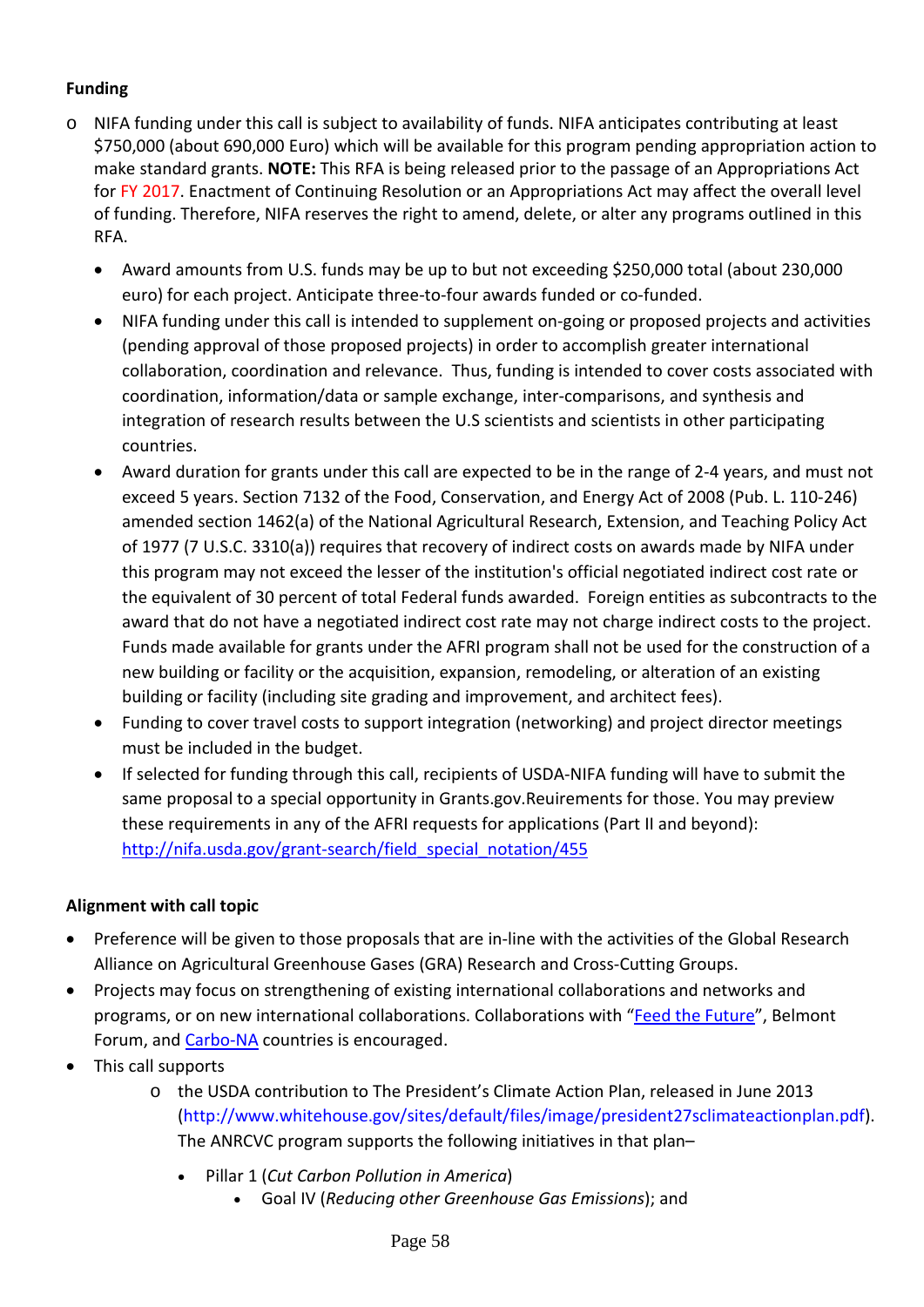- Pillar 2 (*Prepare the U.S. for the Impacts of Climate Change*)
	- Goal II (*Protection our Economy and Natural Resources*);
	- Goal III (*Using Sound Science to Manage Climate Impacts*).
- o 2014-2018 USDA Strategic Plan [\(http://www.usda.gov/documents/usda-strategic-plan-fy-](http://www.usda.gov/documents/usda-strategic-plan-fy-2014-2018.pdf)[2014-2018.pdf\)](http://www.usda.gov/documents/usda-strategic-plan-fy-2014-2018.pdf),
- o The 2014-2018 NIFA Strategic Plan, specifically addressing goal 1: Catalyze exemplary and relevant research, education and extension programs, sub-goal 1.2: Advance the development and delivery of science for agricultural, forest, and range systems adapted to climate variability and to mitigate climate impacts. In addition, because the Program calls for both research and integrated proposals, and it emphasizes sustainability and resilience of agricultural production systems, it addresses sub-goals 1.3.: Optimize the production of goods and services from working lands while protecting the nation's natural resource base and environment, and sub-goal 1.7.: Ensure the development of human capital, communities, and a diverse workforce through research, education, extension and engagement programs in food and agricultural sciences to support a sustainable agriculture system, and
- o the 2014 USDA Research, Education, and Economics (REE) Action Plan [\(www.ree.usda.gov/ree/news/USDA\\_REE\\_Action\\_Plan\\_03-2014.pdf\)](http://www.ree.usda.gov/ree/news/USDA_REE_Action_Plan_03-2014.pdf).

### **Data management**

• It is expected that results and data resulting from projects supported by this call will be preserved and made publicly available. Inclusion of data management and archive plans is strongly encouraged.

### **Other**

- Projects selected for funding by NIFA will require additional information prior to award. Instructions for the required information will be provided to the applicant selected for funding.
- Please refer to [7 CFR 3430, Competitive and Noncompetitive Non-formula Grant Programs--General](http://ecfr.gpoaccess.gov/cgi/t/text/text-idx?c=ecfr&sid=15132e1290d5f59d29c80fe381fa1f20&rgn=div5&view=text&node=7:15.1.11.2.13&idno=7)  [Grant Administrative Provisions](http://ecfr.gpoaccess.gov/cgi/t/text/text-idx?c=ecfr&sid=15132e1290d5f59d29c80fe381fa1f20&rgn=div5&view=text&node=7:15.1.11.2.13&idno=7) for the applicable definitions for this NIFA Grant Program.
- Within the limit of funds available for such purpose, the awarding official of NIFA shall make grants to those responsible, eligible applicants whose applications are judged most meritorious under the procedures set forth in this RFA. Note that the project need not be initiated on the grant effective date, but as soon thereafter as practical so that project goals may be attained within the funded project period. All funds granted by NIFA under this RFA shall be expended solely for the purpose for which the funds are granted in accordance with the approved application and budget, the regulations, the terms and conditions of the award, the applicable Federal cost principles, and the applicable Department's assistance regulations (parts 3015 and 3019 of 7 CFR), and the NIFA General Awards Administration Provisions at 7 CFR part 3430, subparts A through E.
- Please refer to current AFRI RFAs (see link above) for the following:
	- o Legislative authority
	- o Responsible and Ethical Conduct of Research
	- o Center of Excellence status